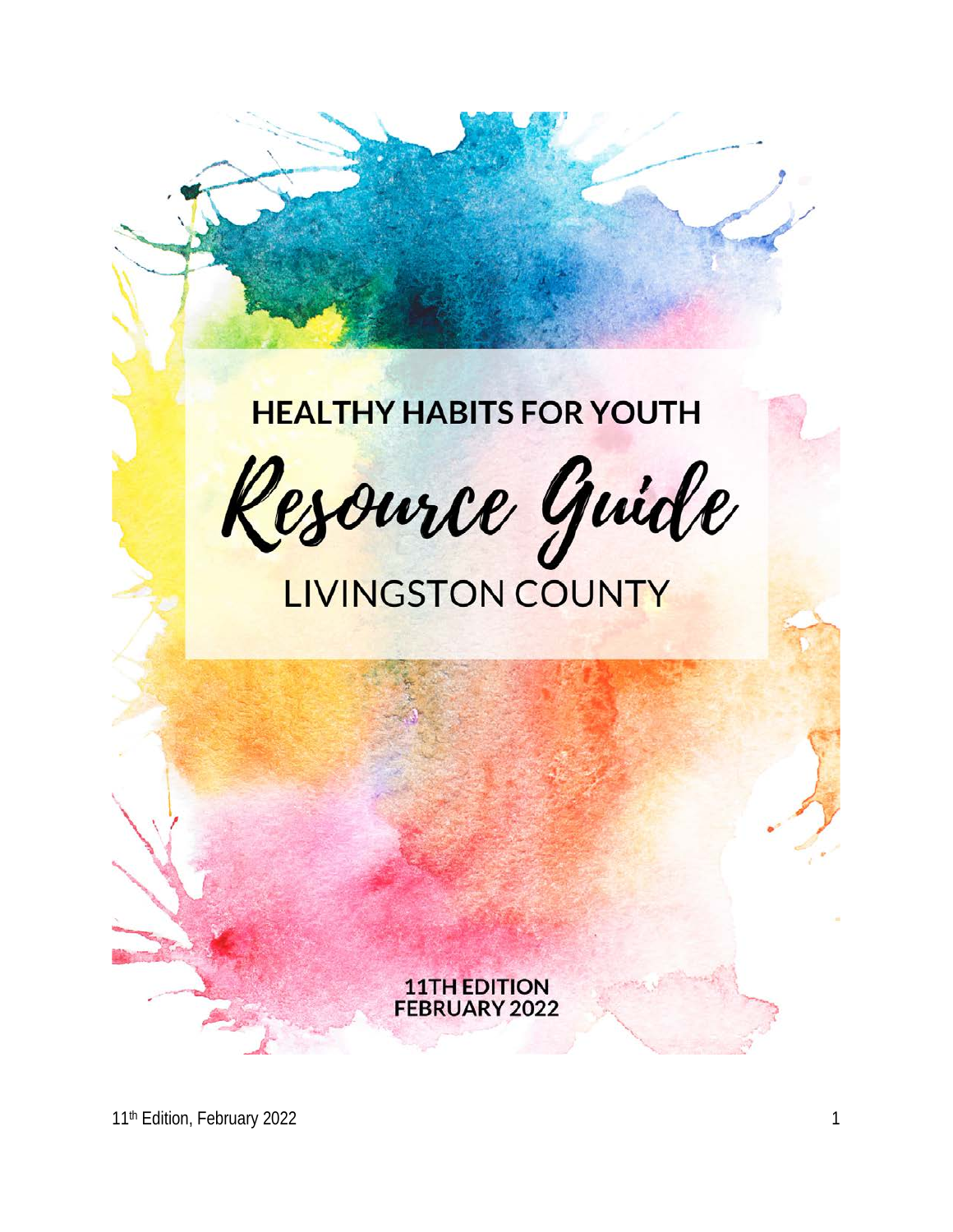# **Table of Contents**

| Mental Health/Substance Abuse Treatment and Prevention  9 |  |
|-----------------------------------------------------------|--|
|                                                           |  |
|                                                           |  |
|                                                           |  |
|                                                           |  |
|                                                           |  |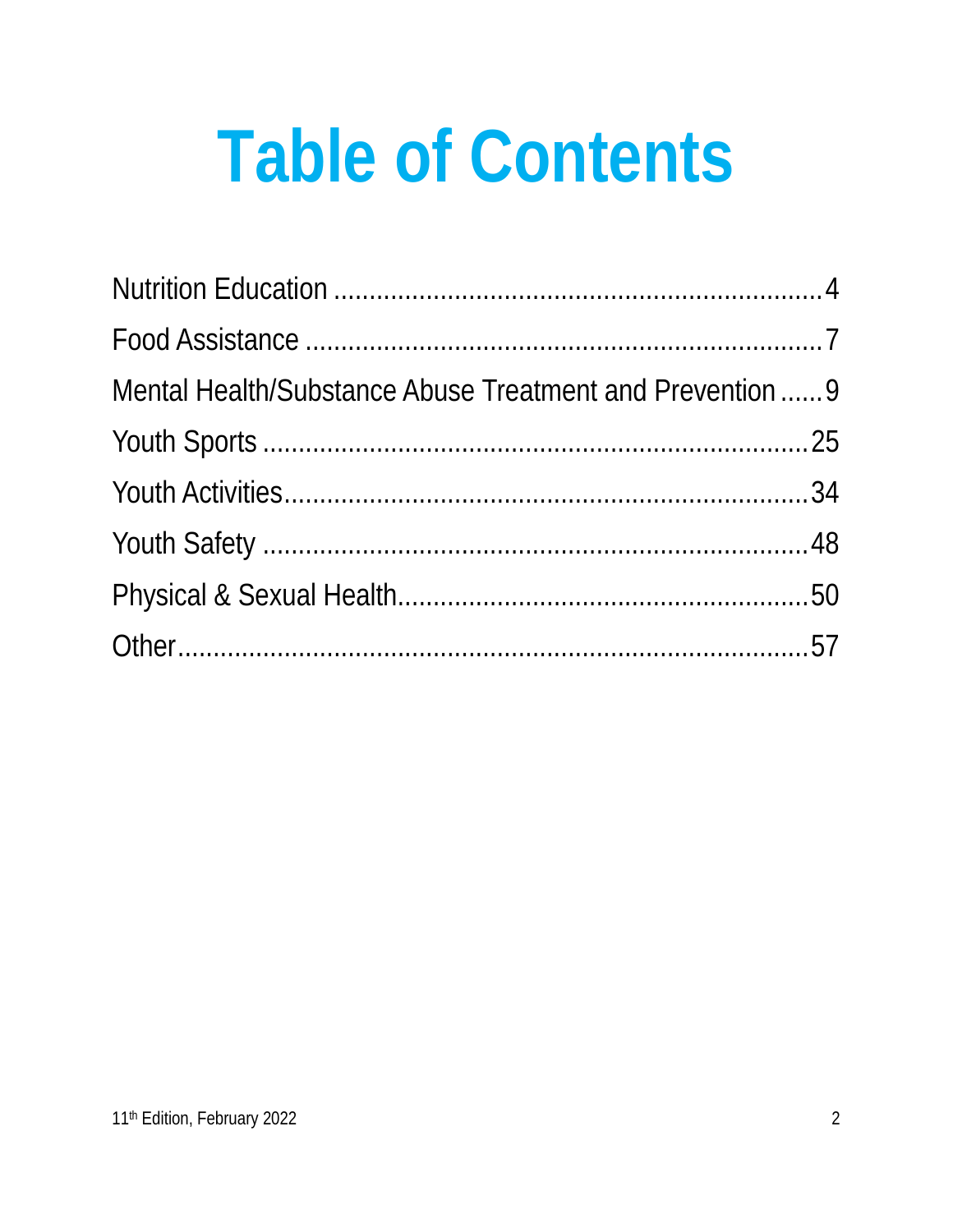This page intentionally left blank.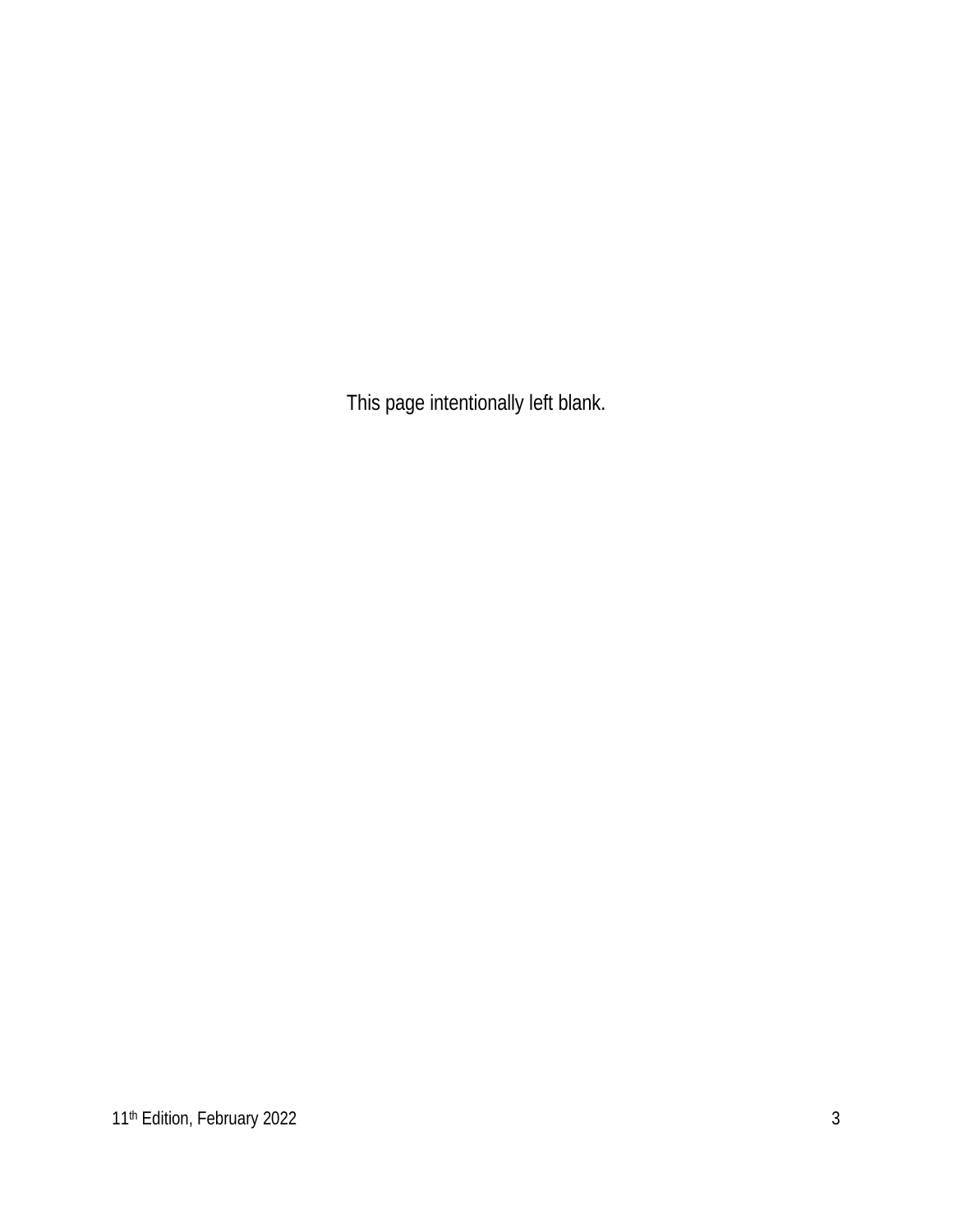# <span id="page-3-0"></span>**Nutrition Education**

#### **IHA Nutritionists**

IHA nutritionists offer one-on-one nutrition counseling with easy to follow healthy eating plans. They focus on prevention and management of chronic disease (diabetes) through dietary and lifestyle changes. Additionally, they will help you and your family with whatever your dietary goals and needs may be.

Location: 2305 Genoa Business Park Dr., Suite 200 Brighton, MI 48114

Contact Information: (810) 494-6840

Website:<http://www.ihacares.com/specialties/nutrition-services>

#### Michigan Model for Health<sub>M</sub>

The Michigan Model for Health™ is a comprehensive and sequential K-12 health education curriculum that aims to give school-aged children (ages 5-19 years) the knowledge and skills needed to practice and maintain healthy behaviors and lifestyles. It provides ageappropriate lessons addressing the most serious health challenges facing school-aged children, including social and emotional health; nutrition and physical activity; alcohol, tobacco, and other drugs; personal health and wellness; safety; and HIV. This Michigan Model for Health™ facilitates learning through a variety of interactive teaching and learning techniques.

It is designed for implementation as a component of the core school curriculum, with each of the lessons lasting 20-45 minutes in length. The lessons may be integrated in various disciplines such as language arts, science, social studies, etc. Furthermore, some lessons include activities to facilitate parental and family involvement beyond the classroom. The curriculum can be implemented in public, private, or alternative schools.

11<sup>th</sup> Edition, February 2022 4 With support from the State of Michigan Healthy Michigan Initiatives Fund, LESA/WISD has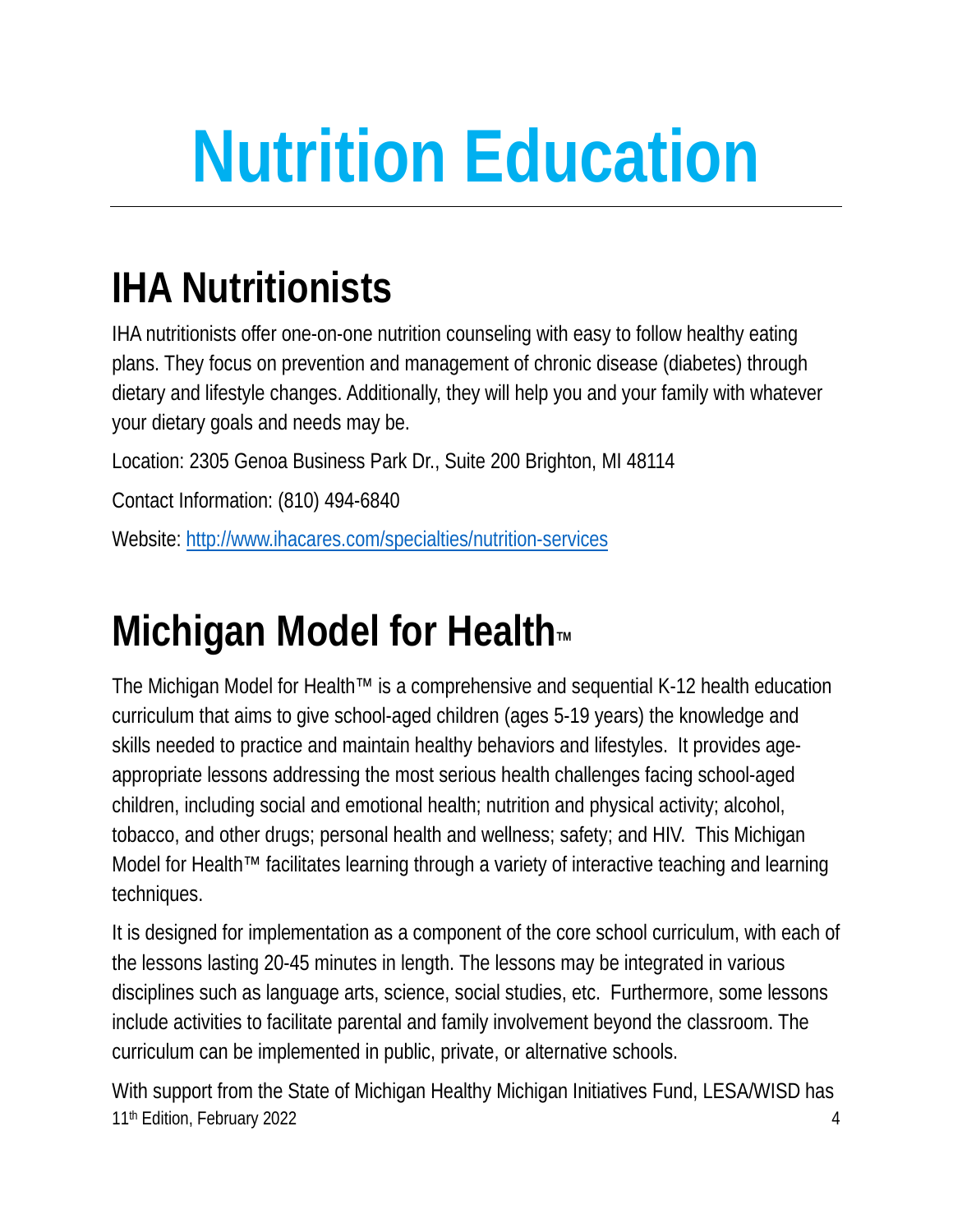been able to offer training and curriculum for schools implementing the Michigan Model for Health™. Ongoing support and technical assistance is available from the Regional School Health Coordinator/Health Education Consultant, Mary Beno, at 517-540-6838 or marybeno@livingstonesa.org.

# **MSU Extension: Nutrition and Physical Activity**

To help youth be healthy, Michigan State University Extension delivers relevant evidence based education to serve the needs of youth in the community. Programs for youth in grades prekindergarten to twelfth grade with age-appropriate, literacy-based education in areas of nutrition, food safety, physical activity, body image and media influence on health choices.

For more information, contact Shelley Frazier at 517-546-3950

## **PE-Nut**

#### **(Physical Education and Nutrition Education Working Together)**

PE-Nut is a nutrition and physical education program that uses a whole-school approach to motivate students, parents and educators to be physically active and eat healthier. PE-Nut is designed to improve health behaviors in a school environment by presenting simple, consistent nutrition and physical activity messages via multiple approaches. These approaches include classroom instruction, parent engagement activities, school-wide nutrition and physical activity messages, take-home activities, and physical education with nutrition concepts. Academic achievement improves when students receive a healthful diet and when they can be physically active throughout the school day. In PE-Nut, physical educators, classroom teachers and school administrators' work together to improve nutrition and physical activity in K–5 school settings. It fits nicely with the Coordinated School Health (CSH) approach in schools. Note: schools must be over 50% free or reduced lunch to

11<sup>th</sup> Edition, February 2022 5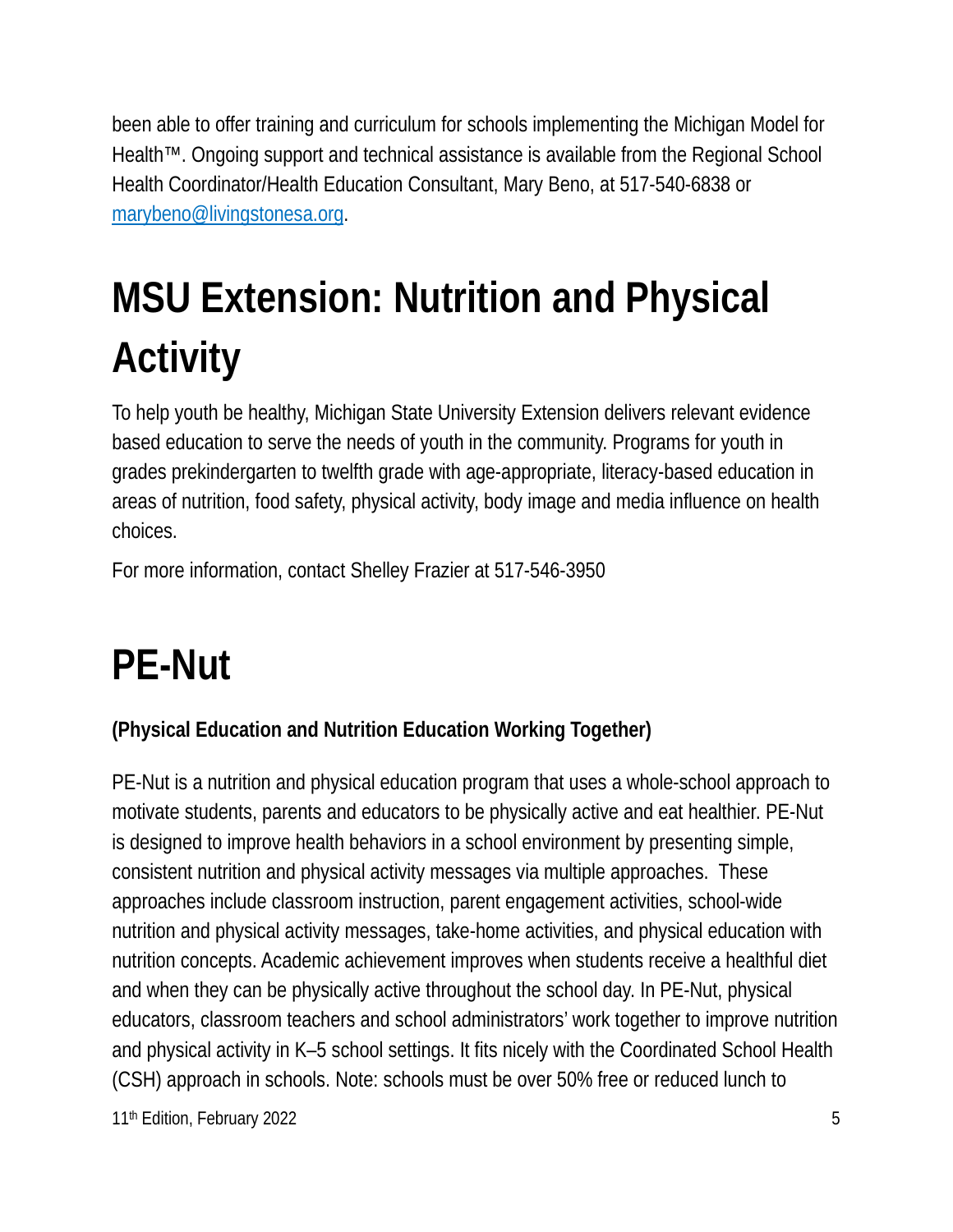receive this program. For more information, contact Mary Beno, Regional School Health Coordinator/Health Education Consultant for LESA, at (517) 540-6838 or [marybeno@livingstonesa.org.](mailto:marybeno@livingstonesa.org)

# **Shapedown®**

Saint Joseph Mercy Health System offers Shapedown®, a national weight management program for families. Parents and children work together as a team with a social worker, registered dietitian, and exercise specialist to learn how healthy eating, an active lifestyle, and effective communication promote weight loss and family unity. The program starts with ten weekly two-hour classes. May be covered in part by certain insurances. Scholarships are available. Visit [www.stjoesannarbor.org/shapedown](http://www.stjoesannarbor.org/shapedown) for more information.

## **UMHS Nutrition Counseling Centers**

Our Nutrition Counseling Centers are designed for non-hospitalized patients and are staffed by registered dietitians who have expertise in adult, pediatric, prenatal and geriatric nutrition. We address a variety of nutrition-related conditions, including diabetes, blood lipids (cholesterol and triglycerides), hypertension, kidney disease before dialysis, polycystic ovarian syndrome, hypoglycemia, gluten intolerance (celiac disease), irritable bowel syndrome, gastroesophageal reflux disease and obesity. We offer medical nutrition therapy by appointment only, with same-day openings available occasionally. Self-referrals are welcome. For an appointment, call (810) 227-9510 (Brighton Health Center) or (517) 548- 1020 (Howell Pediatrics/ Howell Health Center).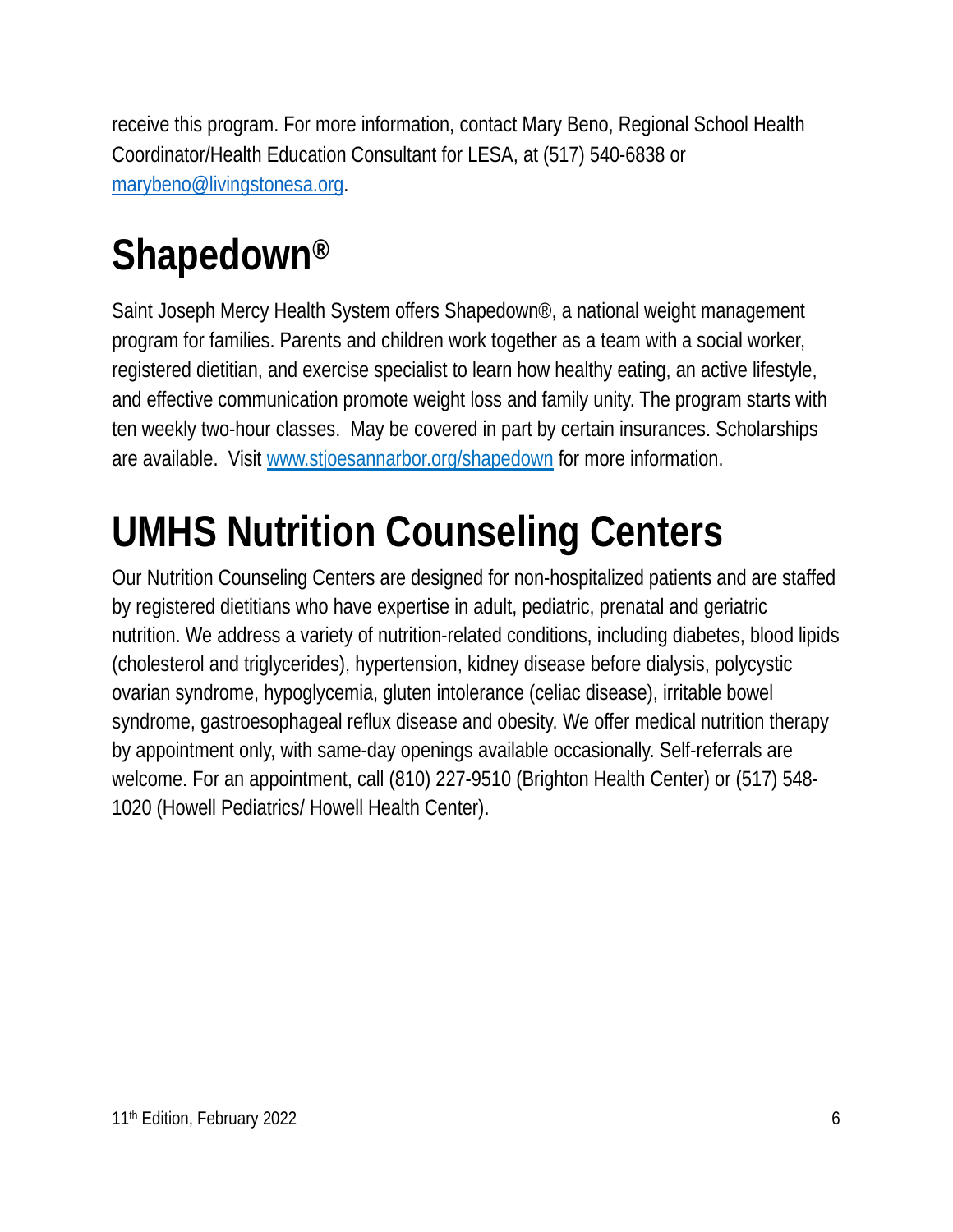# <span id="page-6-0"></span>**Food Assistance**

# **Emergency Food Assistance Program (TEFAP) and Shared Harvest Pantry**

OLHSA, in partnership with Gleaners Community Food Bank provides food assistance and information about other services available through OLHSA and Gleaners, to Livingston County residents in need. Call 517-546-8500 for more information. To make an emergency food assistance appointment to visit Shared Harvest Pantry, please call 517-548-3710.

#### **Food Assistance Program**

Temporary food assistance for eligible low-income families and individuals is available through the Department of Health and Human Services and increases the food purchasing power of the household. Food Assistance benefits decrease as income increases.

Use MI Bridges, [www.michigan.gov/mibridges,](http://www.michigan.gov/mibridges) or call 888-642-7434, to apply for assistance, check your eligibility status and manage your account online. More information is available at [http://www.michigan.gov/mdhhs/0,5885,7-339-71547\\_5527---,00.html.](http://www.michigan.gov/mdhhs/0,5885,7-339-71547_5527---,00.html)

#### **Summer Lunch Bunch**

The Salvation Army Summer Lunch Bunch is a collaborative community meals program that meets all over Livingston County during the summer recess. Through a diverse offering of one-time, daily and weekly meetings at host sites around the county, families with children are ensured access to plentiful food all summer long. Most of the community residents are within 15 minutes of a Summer Lunch Bunch site. Although the primary purpose of the program is to alleviate summer meal gaps for children, the program is not just about free food!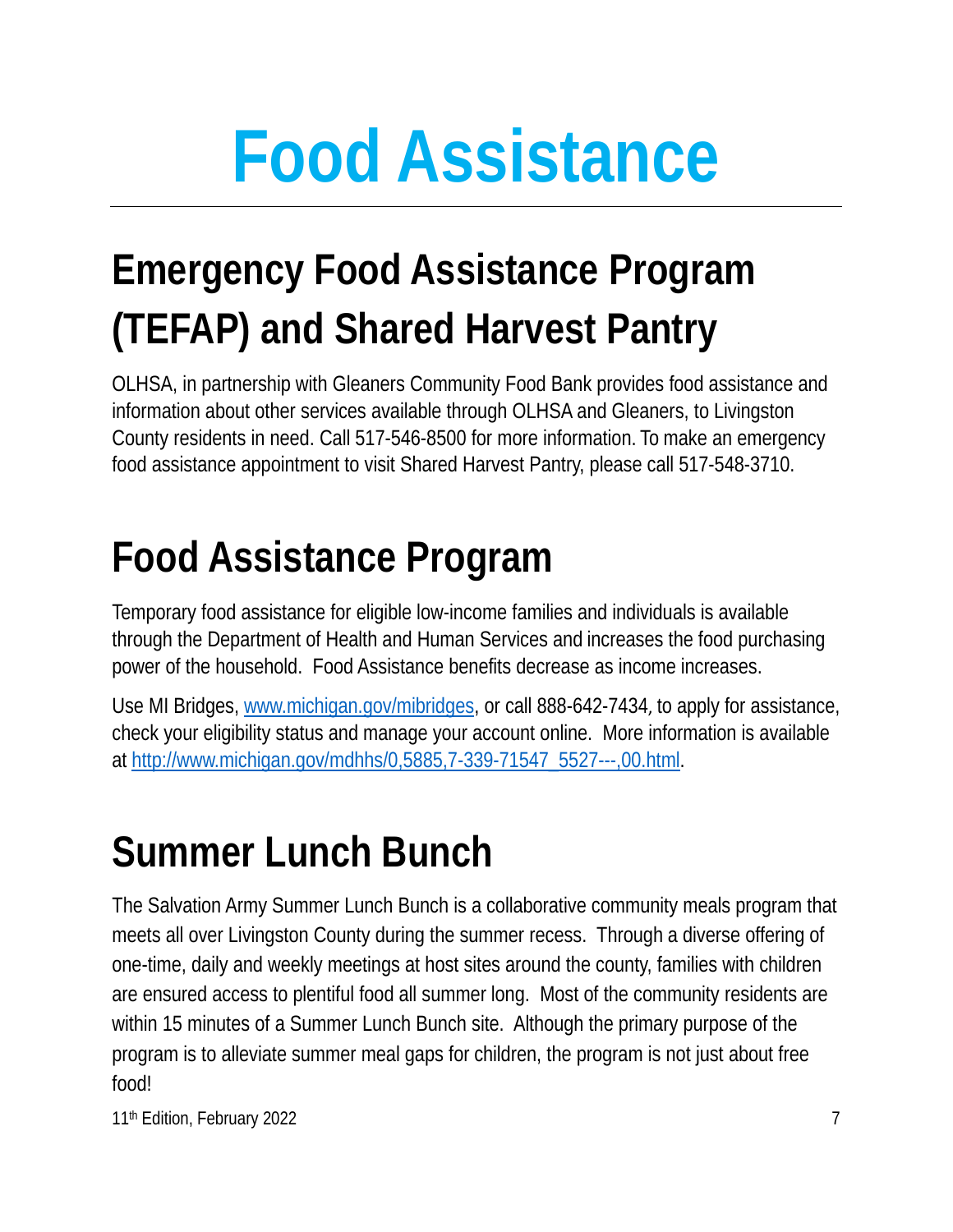Unique opportunities for free family fun happen all summer long, and fun activities are paired with the served meals. Programming is sought with a focus on literacy, physical education, nutrition education, science, art and of course--fun. The program even offers free family field trips throughout the summer. All of this is 100% free to families, although donations are accepted.

The program is coordinated by The Salvation Army of Livingston County, with collaboration and support of The Livingston Hunger Council, and is supported through the Livingston County United Way, USDA Summer Food Service Program, and generous community donations. For information, please email Ashley Longstreet [Ashley.Longstreet@usc.salvationarmy.org](mailto:Ashley.Longstreet@usc.salvationarmy.org) or call 517-295-4348.

# **WIC Program**

WIC is a health and nutrition program that has demonstrated a positive effect on pregnancy outcomes, child growth, and development. WIC provides supplemental food, nutritional counseling, and support, as well as connections with beneficial community resources. Call (517) 546-5459 for more information or visit [www.livgov.com/health/ph/Pages/wic.aspx.](http://www.livgov.com/health/ph/Pages/wic.aspx)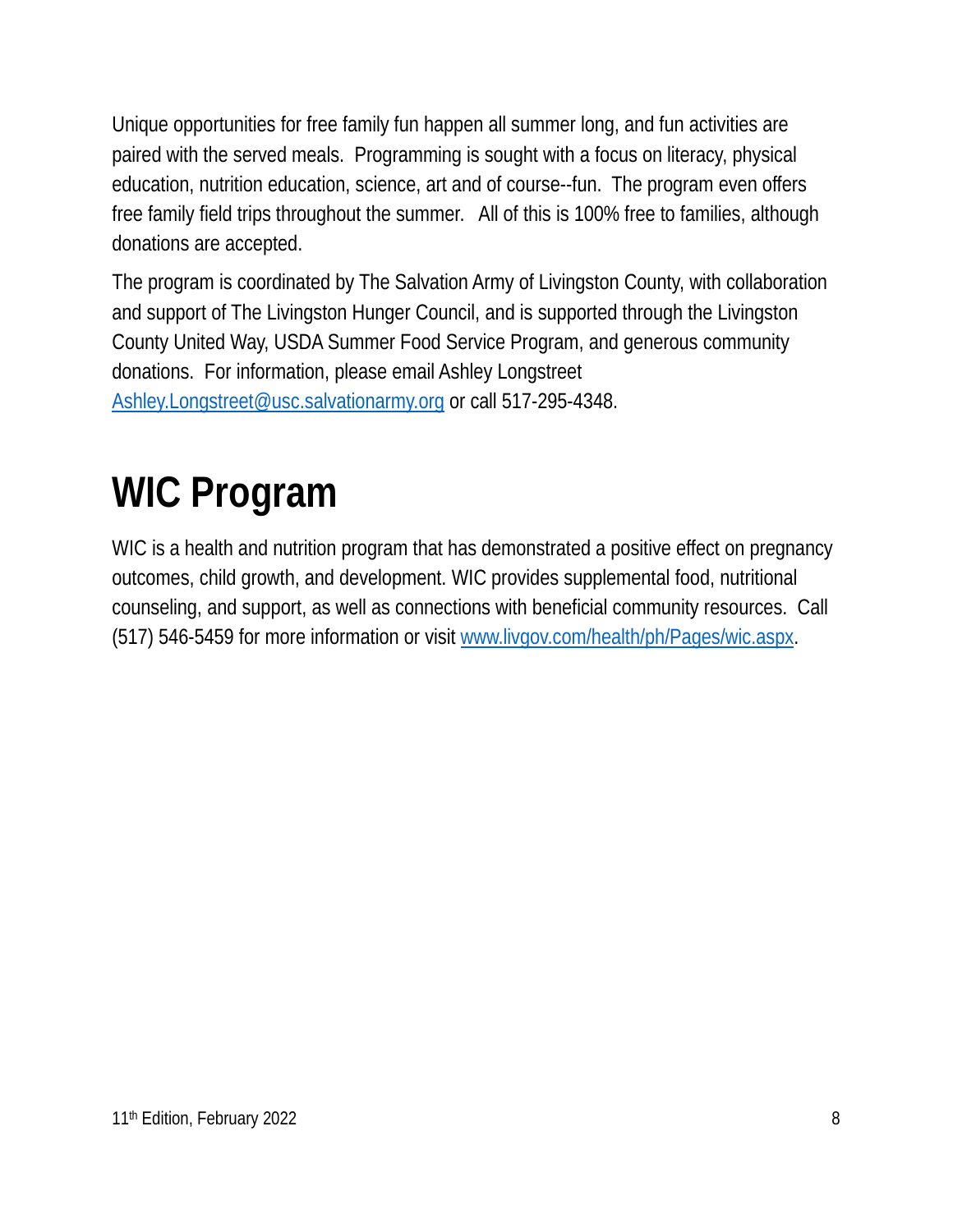# <span id="page-8-0"></span>**Mental Health/Substance Abuse Treatment and Prevention**

#### **Assoc. Counseling and Neurofeedback**

Susan Carter, LMSW, ACSW Location: 409 W. Main Suite 300 Brighton, MI 48116 Contact Info: 810-220-7974

#### **Advanced Counseling Services**

Marta Elody, MD / Patty Yerke / Malini Shenava, MD Location: 7600 Grand River, Suite 290 Brighton, MI 48114 Contact Info: 810-220-2787

#### **Al-Anon and Alateen**

Location: 312 Prospect St. Howell MI 48843 Contact Info: 517-546-9350 Website:<https://al-anon.org/al-anon-meetings/>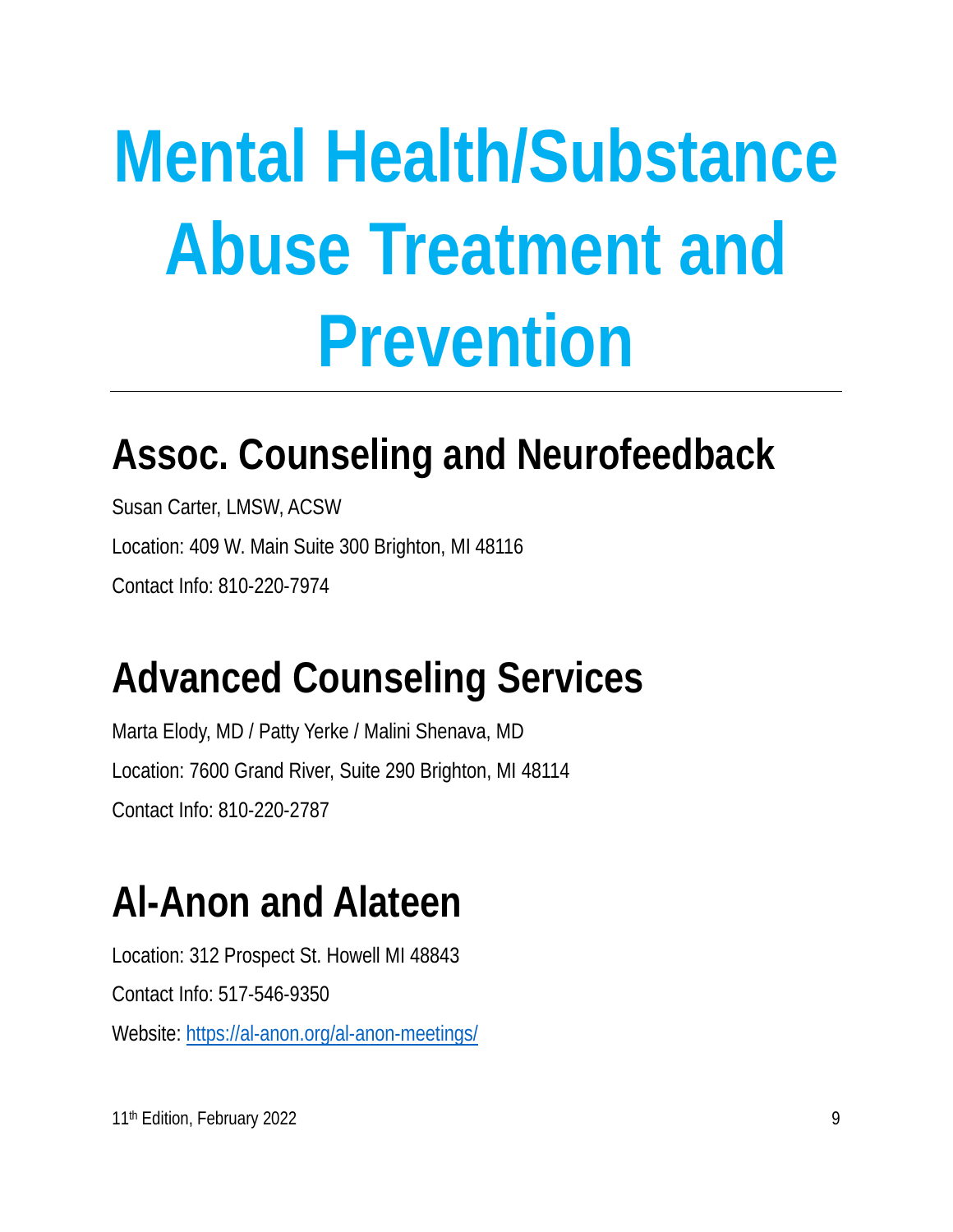### **Arc Livingston/Agency for Persons with Developmental Disabilities**

Location: 2980 Dorr Rd. Brighton MI 48116 Contact Info: 517-546-1228

#### **Dianne Arman MSW, Marriage, Family**

Location: 6165 Island Lake Dr. Brighton, MI 48116 Contact Info: 810-229-9679 or 586-246-3355

## **Olga Bachman, PhD**

Location: 325 E. Grand River, Ste 7 Brighton, MI 48116

# **Karen Bergbower & Assoc.**

Location: 10291 Grand River Ste. B Brighton, MI 48116 Contact Info: 810-229-9550

#### **Brighton Center for Pediatric Neurodevelopment**

Mark Bowers PhD

Location: 2250 Genoa Business Park Dr., Suite 100 Brighton, MI 48116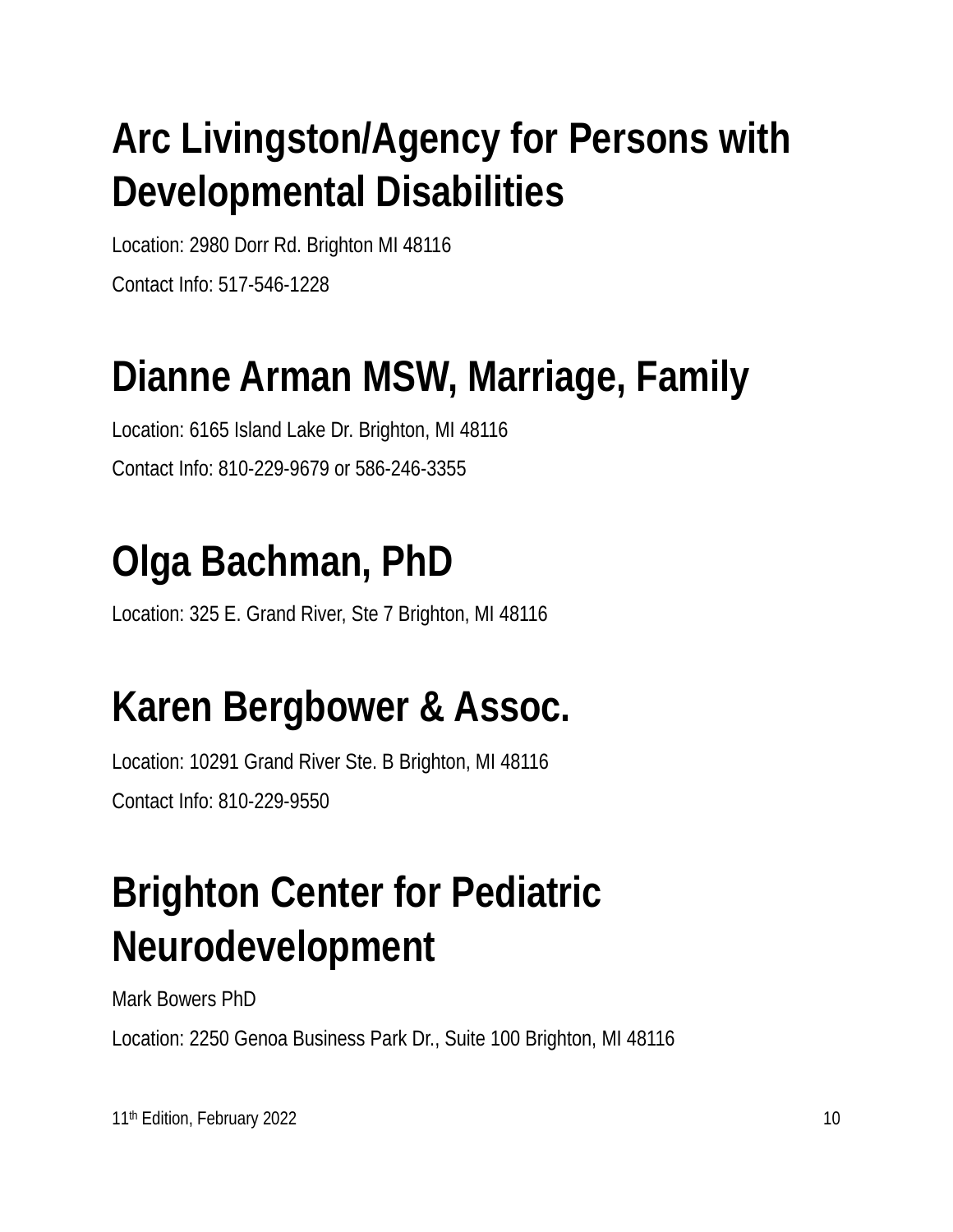# **Brighton Family Center**

Location: 10315 Grand River Suite 104 Brighton, MI 48116 Contact Info: 810-229-0844 Website: [www.brightoncounselingmi.com](http://www.brightoncounselingmi.com/)

## **Burnes & Burnes Psychotherapy and Counseling Services**

Providing mental health and substance abuse services to children, adolescents, adults, individuals, couples, and families. No participation fee (cost would be covered by participant's insurance policy).

Location: 794 W. Grand River Avenue, Brighton

Contact Info: 248-231-3568

# **Celebrate Recovery**

Location: Brighton Nazarene Church 7669 Brighton Rd. Brighton, MI 48116

Contact Info: 810-227-6600

## **Children's Addiction Prevention Program**

This is a FREE addiction prevention program at Ascension Brighton Center for Recovery designed to break the multi-generational cycle of addiction. The Children's Program is a day camp lasting three days, followed by on-going support including a book-of-the-month club and an alumni group.

This program is beneficial for children who have a family member with an alcohol or drug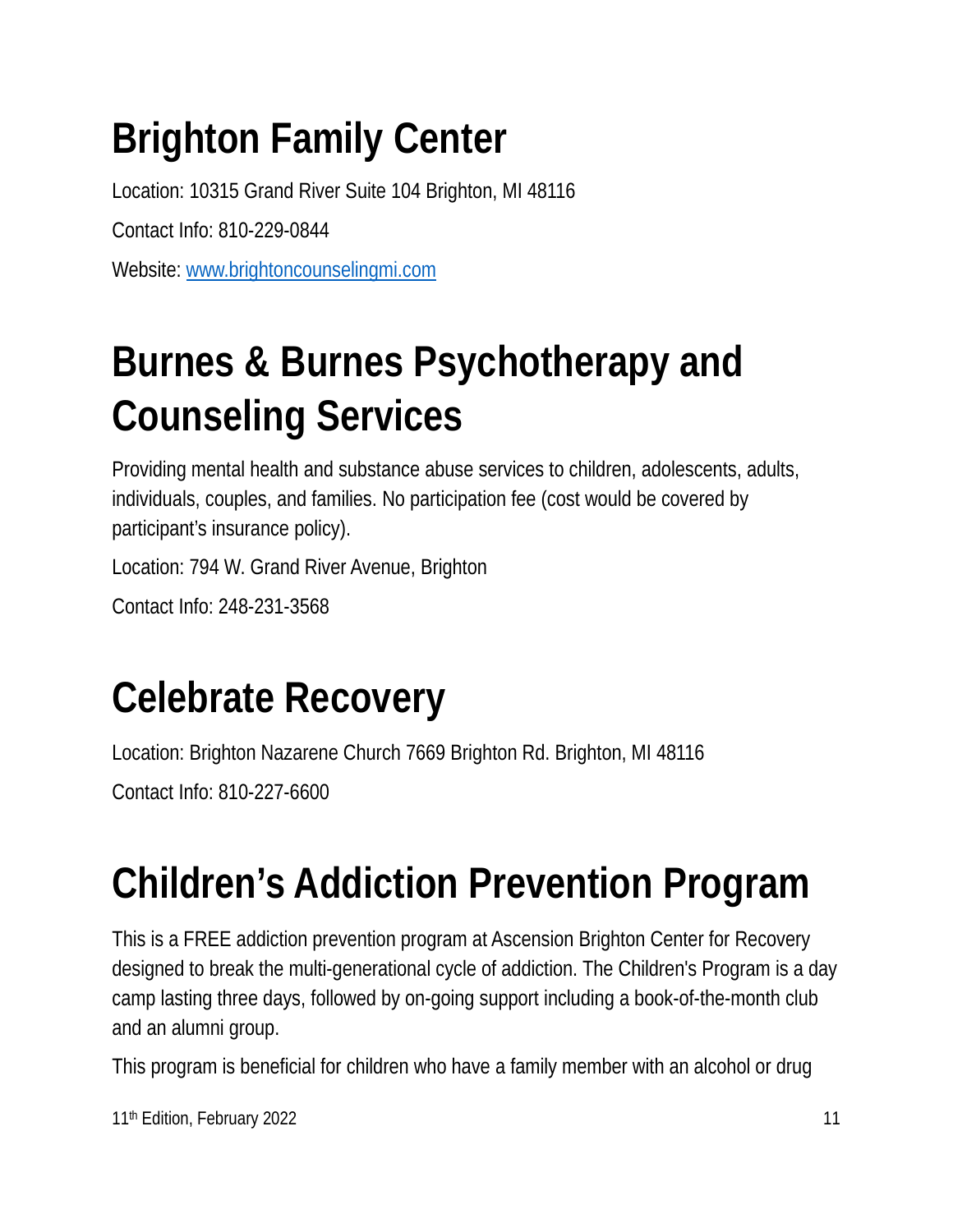problem or who is active in recovery. Children ages 7-12 learn about the disease of addiction in age appropriate ways while meeting other children who are in a similar situation. This prevention program is also beneficial for kids who have not witnessed the effects of addiction in their family.

The Ascension Brighton Children's Addiction Prevention Program helps children build upon their strengths and deepen their resilience so they can face any daily challenges at home or at school in a healthy, positive way. They learn a variety of healthy coping skills, such as, identifying and expressing feelings, problem-solving tools, resistance to peer pressure and self-care strategies.

Classes fill quickly! To register, contact Pat Schafer at 810-220-1807.

Location: 12851 Grand River Road, Brighton MI 48116

Contact Info: 810-227-1211

Website: [www.brightonrecovery.org](http://www.brightonrecovery.org/)

#### **Complete Counseling Center**

Bart Norman Location: 721 E. Grand River Howell, MI 48843 Contact Info: 517-546-4445

#### **Diversified Finances & Health Services**

Mark Mitchell LMSW & Kelly Shuler LMSW Location: 1225 W. Grand River Brighton, MI 48116 Contact Info: 517-292-6966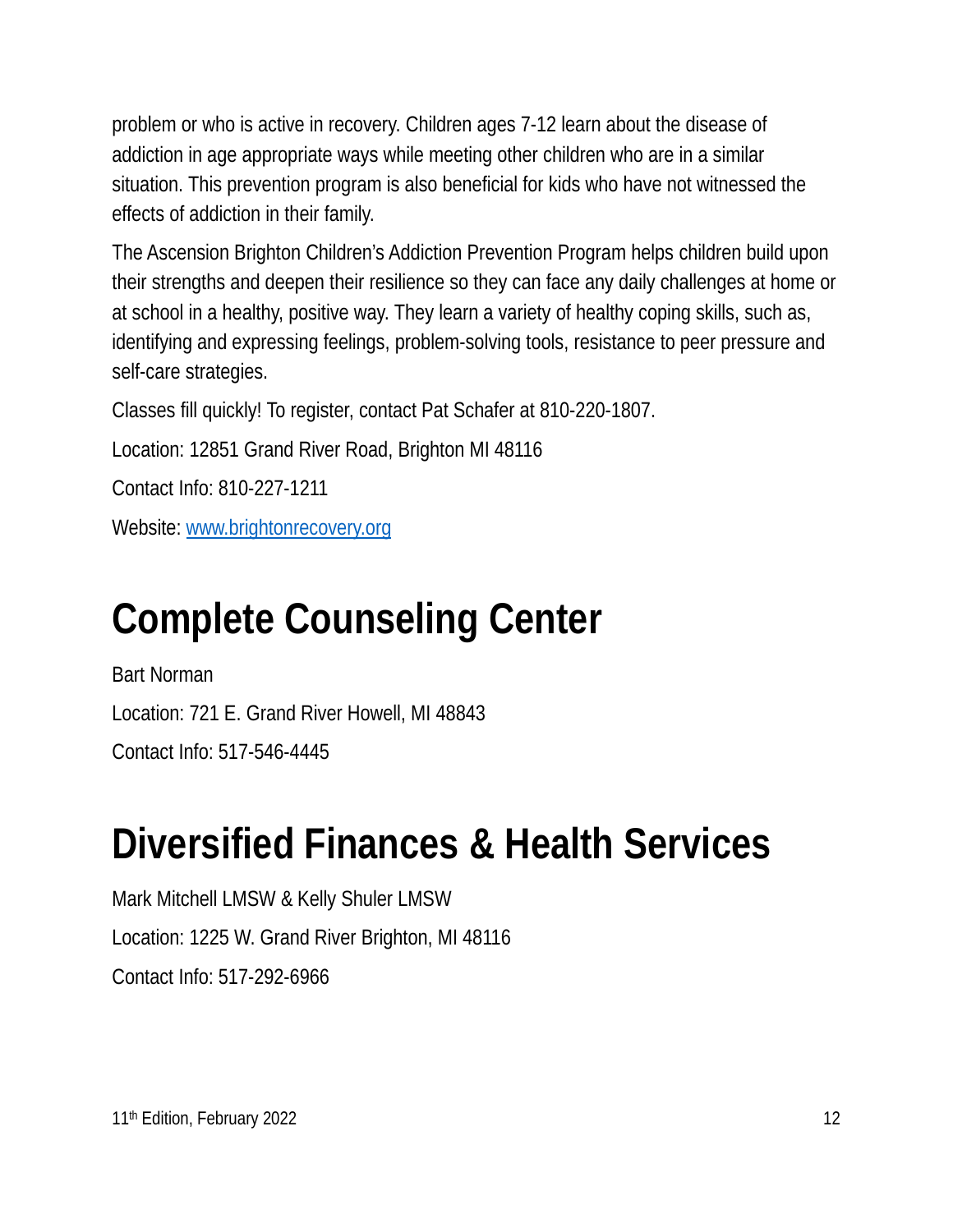# **Marni Gauci PhD, LP, PLLC**

Location: 7960 W. Grand River Ave. Brighton, MI 48116 Contact Info: 810-772-0574

# **Gentle Strength Counseling & Holistic Center**

Location: 8700 N 2nd St. Brighton, MI 38116 Contact Info: 810-225-0463

#### **Deborah Gottlieb-Porlick, LMSW**

Location: 766 W. Grand River-Mill Pond Parke Bldg. Brighton, MI 48116 Contact Info: 810-923-5365 or 810-229-1630 Email: [Deborah.gottliebporlick@yahoo.com](mailto:Deborah.gottliebporlick@yahoo.com) Website: [www.marriagecounselinginbrightonmi.com](http://www.marriagecounselinginbrightonmi.com/)

# **Highfields-Multisystemic Theory (MST)**

Becky Womboldt LMSW Location: 204 S. Highlander Way Howell, MI 48843 Contact Info: 517-262-0874 Email: [bwomboldt@ghighfields.org](mailto:bwomboldt@ghighfields.org)

11<sup>th</sup> Edition, February 2022 13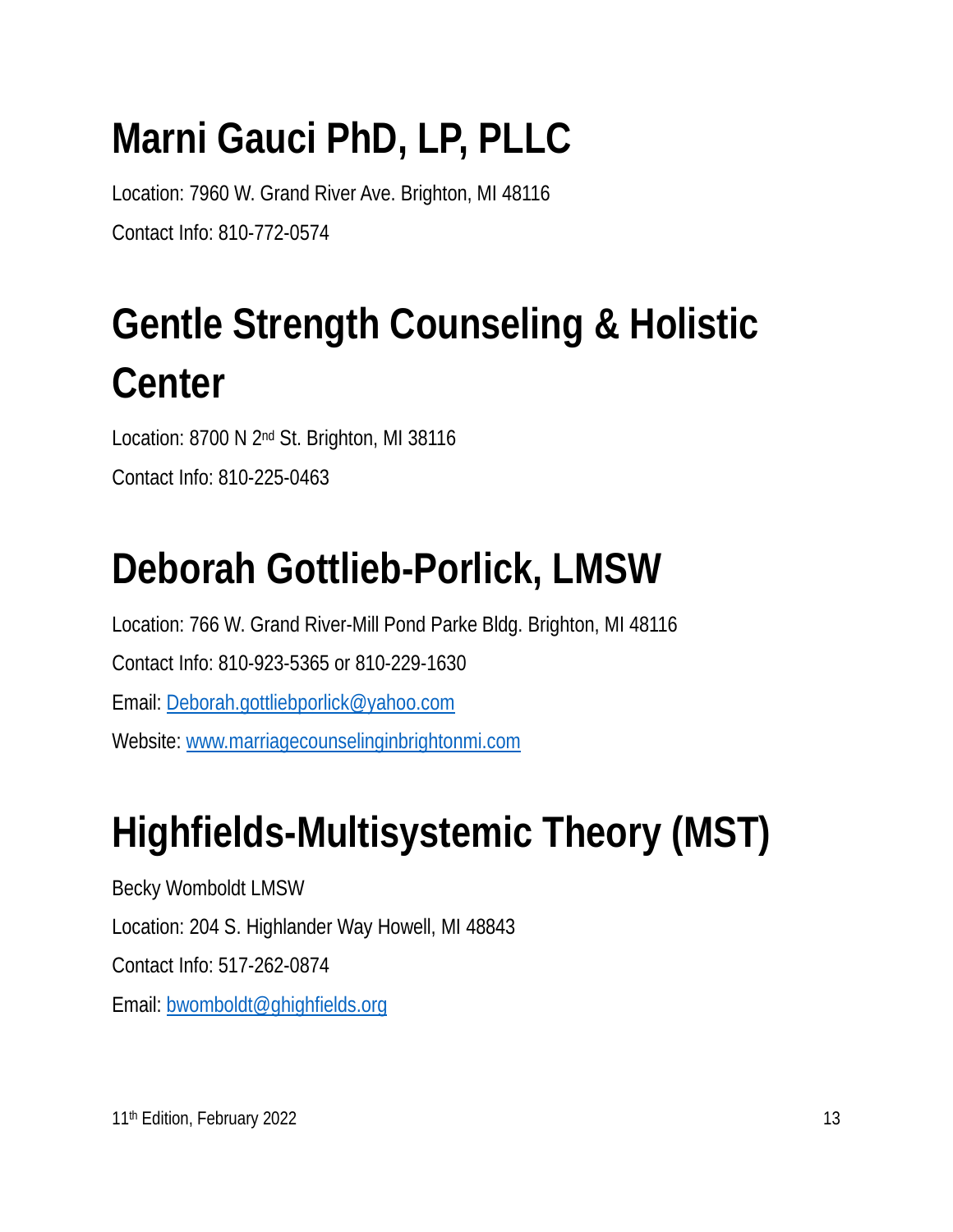# **Key Development Center, Inc.**

Key Development Center, Inc. is a 501(c)3 nonprofit, CARF accredited, licensed substance abuse prevention and treatment provider with over 16 years' experience in the Livingston County area. KDC offers a wide range of substance abuse services, including prevention, education, outpatient treatment, screening, assessment (SARF, Driver's license), referral and follow-up, and dual enhanced treatment. Please visit our website [www.keycenters.org](https://protect-us.mimecast.com/s/7do_CgJQW4UlGjRrUoEWIB?domain=keycenters.org) for more information.

Women's Specialty Services that offer, Weekly Individual Sessions: The client attends weekly 50-minute individual sessions; Weekly Group: The client attends a weekly 90-minute group education session; Weekly meeting with Case manager; Weekly Women's Support groups. We offer Childcare services and transportation.

Children Affected by Addiction Livingston (CAAL) The Children Affected by Addiction Livingston (CAAL) program is a free program designed for children between the ages of 7 and 17 who have been affected by their parent(s) addiction.

For further information or to register for this program, contact [aandrews@keycenters.org](mailto:aandrews@keycenters.org) 810-220-8192.

#### **Debbie Koeltzow, Ed. D. LP**

Location: 810 Grand River Suite 101 Brighton, MI 48116

Contact Info: 810-588-4236

# **LACASA**

LACASA provides individual, group counseling, advocacy, and support to survivors of domestic violence, sexual assault, and child abuse at no cost to the survivor.

24/7 Helpline: Call: 866.522.2725 Text: 517.777.8005

[www.lacasacenter.org](http://www.lacasacenter.org/)

11<sup>th</sup> Edition, February 2022 14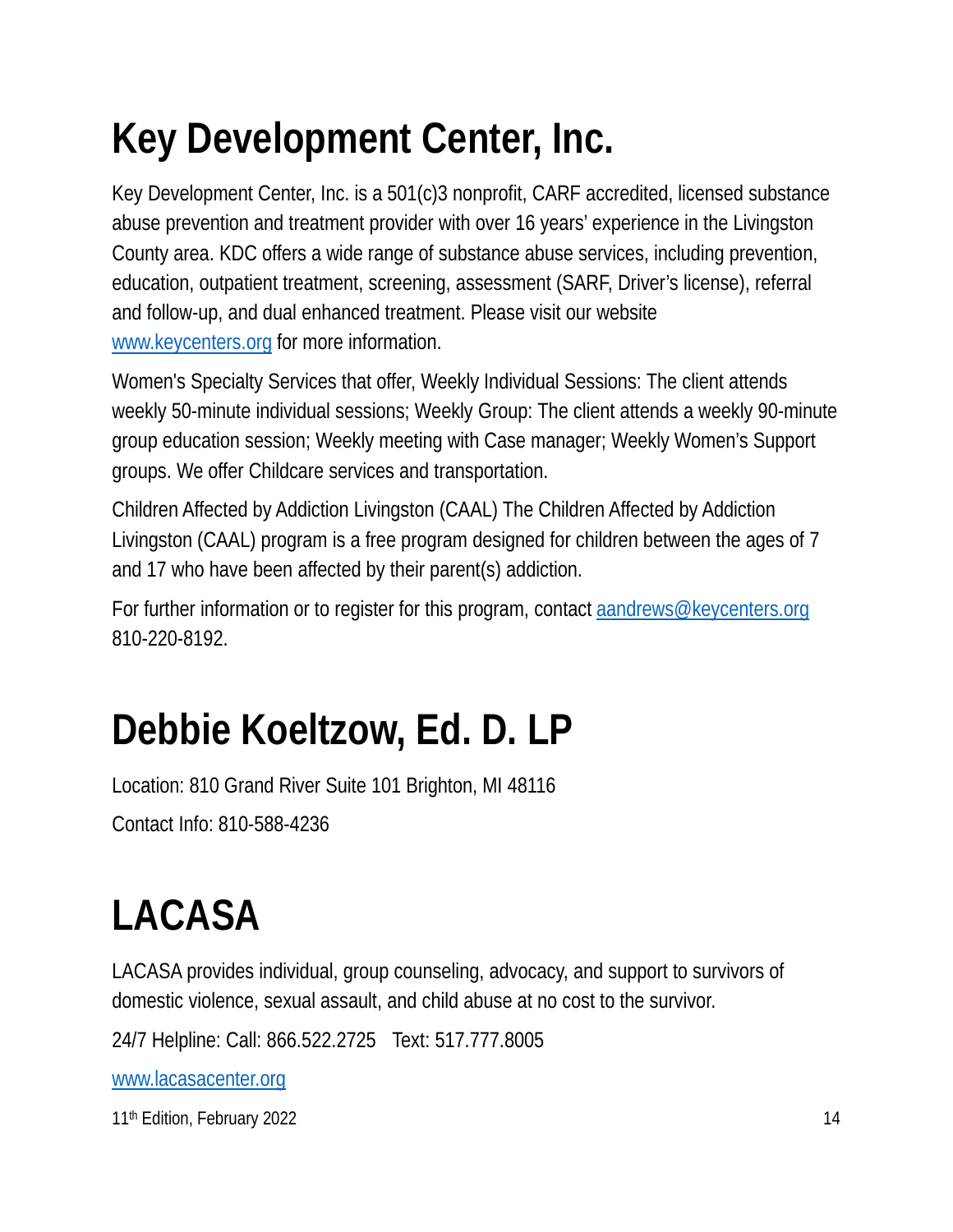Administrative Offices: 517-548-1350 or TTY: 517-548-0781 Fax: 517-548-3034 Location: 2895 W. Grand River Avenue, Howell, MI 48843

# **Jacqueline Lisiecki, MSW Peter Lisiecki PHD**

Location: 7960 W. Grand River Suite 120 Westage Office Center Brighton, MI 48114 Contact Info: 810-227-1999

# **Livingston County Catholic Charities**

Livingston County Catholic Charities, a local 501(c)3 nonprofit with over 37 years of experience, provides mental health and substance abuse counseling and prevention services for children, youth, adults, and families. The agency is accredited by the Council on Accreditation and is licensed by the State of Michigan. Many insurances are accepted and a sliding-fee-scale is available for the uninsured. Additional information is available at [www.LivingstonCC.org](http://www.livingstoncc.org/) or at 517-545-5944.

## **Livingston County Community Alliance**

The Livingston County Community Alliance (LCCA) is a county-wide, anti-drug coalition that raises awareness of substance abuse and misuse in Livingston County. The LCCA releases mini-grants throughout the year to fund adolescent planned and implemented drug awareness projects or activities in Livingston County. Other volunteer opportunities are available, regardless of age. For more information call 517-545-5944, extension 123 or visit [www.drugfreelivingston.com.](https://www.drugfreelivingston.com/)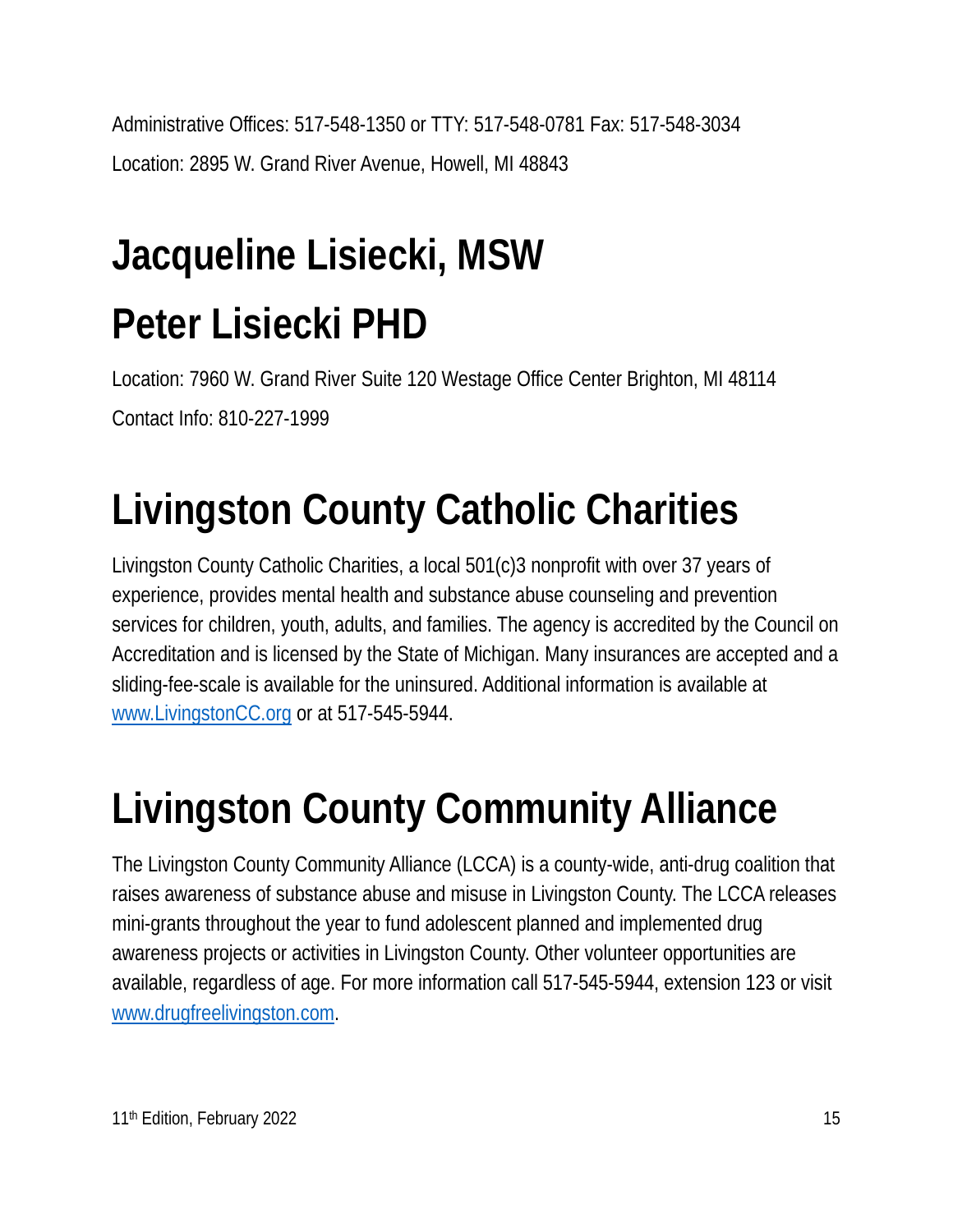# **Livingston County Community Mental Health Authority**

Services and programs for Children, Youth and Families include:

- -Parent Support Partner **-Child and Family Therapy**
- -Child and Family Case Management -Home Based Services
- -Parent Infant Program The Services -Psychiatric Services
- 

-Respite **-Wraparound** 

These address a child's ability to control his or her emotions or behaviors or to use information. Examples of problems include depression, bi-polar disorders, post-traumatic stress disorder, anxiety disorders, attention deficit disorders, and conduct disorders. Services support the parent/caregiver with skill building, learning new strategies, and helping build on strengths within the family.

Services for Individuals (including children and youth) with Developmental Disabilities include: Parent Navigator, Case Management, Community Supported Living, Respite, Access to Clinical Services, Personal Emergency Response System. Some examples of developmental disabilities include autism, cognitive impairment and Down Syndrome.

LCCMHA also provides services for adults with mental illness, on-site pharmacy, substance use services, and emergency services. If you are interested in or want to know whether you qualify for services, please call 517-546-4126 and ask for the Intake and Access Department or visit [www.cmhliv.org.](http://www.cmhliv.org/) **Access and 24-hour crisis number: 517-546-4126 or (toll free) 1-800-615-1245.**

#### **Consumer Action Panel**

Livingston County Community Mental Health has a consumer Action Panel which meets monthly. This committee has representation from all of our populations served, and also has youth representation. The purpose of the committee is to ensure that all consumer and family voices are heard and to advocate effectively for individuals with mental health needs.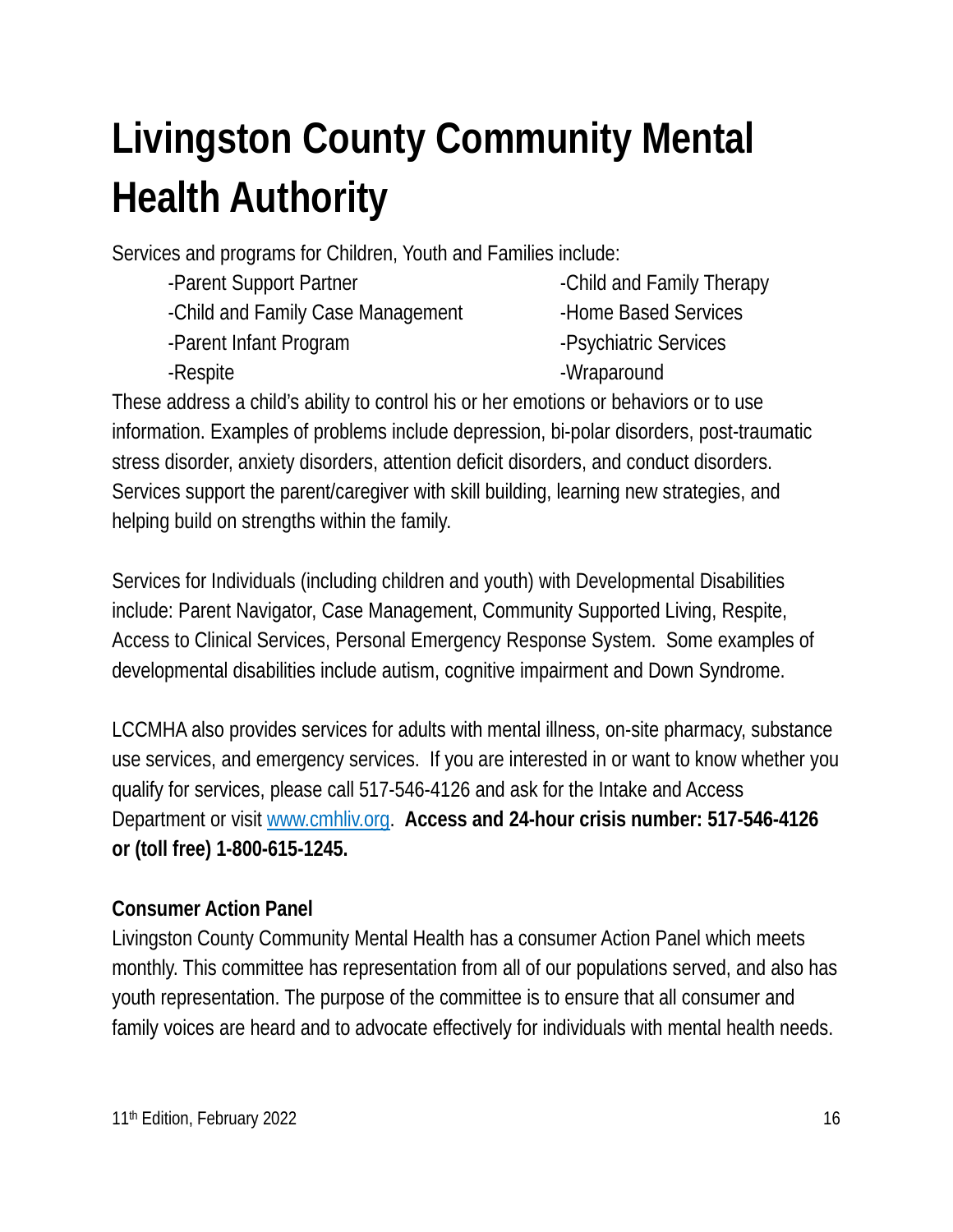#### **Youth Mental Health First Aid**

Livingston County Community Mental Health Authority provides training to individuals who work with youth regarding mental health. This training, called Youth Mental Health First Aid, is intended to assist youth who may be experiencing mental health concerns, helping the youth connect with a therapist or other assistance as appropriate.

#### **Mental Health Awareness Committee**

Livingston County Community Mental Health Authority has a Mental Health Awareness Committee which provides workshops to 7th grade health classes and to other classes in schools in the community. This committee is responsible for helping teach youth to reach out for help, to reduce stigma, and to increase awareness. The committee welcomes youth membership.

#### **Livingston County United Way**

Location: 2890 Dorr Road Brighton, MI 48114

Contact Info: 810-494-3000

Website: [www.lcunitedway.org](http://www.lcunitedway.org/)

#### **Livingston Family Center**

#### **Livingston Family Center** (4736 East M-36 in Pinckney) 810-231-9591

Outpatient counseling services to children, adolescents and families. We accept most major insurances and have a sliding fee scale based on household income.

**The Connection Youth Services** (616 W. Grand River Ave in Howell).

24/7 Information and Help Line: 866-440-7233. The Connection Youth Services offers a variety of services to youth ages 11-21 and their families. The Connection provides

11<sup>th</sup> Edition, February 2022 17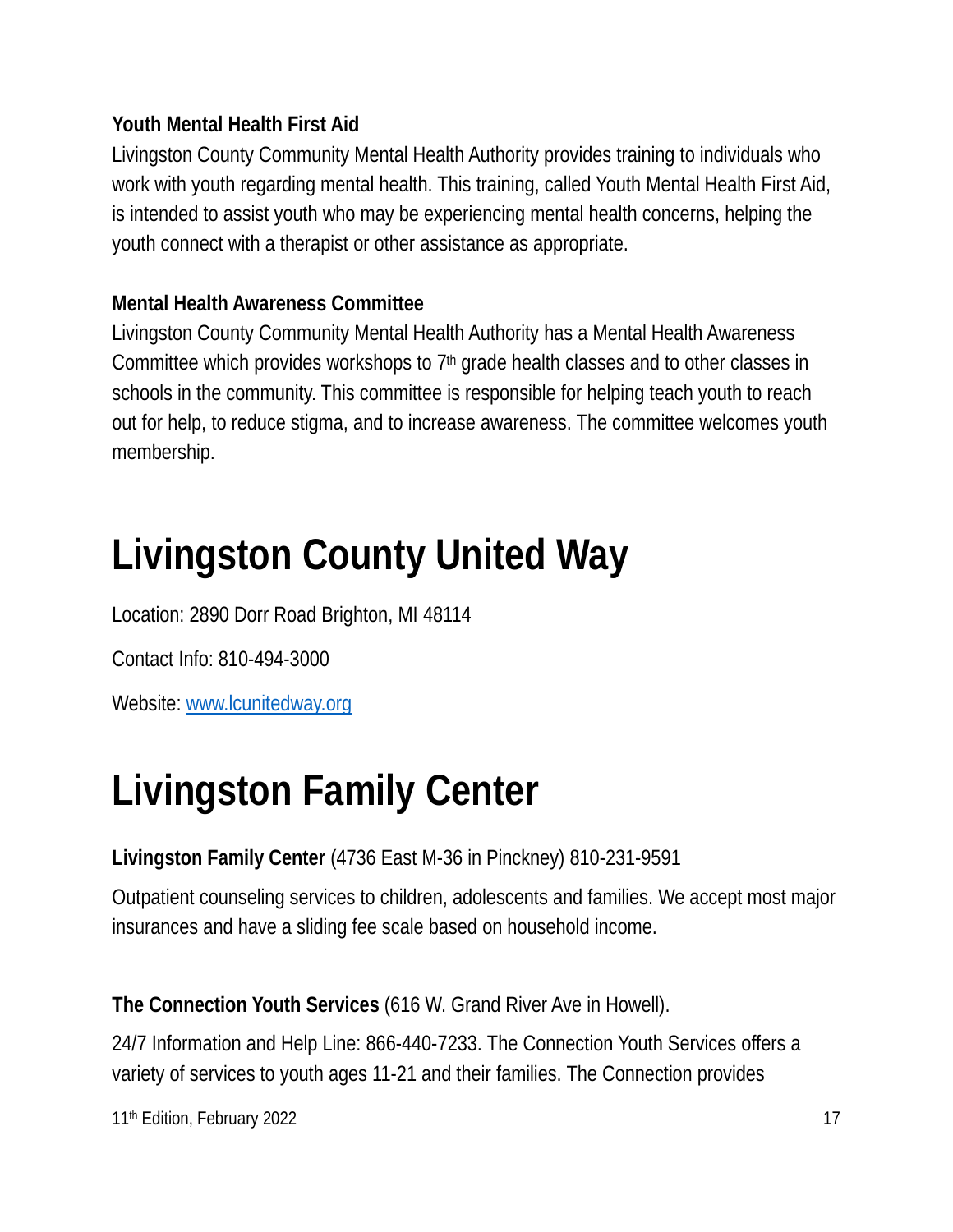emergency shelter and transitional living opportunities to homeless and at-risk youth ages 11-21 on a short-term basis while individual, group, and family therapy is put in place to help youth work through challenges they are facing. Staff are present around the clock to supervise youth and maintain the daily schedule. In addition to receiving treatment services, youth continue to attend their school and complete chores daily. Youth ages 16-21 who do not have a safe and stable living option may choose to apply to the Transitional Living Program (TLP). TLP provides housing for up to 18 months while youth participate in services to develop the skills to live independently. Youth ages 11-21 and their families may participate in therapy, case management, groups, or social activities at The Connection even if housing is not needed. Group are offered Monday-Thursday focused on helping youth develop coping skills, learn life skills, improve communication and make healthier choices. All services are free, confidential, and available regardless of health insurance coverage. Therapy services are provided by licensed clinicians.

**The Family Connection Center** (121 S. Barnard St. in Howell) 517-376-6459

Supervised visitation for families affected by domestic violence. Children and adolescents up to 17 years old. Services are based on a sliding fee scale.

# **LOVE, INC. of the Greater Livingston Area**

Location: 820 E. Grand River Ave. Howell, MI 48844 Contact Info: 517-552-3620 Website: [www.livingstonloveinc.org](http://www.livingstonloveinc.org/) Mailing Address: P.O. Box 558 Howell, MI 48843

#### **Mentor Livingston (Formerly Big Brothers Big Sisters)**

11<sup>th</sup> Edition, February 2022 18 Shari Davis-Schoech, Executive Director 915 N. Michigan Ave Howell, MI 48843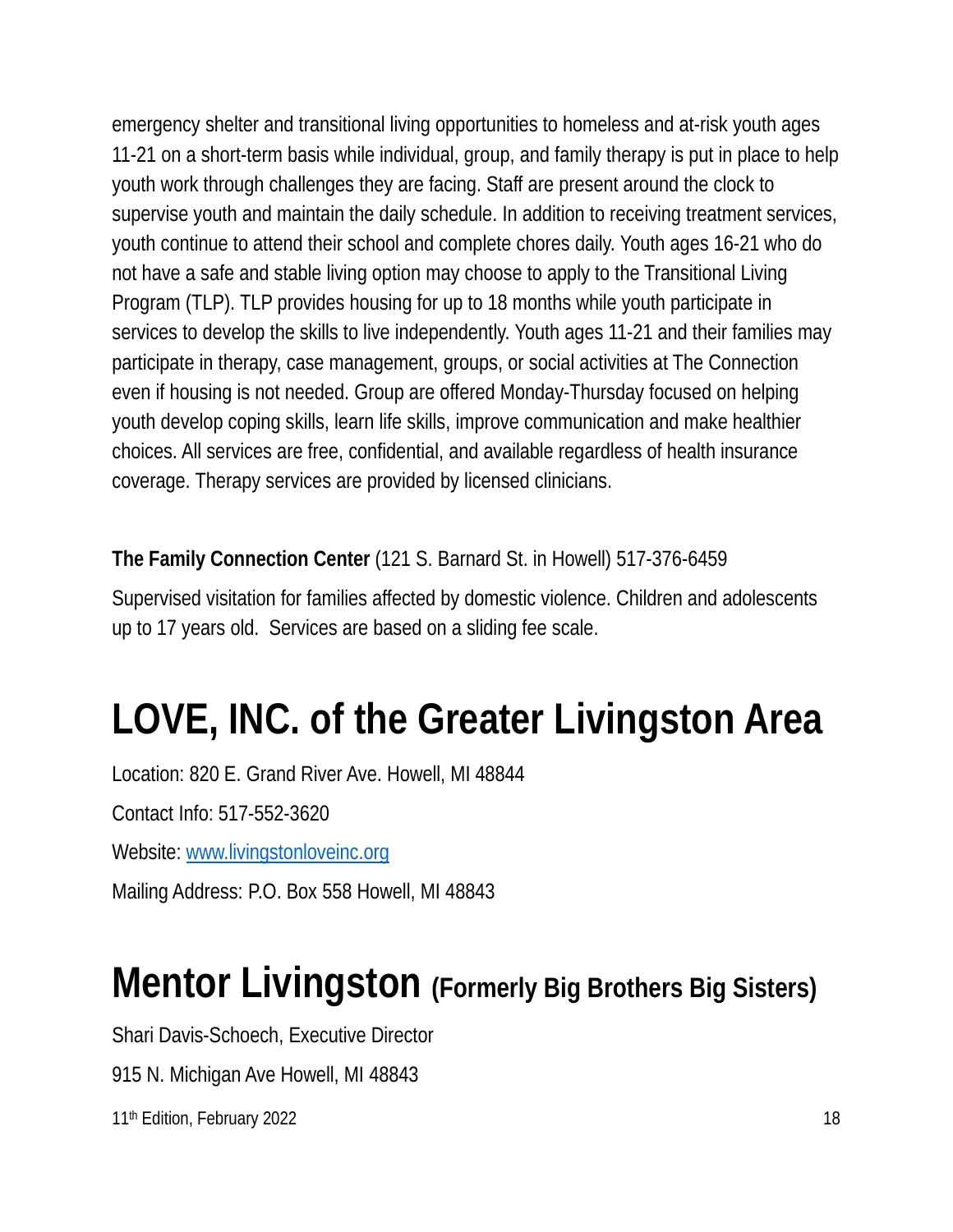517-546-1140 [bbbslc@sbcglobal.net](mailto:bbbslc@sbcglobal.net) [www.mentorlivingston.org](http://www.mentorlivingston.org/)

#### **NAMI-National Alliance on Mental Illness**

Tina Cougan (President) Location: 8730 Clubhouse Dr. Brighton, MI 48116 Contact Info: 810-552-3687

#### **NA- Narcotics Anonymous**

P.O. Box 1867 Brighton, MI 48116

Contact Info: 1-800-230-4085 (press #2, then #3) [LCASCNA@ygmail.com](mailto:LCASCNA@ygmail.com)

## **Jeremy Novak PhD**

Location: 780 W. Grand River Brighton, MI 48116 Contact Info: 810-225-1670 Email: [jeremynovak@metropsychonline.com](mailto:jeremynovak@metropsychonline.com) Website: [www.metropsychonline.com](http://www.metropsychonline.com/)

# **Oakland/Livingston Human Service Agency- OLSHA**

11<sup>th</sup> Edition, February 2022 19 Location: 2300 E. Grand River, Suite 107 Howell MI, 48843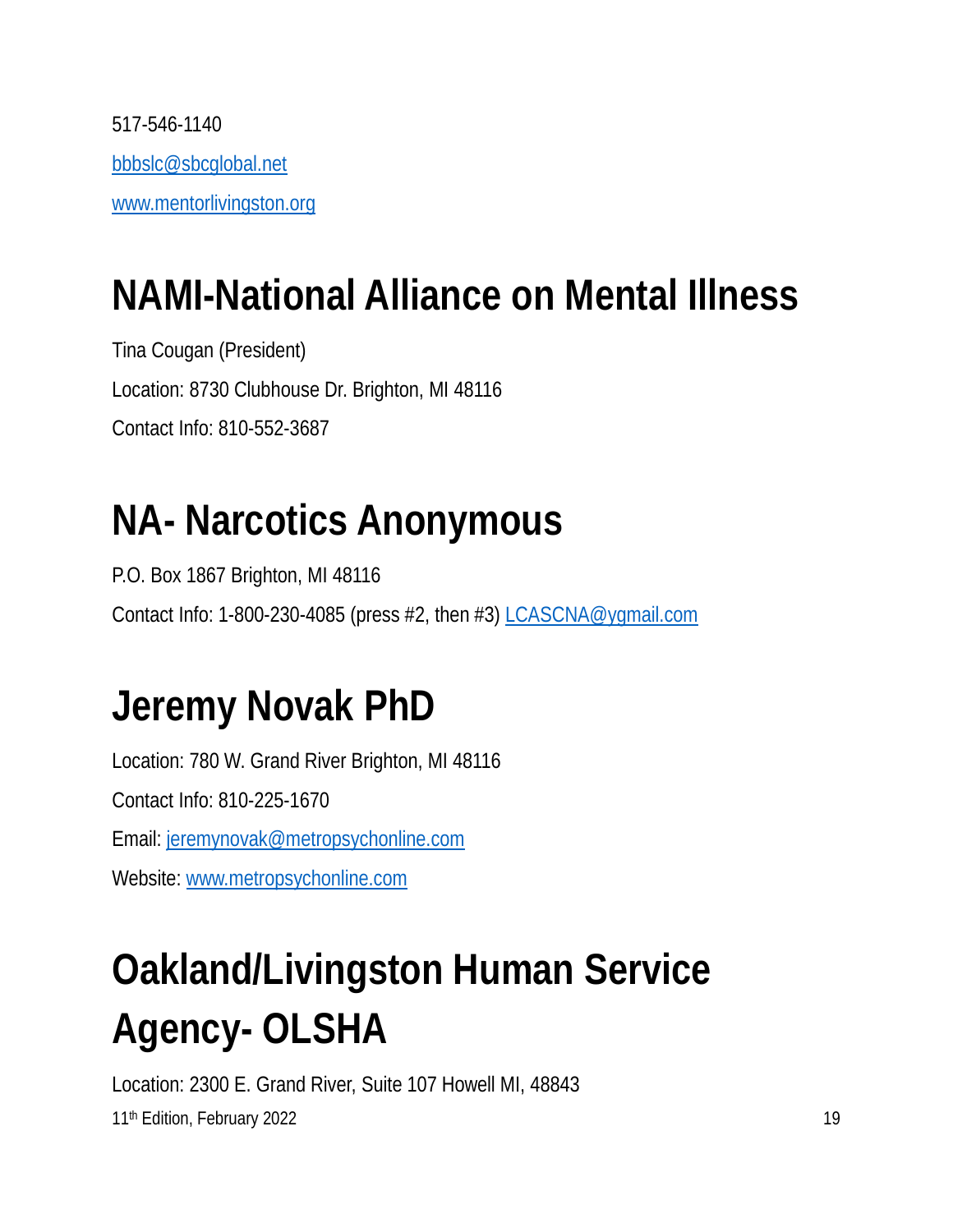Contact Info: 517-546-8500 Website: [www.olhsa.org](http://www.olhsa.org/)

#### **Jenny Parmenter ACSW, LMSW**

Location: 1086 Charles H Orndorf Drive Brighton, MI 48116 Contact Info: 810-623-1628

#### **Perspectives Therapy Services, LCC**

*Perspectives Therapy Services* (PTS) is a multi-site outpatient mental, emotional, and relationship health practice that prides itself on providing extraordinary care to people of all ages. They treat a wide range of concerns that youth face today, including depression, anxiety, school and work stress, divorce adjustment, ADHD/attention difficulties, and low self-esteem. Our clinical teams include experienced, compassionate, and creative therapists with backgrounds in psychology, marriage and family therapy, professional counseling, and social work. In addition to traditional counseling, PTS sets to redefine mental health care by implementing engaging and innovative therapeutic methods, including art therapy, play therapy, animal-assisted therapy, yoga-incorporated therapy, and mindfulness coaching. For more information on the services offered at PTS, or to schedule an appointment, please contact an intake specialist at 810-494-7180, or visit their website at [www.perspectivestherapyservices.com.](http://www.perspectivestherapyservices.com/)

*Perspectives Therapy Services* Clinic Locations Brighton, MI: 2200 Genoa Business Park Drive, Suite 100 Fenton, MI: 1100 Torrey Road, Suite 100 Highland, MI: 2628 South Milford Road Lansing, MI: 1701 Lake Lansing Road, Suite 120

11<sup>th</sup> Edition, February 2022 20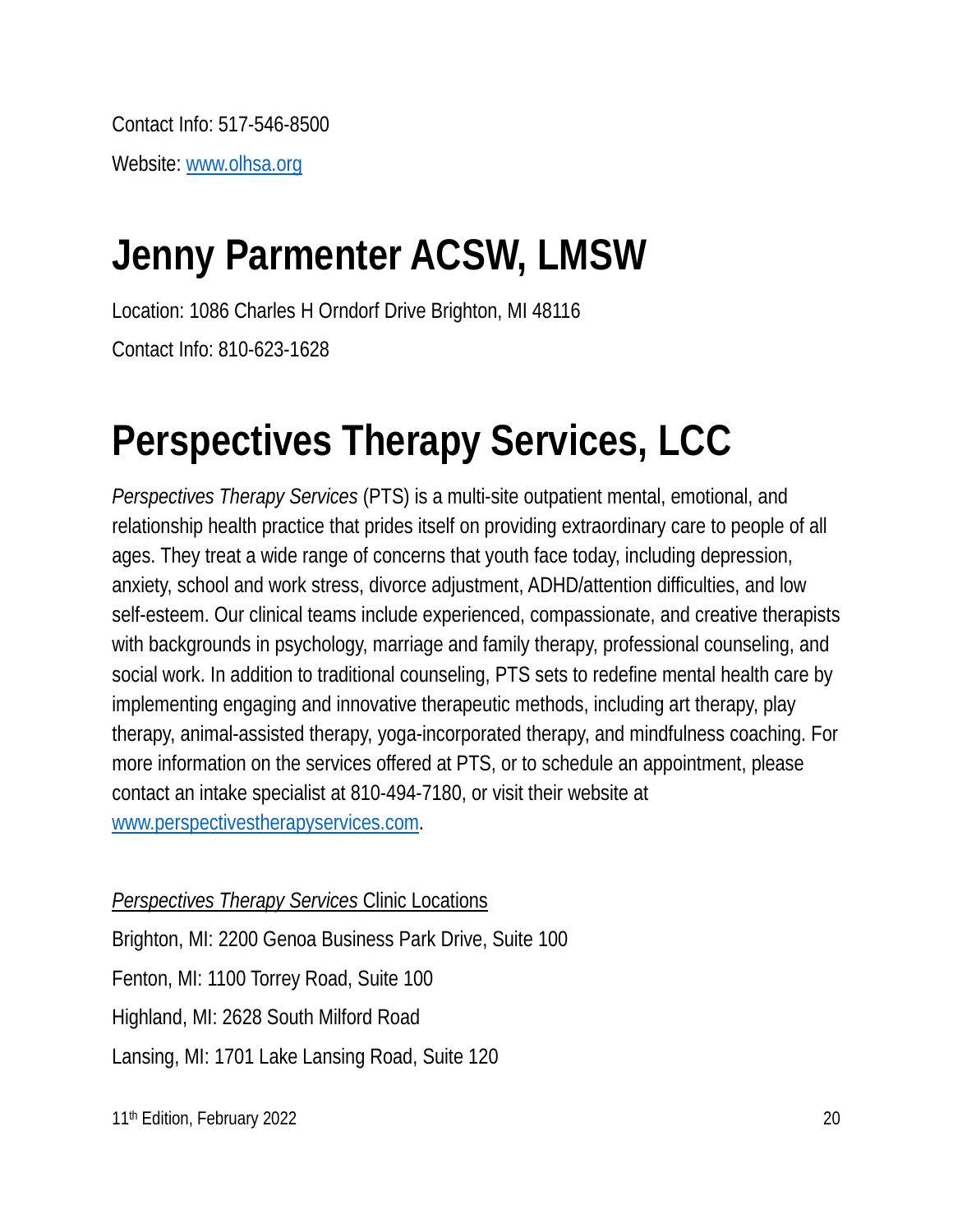### **Jackie Price LMSW**

Location: 1086 Orndorf Dr. Brighton, MI 48116 Contact Info: 810-220-0271 Email: [djackipricemsw@gmail.com](mailto:djackipricemsw@gmail.com)

# **Project SUCCESS**

Project SUCCESS, a SAMHSA model program, is a program that prevents and reduces adolescent substance use and abuse. It works by placing highly trained professionals in the schools to provide a full range of substance abuse prevention and early intervention services. In our community, a Project SUCCESS Counselor is placed for one day in each of our local public high schools and middle schools. They primarily work with adolescents individually and in small groups, conduct large group prevention/education discussions and programs, train and consult on prevention issues with school staff, coordinate the substance abuse services and policies of the school, and refer and follow up with students and families needing substance abuse treatment or mental health services in the community. Dates and times vary by location, but you may contact Karen Bergbower at karen@kbamichigan.com or 810-225-9550 for specific information.

#### **Lauren Radtke-Rounds PhD**

Location: 2516 Harte Drive, Brighton, MI 48114 Contact Info: 248-962-5064 Website: [www.drlaurenradtkerounds.com](http://www.drlaurenradtkerounds.com/)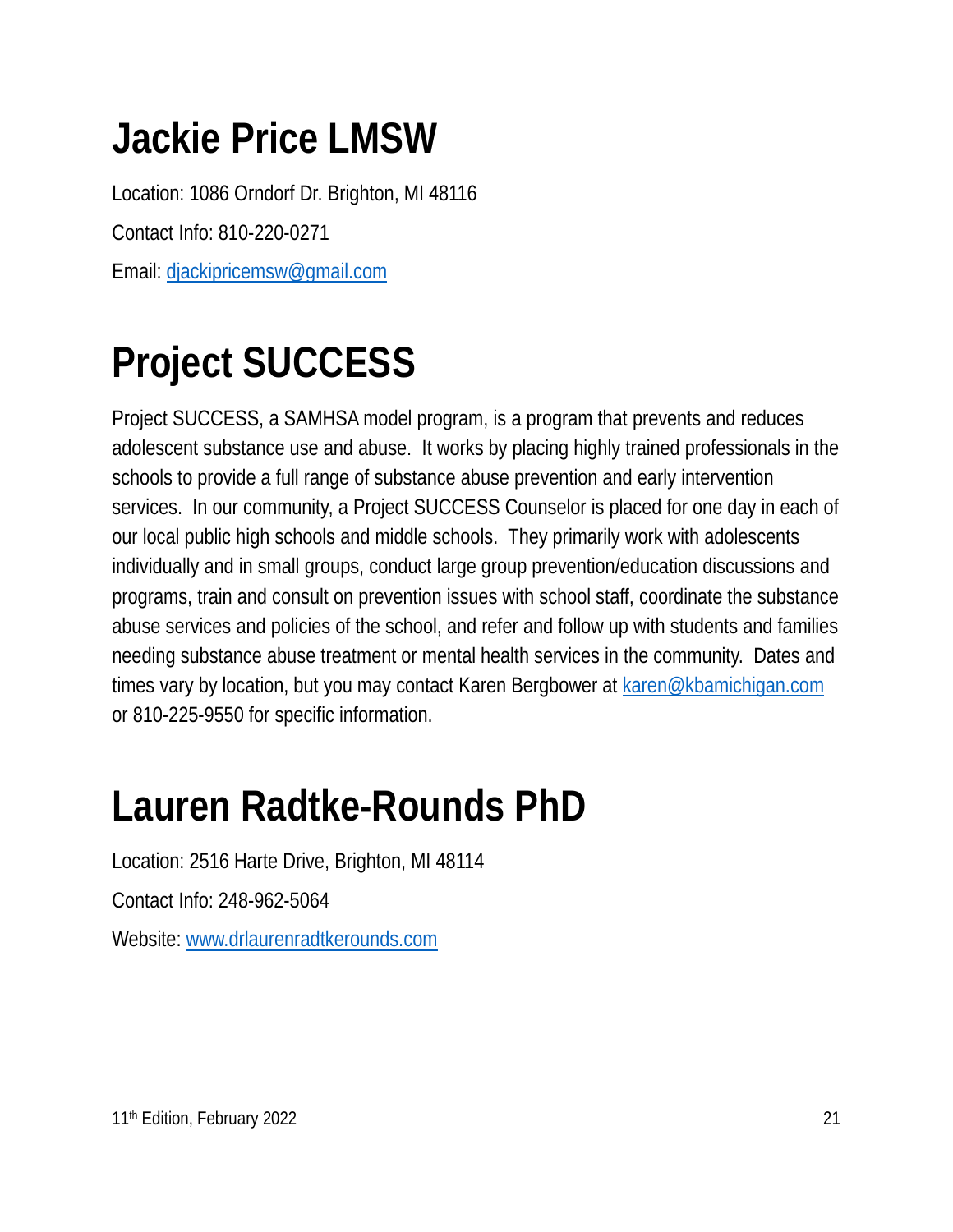### **Relationship Center of Michigan**

Location: 5841 Whitmore Lake Rd., Brighton, MI 48116 Contact Info: 810-227-6218 Website: [www.relationship-center-mi.com](http://www.relationship-center-mi.com/)

#### **Renewed Relationships**

Courtney Klaus, LLPC Location: 8700 N. Second St, Suite 202 Brighton, MI 48116 Contact Info: 810-552-0785 Website: [www.renewedrelationships.com](http://www.renewedrelationships.com/)

# **The Salvation Army**

Location: 503 Lake Street Howell, MI 48844 Contact Info: 517-546-4750 Email: [Prezza.Morrison@usc.salvationarmy.org](mailto:Prezza.Morrison@usc.salvationarmy.org)

# **St. Joseph Mercy Hospital**

Outpatient Behavioral Services Location: 2300 Genoa Business Park Drive, Suite 180 Brighton, MI 48114 Contact Info: 840-844-7300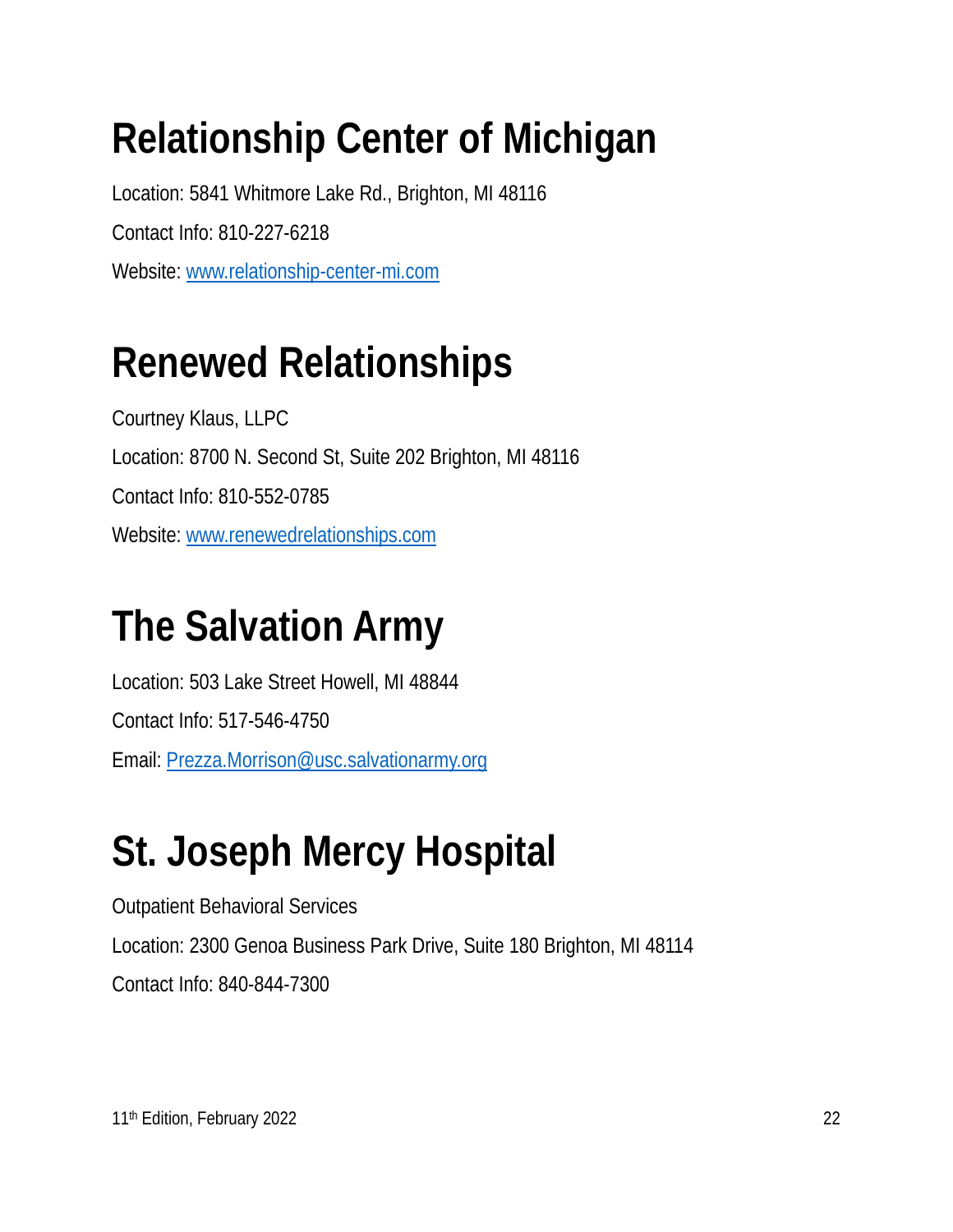# **Michelle Sunny, MS, LLP**

Location: 1086 Charles H. Ordorf Dr. Brighton, MI 48116 Contact Info: 734-377-1124

# **UMHS Integrated Mental Health Clinics in Primary Care**

Provides brief mental health and substance abuse counseling and referrals for children and adolescents (and their parents), adults, and families. Specializing in anxiety, depression, grief, divorce, trauma, relationship concerns, postpartum support, caregiver support, and coordinating care across clinics/departments of the Health System. Self-referrals are welcome.

Brighton Health Center, mental health and substance abuse counseling to children, adolescents, and adults. Specialties including perinatal mood and anxiety disorders, depression, anxiety, counseling to families affected by substance abuse, grief and loss, chronic pain. Call for more information; ask for social work 810-227-9510.

Howell Pediatrics/ Howell Health Center, mental health and substance abuse counseling to children, adolescents and families. Specialties including perinatal mood and anxiety disorders, play therapy, stress reduction, depression, anxiety, grief and loss, counseling to families affected by substance abuse. Social worker and child psychologist available. Social worker is also fluent in American Sign Language and is able to see/consult for people who are Deaf or have a hearing loss. Call for more information 517-548-1020.

## **UM Child & Adolescent Psychiatry**

11<sup>th</sup> Edition, February 2022 23 Inpatient: 734-763-5444 Outpatient: 743-764-0250 U of M Children's Psychiatric Hospital: 734-764-0231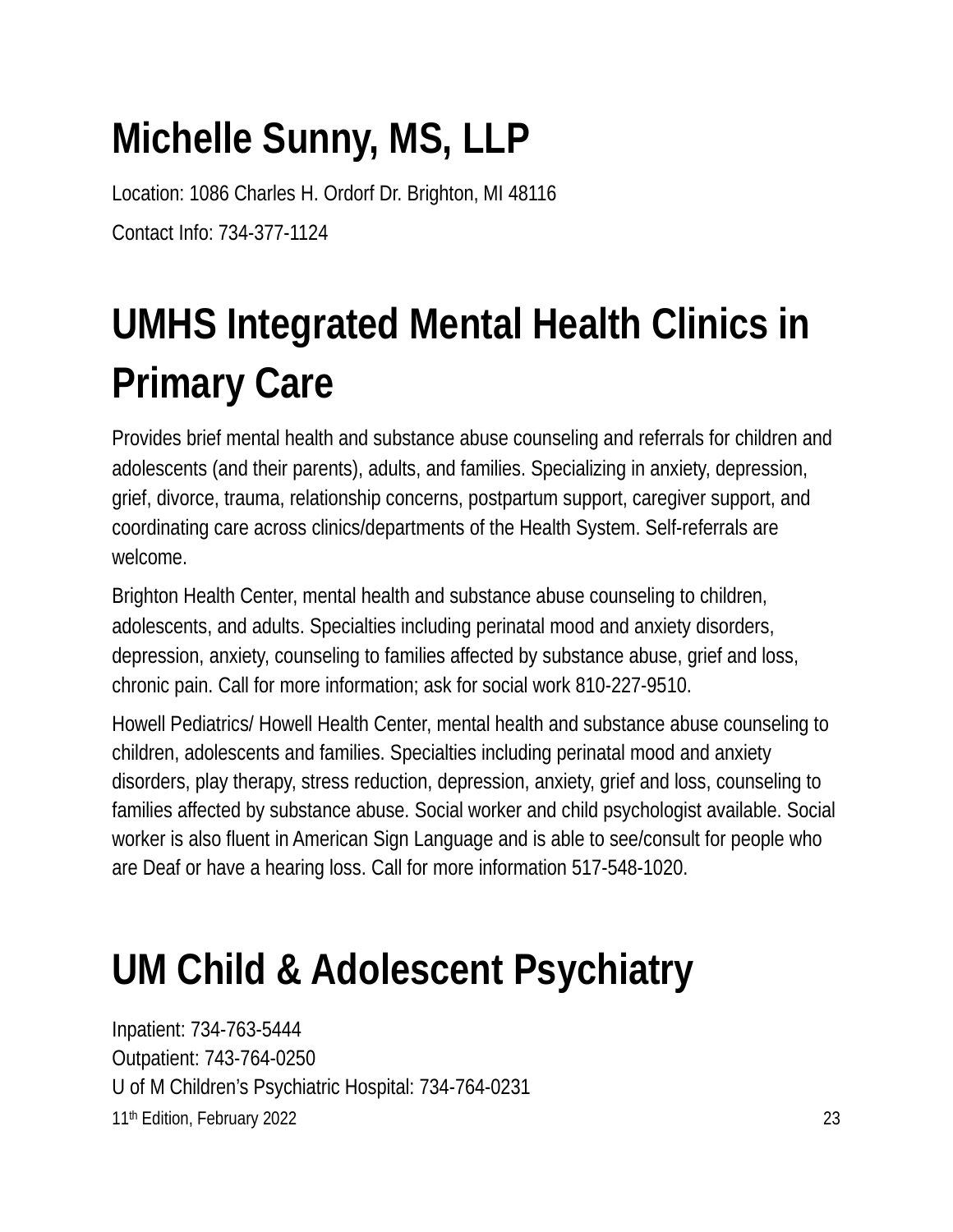#### **Dodi Viola LMSW**

Location: 1086 Charles Orndorf Drive Brighton, MI 48116

<span id="page-23-0"></span>Contact Info: 810-220-3571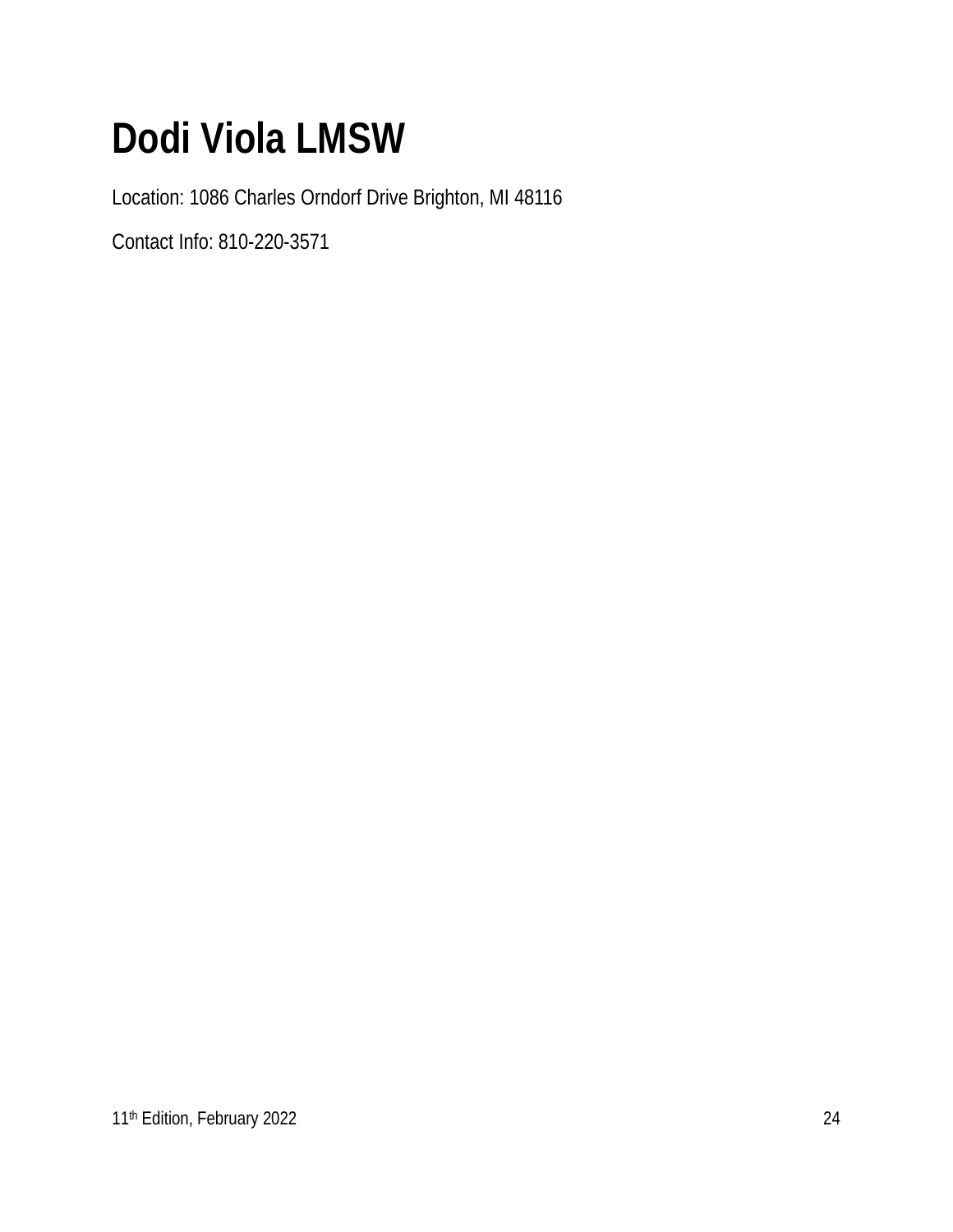# **Youth Sports**

Livingston County offers a wide range of high quality sports and recreation opportunities. The programs and leagues vary in length of time, level of skill, and price. In an effort to organize the listings in a clear way, we have listed the providers from community based through private companies. This is not to imply knowledge of skill level, cost, and/or quality.

## **Archery**

Livingston Conservation and Sports Association - 810-227-2917 or [www.lcsa.info](http://www.lcsa.info/) Southeast Livingston County Recreation Authority (SELCRA) - 810-299-4140 or [www.selcra.com](http://www.selcra.com/) Sky Archery—810-225-9085 Van's Archery Center—734-449-4306

#### **Baseball**

Fowlerville Community Recreation– 517-223-6481 or [www.fowlervilleschools.org](http://www.fowlervilleschools.org/) Hartland Area Youth Athletic Association[—www.hayaasports.com/](http://www.hayaasports.com/) Howell Area Junior Baseball Association[—www.howellbaseball.org](http://www.howellbaseball.org/) Michigan Sports Academy—517-552-9000 or [www.msa-livingston.com](http://www.msa-livingston.com/) Southeast Livingston County Recreation Authority (SELCRA) - 810-299-4140 or [www.selcra.com](http://www.selcra.com/) SWAT Elite Sports—517-540-0601 or [www.swatsports.com](http://www.swatsports.com/) The Legacy Center[—www.legacycentermichigan.com](http://www.legacycentermichigan.com/)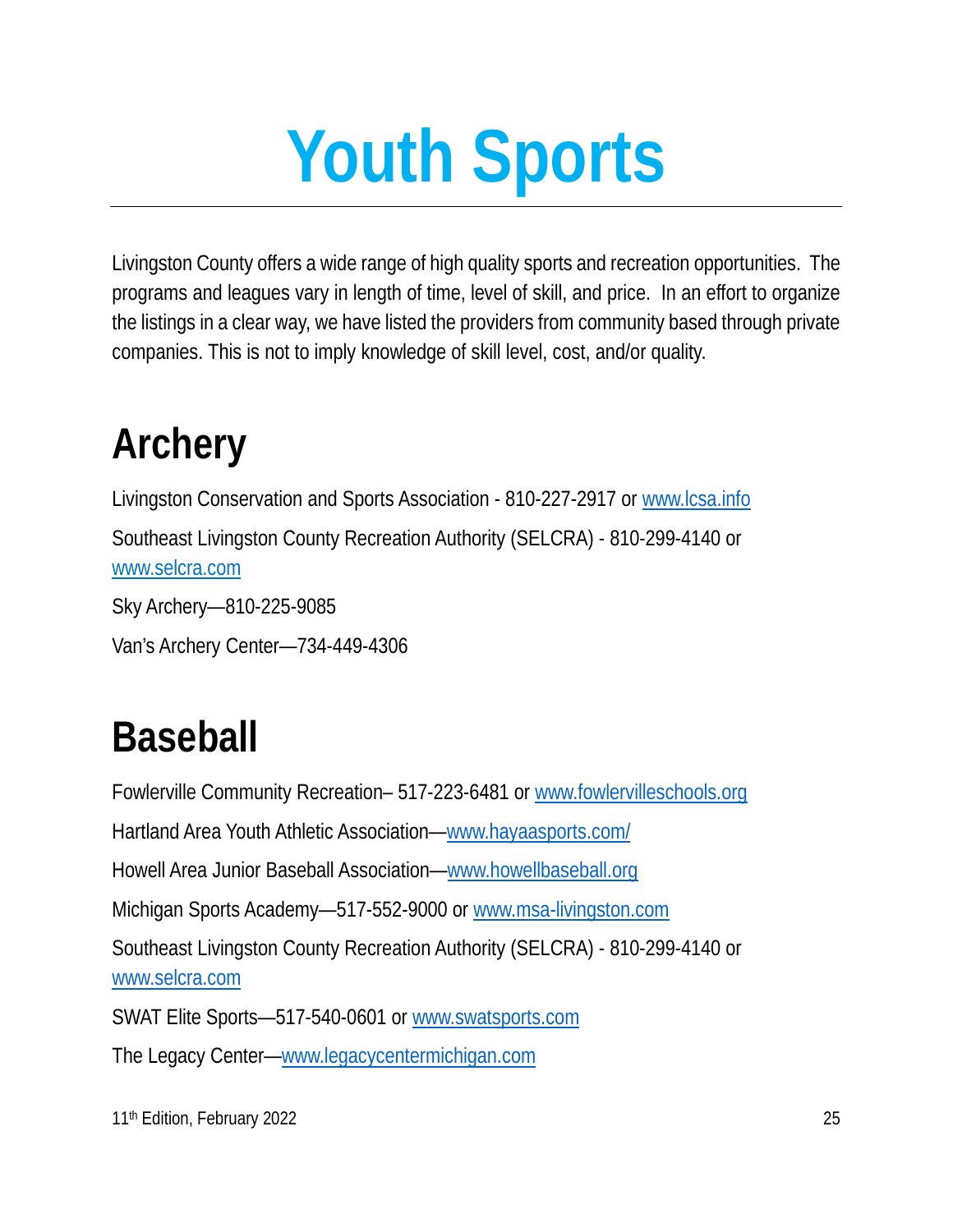# **Basketball**

Fowlerville Community Recreation– 517-223-6481 or [www.fowlervilleschools.org](http://www.fowlervilleschools.org/) Hartland Area Youth Athletic Association[—www.hayaasports.com/](http://www.hayaasports.com/) Hartland Community Education—810-626-2150 or [www.hartlandcommunityed.com](http://www.hartlandcommunityed.com/) Howell Parks and Recreation—517-546-0693 or [www.howellrecreation.org](http://www.howellrecreation.org/) Pinckney Community Education—810-225-3950 or [www.pinckneyonline.org](http://www.pinckneyonline.org/) Southeast Livingston County Recreation Authority (SELCRA) - 810-299-4140 or [www.selcra.com](http://www.selcra.com/)

Tri-County AAU Basketball—810-429-1274 or [www.tricountytigersaau.com](http://www.tricountytigersaau.com/)

# **Biking**

Southeast Livingston County Recreation Authority (SELCRA) - 810-299-4140 or [www.selcra.com](http://www.selcra.com/)

# **Cheerleading / Pom**

Brighton Bulldogs[—www.bulldogsfootballandcheer.com](http://www.bulldogsfootballandcheer.com/) Byron Youth Football and Cheerleading[—www.byronyouthfootball.com](http://www.byronyouthfootball.com/) Champion Cheerleading—810-632-9717 or [www.championcheerleading.com](http://www.championcheerleading.com/) Fowlerville Community Recreation– 517-223-6481 or [www.fowlervilleschools.org](http://www.fowlervilleschools.org/) Hartland Area Youth Athletic Association[—www.hayaasports.com/](http://www.hayaasports.com/) Hartland Sports Center—810-632-7222 or [www.hartlandsportscenter.com](http://www.hartlandsportscenter.com/) Howell Area Junior Football and Cheer—517-518-2836 or [www.hajfl.com](http://www.hajfl.com/) Howell Parks and Recreation—517-546-0693 or [www.howellrecreation.org](http://www.howellrecreation.org/)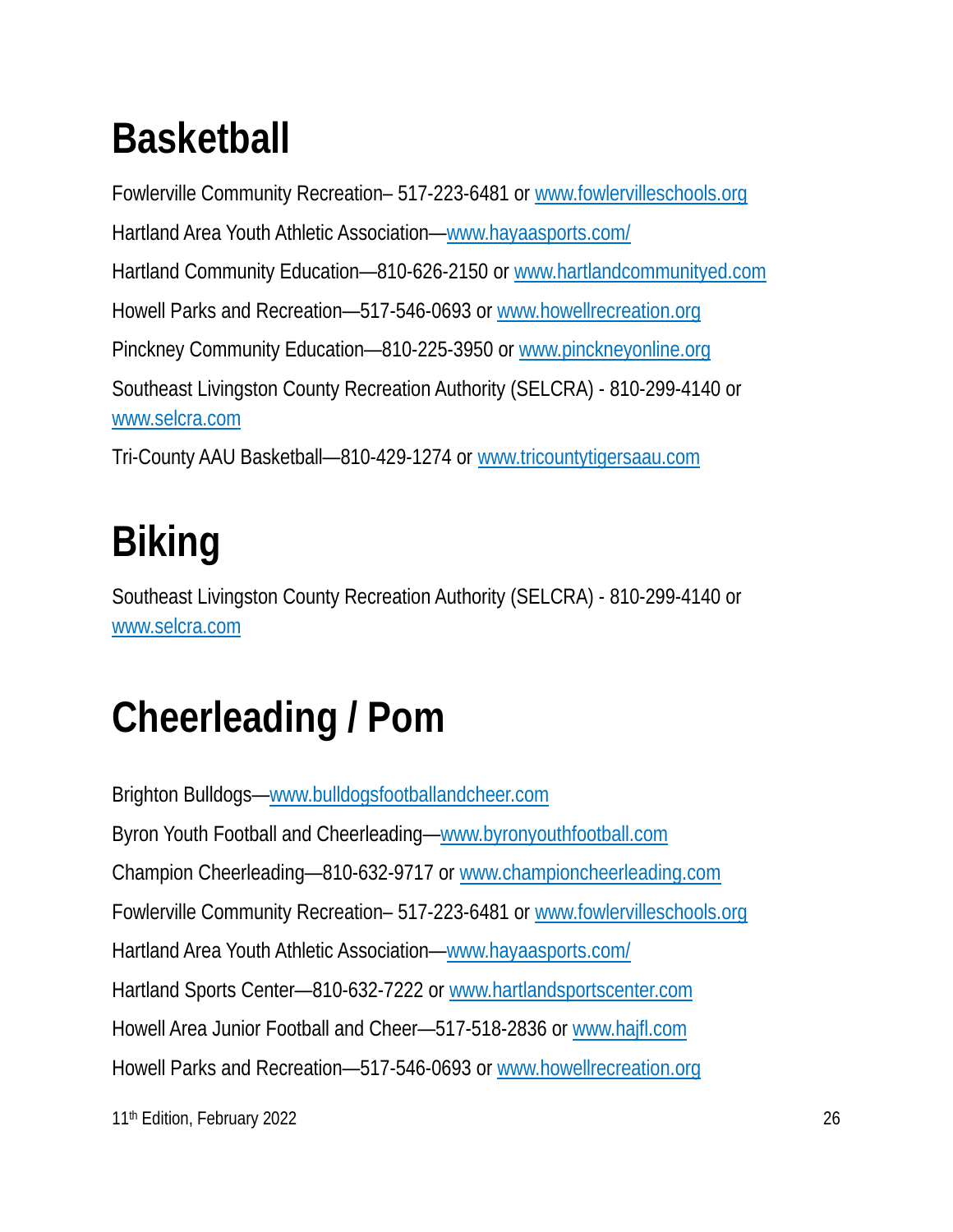## **Dance**

Brighton Community Education—810-299-4130 or [www.brightoncommunityed.com](http://www.brightoncommunityed.com/) Fountain Dance Ministry—810-229-7690 or [www.fountainballetacademy.com](http://www.fountainballetacademy.com/) Ginny's Danceworks—810-229-2743 or [www.ginnysdanceworks.com](http://www.ginnysdanceworks.com/) Glenns School of Dance—517-546-9787 or [www.glennsschoolofdance.com](http://www.glennsschoolofdance.com/) Hartland Community Education—810-626-2150 or [www.hartlandcommunityed.com](http://www.hartlandcommunityed.com/) Howell Park and Recreation—517-546-0693 or [www.howellrecreation.org](http://www.howellrecreation.org/) Karen's Dance Academy—517-546-3450 or [karensdanceacademy.org](http://www.karensdanceacademy.org/) Maria's School of Dance—517-223-0036 or [www.mariasschoolofdance.com](http://www.mariasschoolofdance.com/) Michelle's Academy of Dance—810-229-5678 or [www.madpacdance.com](http://www.madpacdance.com/) Pinckney Community Education—810-225-3950 or [www.pinckneyonline.org](http://www.pinckneyonline.org/)

# **Flag Football**

Hartland Community Education—810-626-2150 or [www.hartlandcommunityed.com](http://www.hartlandcommunityed.com/) Howell Parks and Recreation—517-546-0693 or [www.howellrecreation.org](http://www.howellrecreation.org/) Pinckney Community Education—810-225-3950 or [www.pinckneyonline.org](http://www.pinckneyonline.org/) Southeast Livingston County Recreation Authority (SELCRA) - 810-299-4140 or [www.selcra.com](http://www.selcra.com/)

# **Football**

11<sup>th</sup> Edition, February 2022 27 Brighton Bulldogs[—www.bulldogsfootballandcheer.com](file://LIVCOHQ/Ehamilton/www.bulldogsfootballandcheer.com) Byron Youth Football and Cheerleading[—www.byronyouthfootball.com](file://LIVCOHQ/Ehamilton/www.byronyouthfootball.com) Fowlerville Community Recreation– 517-223-6481 or [www.fowlervilleschools.org](file://LIVCOHQ/Ehamilton/www.fowlervilleschools.org) Hartland Area Youth Athletic Association[—www.hayaasports.com/](file://LIVCOHQ/Ehamilton/www.hayaasports.com/)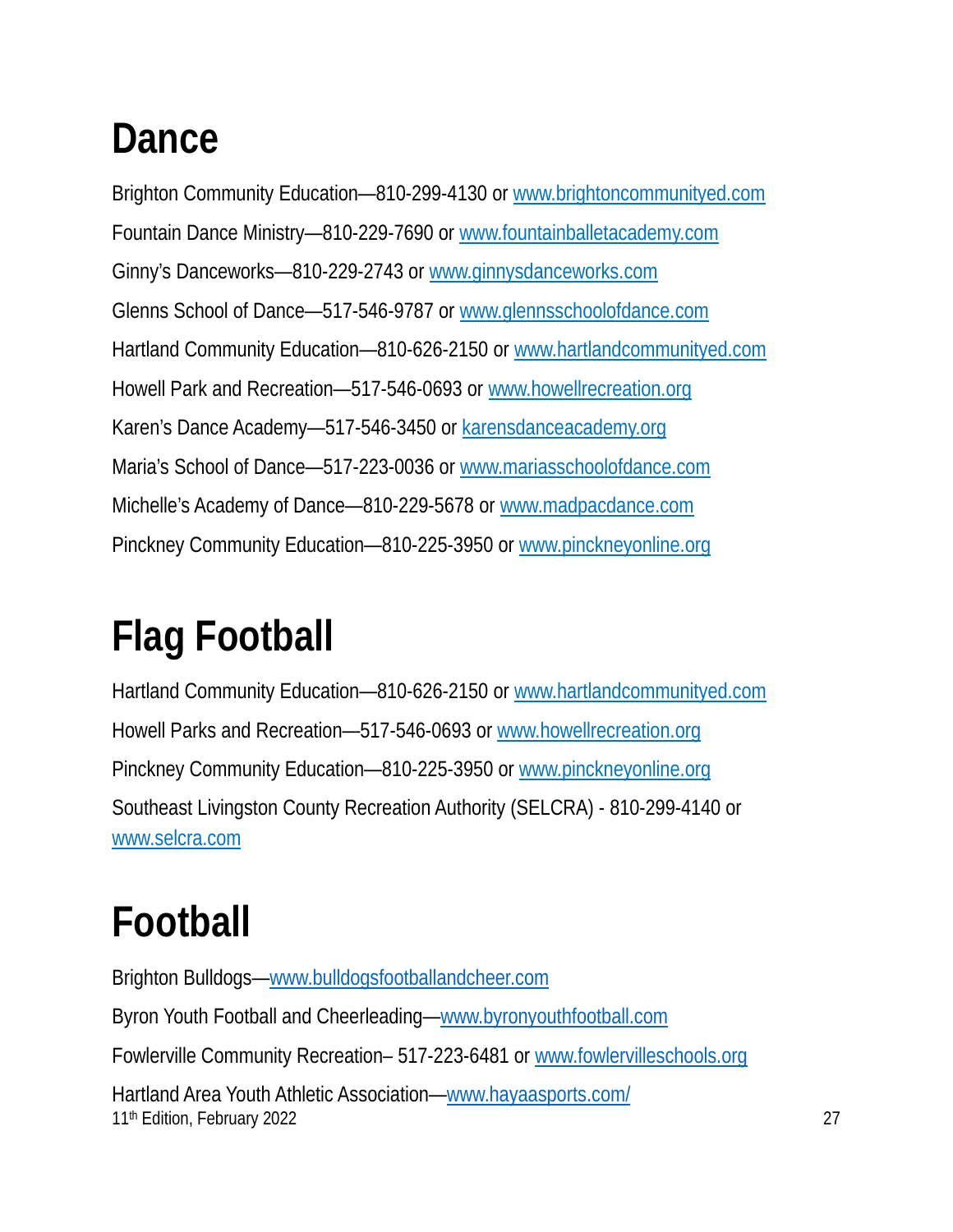Howell Area Junior Football and Cheer—517-518-2836 or [www.hajfl.com](file://LIVCOHQ/Ehamilton/www.hajfl.com) Southeast Livingston County Recreation Authority (SELCRA) - 810-299-4140 or [www.selcra.com](file://LIVCOHQ/Ehamilton/www.selcra.com)

The Legacy Center[—www.legacycentermichigan.com](file://LIVCOHQ/Ehamilton/www.legacycentermichigan.com)

# **Gymnastics**

Hartland Community Education—810-626-2150 or [www.hartlandcommunityed.com](http://www.hartlandcommunityed.com/) Hartland Gymnastics Academy—810-626-2170 or [www.hartlandgymnasticsacademy.com](http://www.hartlandgymnasticsacademy.com/) Hartland Sports Center—810-632-7222 or [www.hartlandsportscenter.com](http://www.hartlandsportscenter.com/) High Flyers Educational Gymnastics—810-229-7740 or [www.highflyersgym.com](http://www.highflyersgym.com/) Howell Parks and Recreation—517-546-0693 or [www.howellrecreation.org](http://www.howellrecreation.org/) Infinity Gymnastics Academy—810-229-4966 or [www.infinitygymnastics.com](http://www.infinitygymnastics.com/) Livingston County Gymnastics—517-672-6062 or [www.livingstongymnastics.com](http://www.livingstongymnastics.com/) Pinckney Community Education—810-225-3950 or [www.pinckneyonline.org](http://www.pinckneyonline.org/) Southeast Livingston County Recreation Authority (SELCRA) - 810-299-4140 or [www.selcra.com](http://www.selcra.com/)

## **Hockey**

Kensington Valley Hockey Association—810-229-6087 or [www.kvhockey.org](http://www.kvhockey.org/) Livingston County Hockey—517-548-4355 or [www.livingstonhockey.com](http://www.livingstonhockey.com/)

# **Horseback Riding**

Brighton Riding Stable—810-534-5063 or [www.brightonrecridingstable.com](http://www.brightonrecridingstable.com/) Mac Meadows—517-404-3823 or [www.macsmeadows.com](http://www.macsmeadows.com/)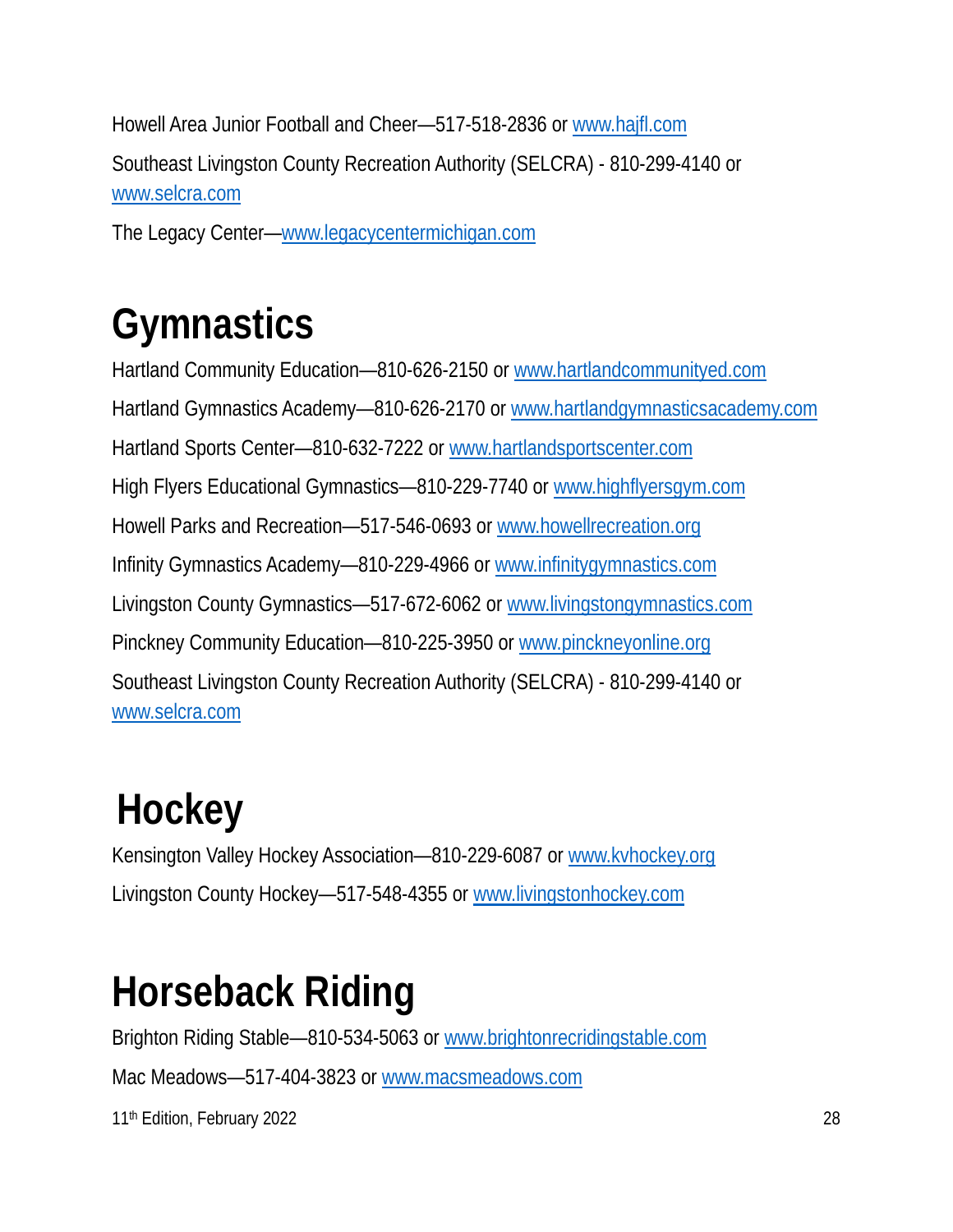Southeast Livingston County Recreation Authority (SELCRA) - 810-299-4140 or [www.selcra.com](http://www.selcra.com/)

## **Jump Rope**

Hartland Community Education—810-626-2150 or [www.hartlandcommunityed.com](http://www.hartlandcommunityed.com/) Jumpin' All-Stars[—www.jumpinallstars.org](http://www.jumpinallstars.org/)

# **Karate**

Hartland Community Education—810-626-2150 or [www.hartlandcommunityed.com](http://www.hartlandcommunityed.com/) Howell Parks and Recreation—517-546-0693 or [www.howellrecreation.org](http://www.howellrecreation.org/) Neff Martial Arts—517-672-1444 or [www.neffmartialarts.com](http://www.neffmartialarts.com/) Ohana Karate—517-545-5557 or [www.ohanakarate.com](http://www.ohanakarate.com/) Pinckney Community Education—810-225-3950 or [www.pinckneyonline.org](http://www.pinckneyonline.org/) PKSA Karate Brighton—810-227-0064 or [www.pksa.com](http://www.pksa.com/) Southeast Livingston County Recreation Authority (SELCRA) - 810-299-4140 or [www.selcra.com](http://www.selcra.com/)

#### **Lacrosse**

Hartland Area Youth Athletic Association[—www.hayaasports.com/](http://www.hayaasports.com/) Howell Junior Lacrosse—517-881-9094 or [www.howelljrlacrosse.com](http://www.howelljrlacrosse.com/) Southeast Livingston County Recreation Authority (SELCRA) - 810-299-4140 or [www.selcra.com](http://www.selcra.com/)

The Legacy Center[—www.legacycentermichigan.com](http://www.legacycentermichigan.com/)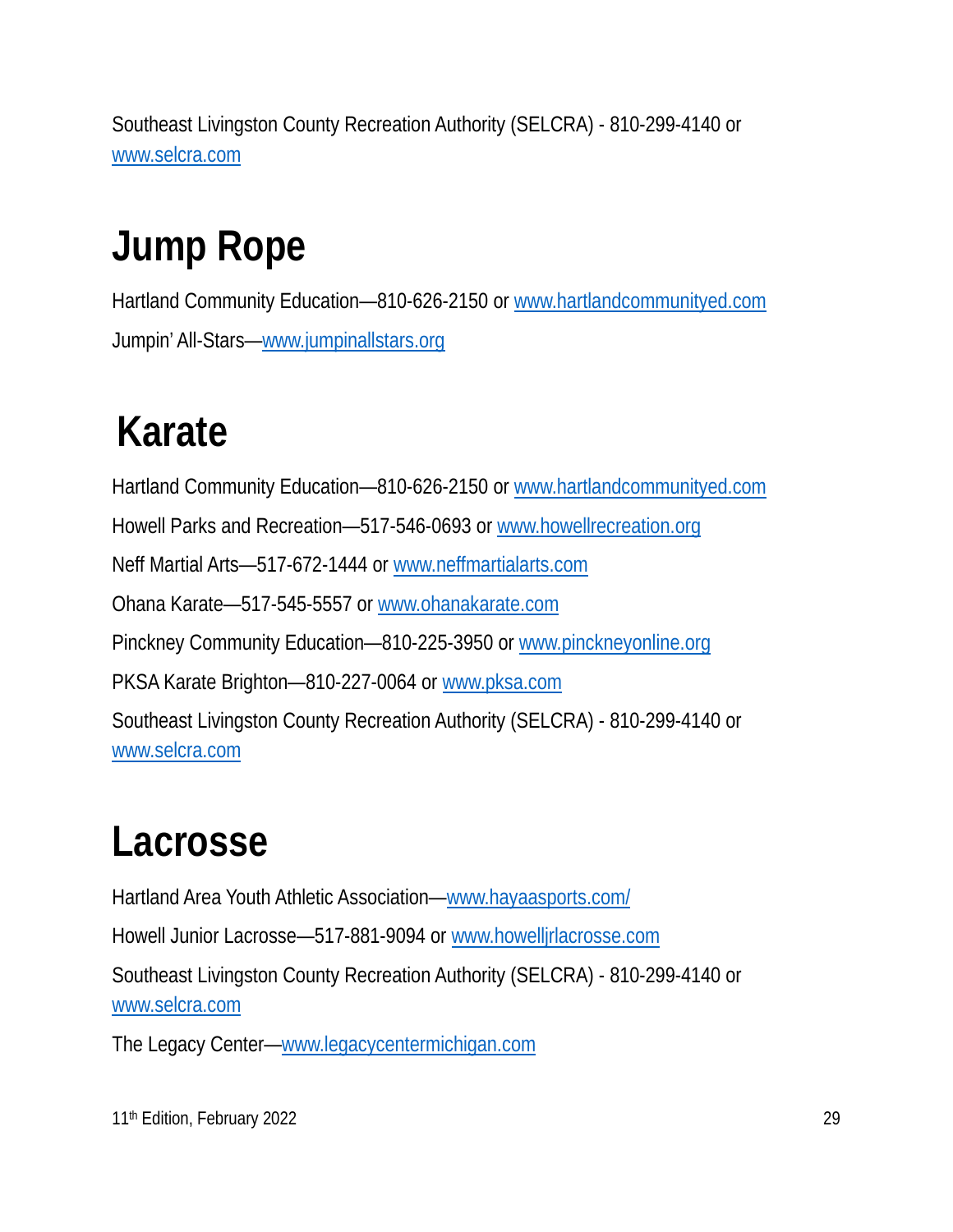# **Roller Hockey**

Rollerama Skating Center—810-227-2010 or [metroskating.com](http://www.metroskating.com/) Southeast Livingston County Recreation Authority (SELCRA) - 810-299-4140 or [www.selcra.com](http://www.selcra.com/)

# **Skiing**

Mt Brighton Ski Area—810-229-9581 or [www.mtbrighton.com](http://www.mtbrighton.com/)

# **Soccer**

Fowlerville Community Recreation– 517-223-6481 or [www.fowlervilleschools.org](http://www.fowlervilleschools.org/) Hartland Community Education—810-626-2150 or [www.hartlandcommunityed.com](http://www.hartlandcommunityed.com/) Howell Parks and Recreation—517-546-0693 or [www.howellrecreation.org](http://www.howellrecreation.org/) Kicks and Sticks—517-545-7778 Livingston County Family YMCA—248-685-3020 Michigan Alliance—734-260-1907 or [www.michiganalliancefc.org](http://www.michiganalliancefc.org/) Pinckney Community Education—810-225-3950 or [www.pinckneyonline.org](http://www.pinckneyonline.org/) Southeast Livingston County Recreation Authority (SELCRA) - 810-299-4140 or [www.selcra.com](http://www.selcra.com/) The Legacy Center[—www.legacycentermichigan.com](http://www.legacycentermichigan.com/) Soccer Shots—517-376-1068 or [www.soccershots.org](http://www.soccershots.org/)

United Brethren -- 517-223-9490 or [www.fowlervilleub.org](http://fowlervilleub.org/)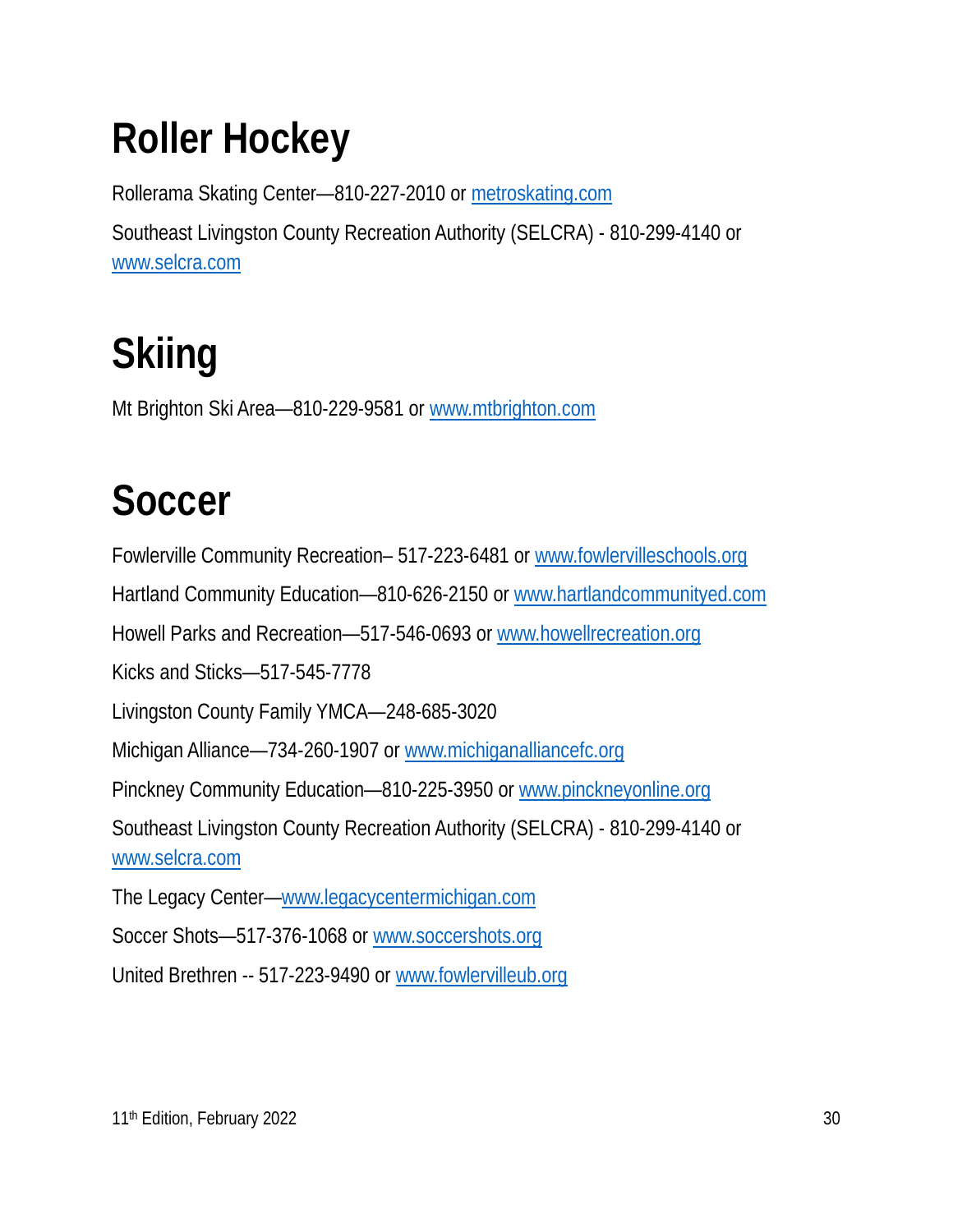## **Softball**

Fowlerville Community Recreation– 517-223-6481 or [www.fowlervilleschools.org](http://www.fowlervilleschools.org/)

Hartland Area Youth Athletic Association[—www.hayaasports.com/](http://www.hayaasports.com/)

Howell Area Junior Baseball Association[—www.howellbaseball.org](http://www.howellbaseball.org/)

Michigan Sports Academy—517-552-9000 or [www.msa-livingston.com](http://www.msa-livingston.com/)

Southeast Livingston County Recreation Authority (SELCRA) - 810-299-4140 or [www.selcra.com](http://www.selcra.com/)

SWAT Elite Sports—517-540-0601 or [www.swatsports.com](http://www.swatsports.com/)

The Legacy Center[—www.legacycentermichigan.com](http://www.legacycentermichigan.com/)

# **Special Olympics**

Area 27 serves 200 athletes in Livingston County. For more information visit <http://www.somi.org/area27/> or email [area27@somi.org.](mailto:area27@somi.org)

#### **Swim**

Best Livingston Area Swim team[—www.howellswimming.org](http://www.howellswimming.org/) Brighton Community Education—810-299-4130 or [www.brightoncommunityed.com](http://www.brightoncommunityed.com/) Hartland Community Education—810-626-2150 or [www.hartlandcommunityed.com](http://www.hartlandcommunityed.com/) Howell Area Aquatic Center—517-540-8355 or [www.howellrecreation.org/aquatic-center/](http://www.howellrecreation.org/aquatic-center/)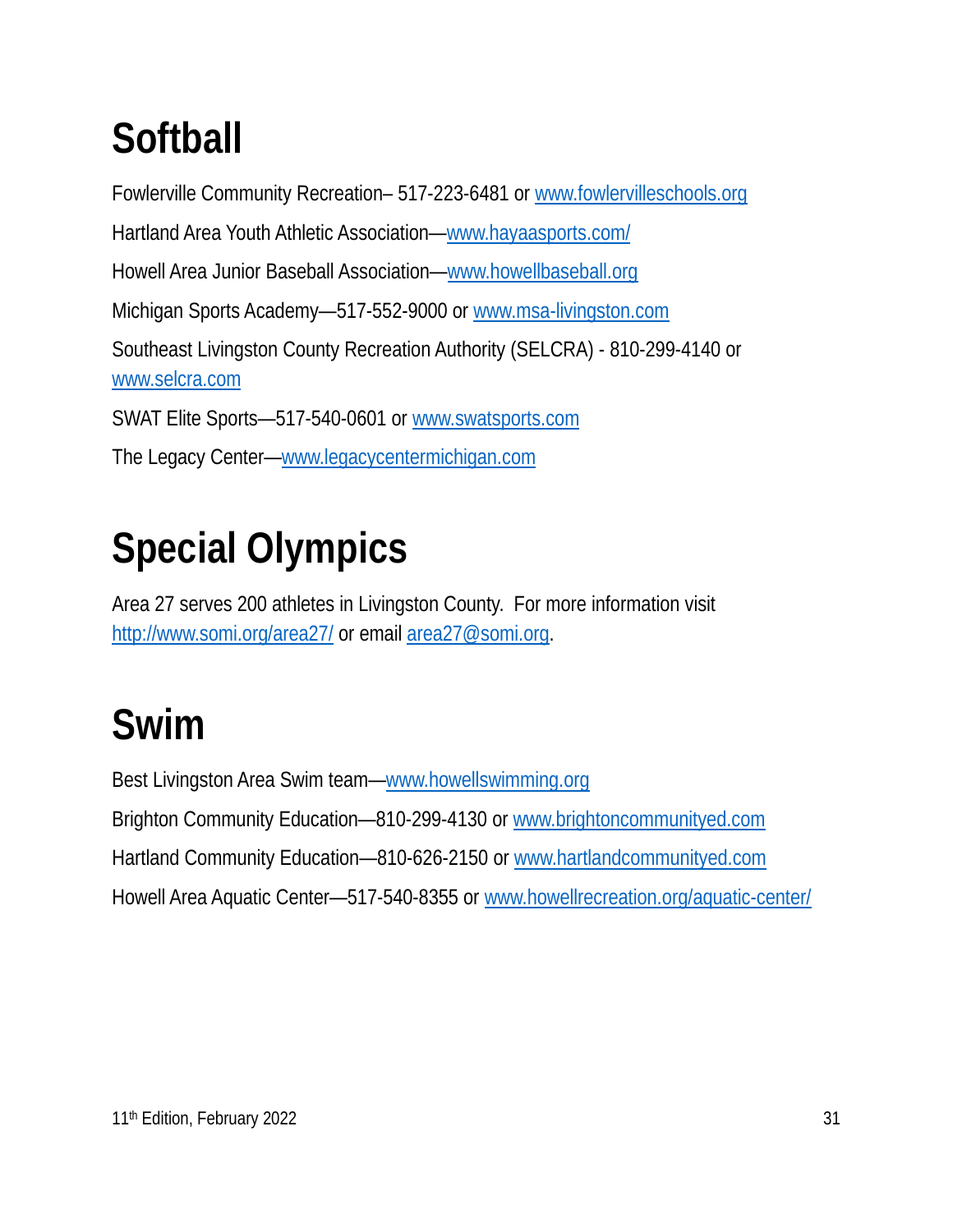# **Tennis**

Hartland Community Education—810-626-2150 or [www.hartlandcommunityed.com](http://www.hartlandcommunityed.com/) Howell Parks and Recreation—517-546-0693 or [www.howellrecreation.org](http://www.howellrecreation.org/) Pinckney Community Education—810-225-3950 or [www.pinckneyonline.org](http://www.pinckneyonline.org/) Southeast Livingston County Recreation Authority (SELCRA) - 810-299-4140 or [www.selcra.com](http://www.selcra.com/)

# **Track**

Fowlerville Community Recreation– 517-223-6481 or [www.fowlervilleschools.org](http://www.fowlervilleschools.org/) Hartland Community Education—810-626-2150 or [www.hartlandcommunityed.com](http://www.hartlandcommunityed.com/) Howell Parks and Recreation—517-546-0693 or [www.howellrecreation.org](http://www.howellrecreation.org/) Southeast Livingston County Recreation Authority (SELCRA) - 810-299-4140 or [www.selcra.com](http://www.selcra.com/)

# **Volleyball**

Fowlerville Community Recreation– 517-223-6481 or [www.fowlervilleschools.org](http://www.fowlervilleschools.org/) Hartland Community Education—810-626-2150 or [www.hartlandcommunityed.com](http://www.hartlandcommunityed.com/) Howell Parks and Recreation—517-546-0693 or [www.howellrecreation.org](http://www.howellrecreation.org/) Pinckney Community Education—810-225-3950 or [www.pinckneyonline.org](http://www.pinckneyonline.org/) Southeast Livingston County Recreation Authority (SELCRA) - 810-299-4140 or [www.selcra.com](http://www.selcra.com/)

Top Gun Volleyball Club—517-548-0024 or [www.topgunvbc.com](http://www.topgunvbc.com/)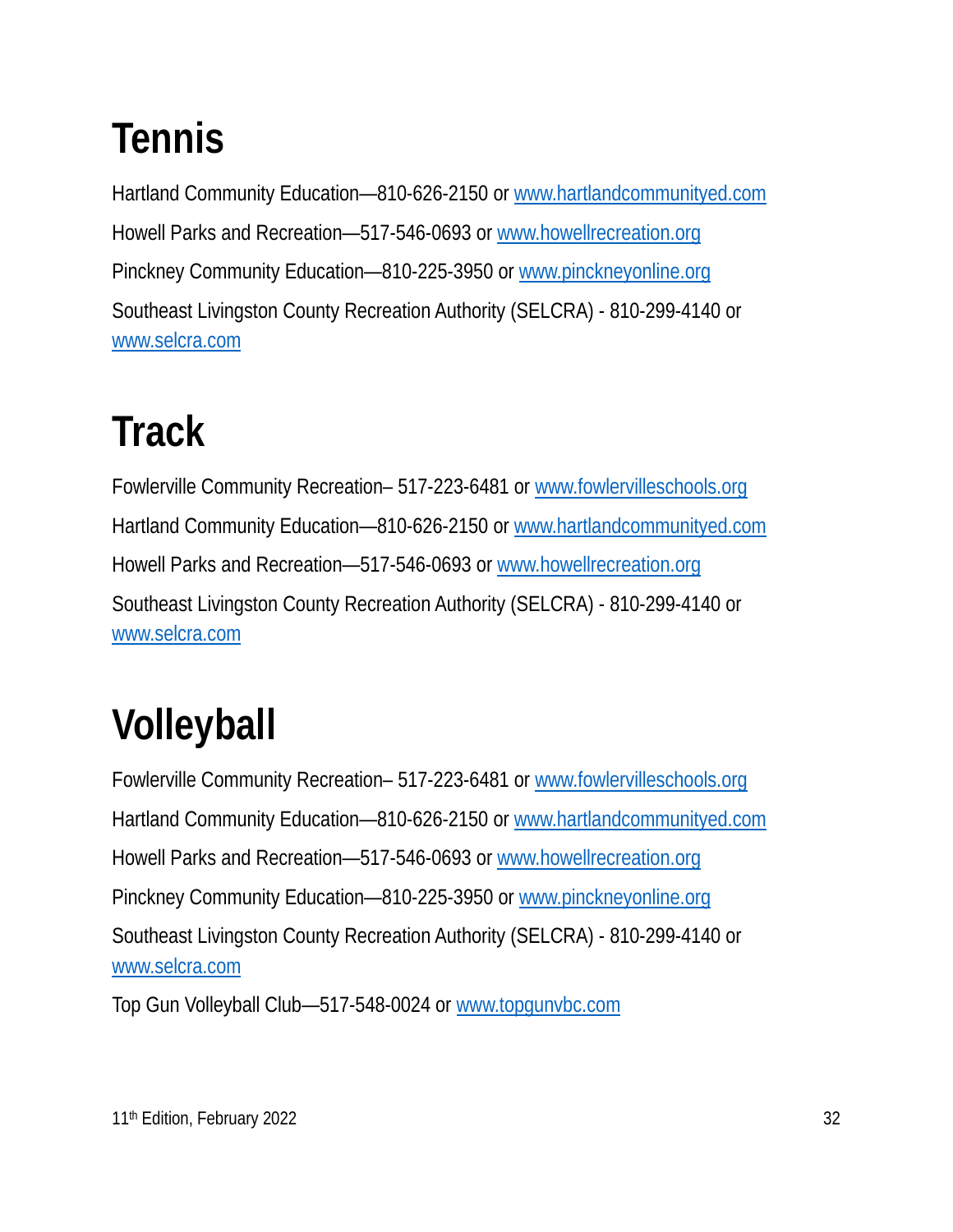# **Wrestling**

Brighton Wrestling Club—810-231-4942 or [www.brightonwrestlingclub.org](http://www.brightonwrestlingclub.org/)

Fowlerville Community Recreation– 517-223-6481 or [www.fowlervilleschools.org](http://www.fowlervilleschools.org/)

Hartland Wrestling Club[—www.eteamz.com/hartlandwrestlingclub](http://www.eteamz.com/hartlandwrestlingclub)

Pinckney Wrestling Club[—www.pinckneywrestling.com](http://www.pinckneywrestling.com/)

Pinckney Youth Wrestling[—www.pinckneyyouthwrestling.com](http://www.pinckneyyouthwrestling.com/)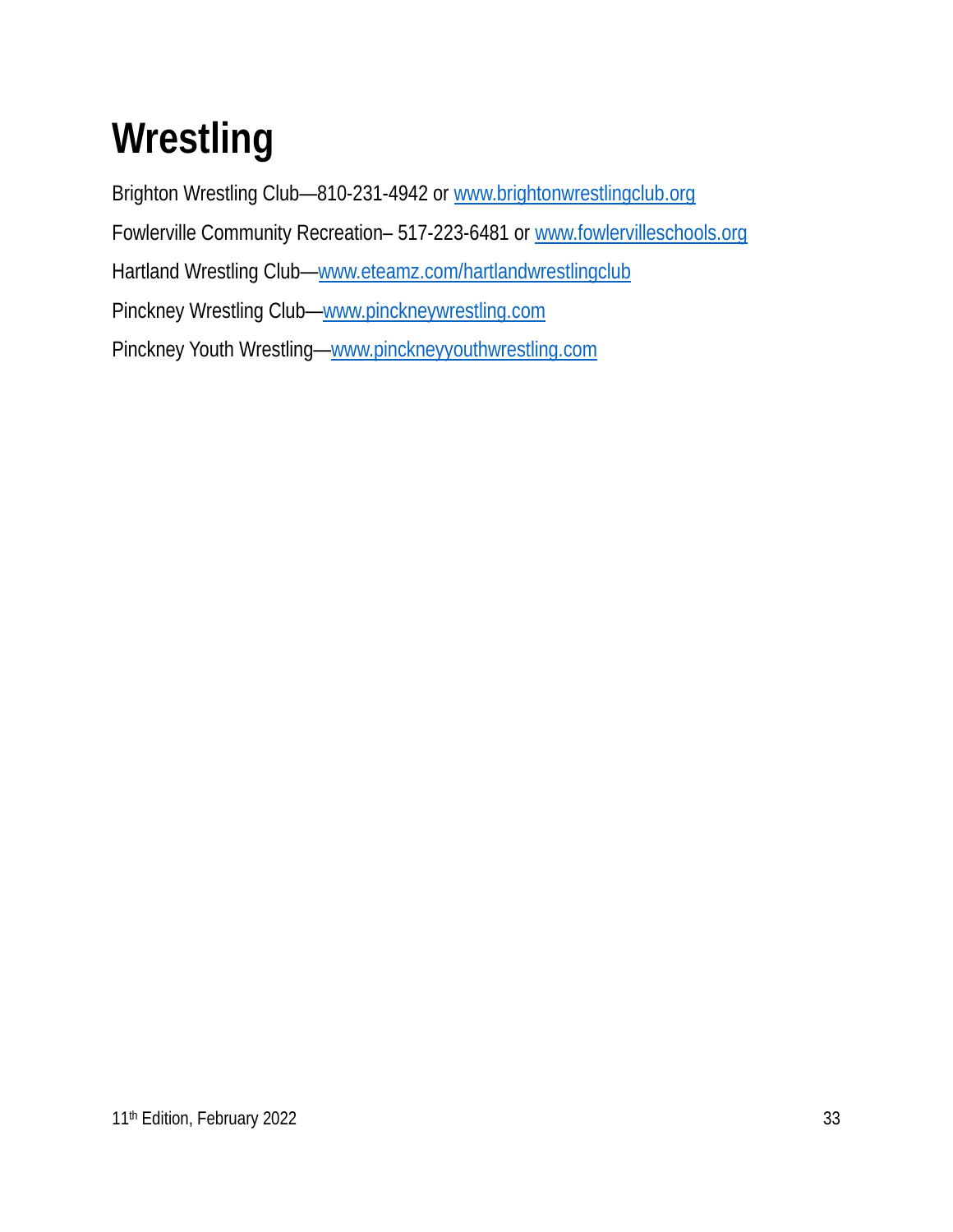# <span id="page-33-0"></span>**Youth Activities**

#### **Art**

Acorn Arts—517-545-3031 or [www.acornarts.org](http://www.acornarts.org/) Brighton Community Education—810-299-4130 or [www.brightoncommunityed.com](http://www.brightoncommunityed.com/) Hartland Community Education—810-626-2150 or [www.hartlandcommunityed.com](http://www.hartlandcommunityed.com/) Howell Parks and Recreation—517-546-0693 or [www.howellrecreation.org](http://www.howellrecreation.org/) Paint and Pour—313-338-8411 or [www.thepaintandpour.com](http://www.thepaintandpour.com/) The Ceramic Studio Etc.—517-548-5386 or [www.theceramicstudioetc.com](http://www.theceramicstudioetc.com/)

# **Bowling**

Bowl E Drome—517-546-0820 or [www.bowledrome.com](http://www.bowledrome.com/) Brighton Bowl—810-227-3341 or [www.brightonbowl.com](http://www.brightonbowl.com/) Striking Lanes Bowling—810-632-6920 or [www.strikinglanesbowling.com](http://www.strikinglanesbowling.com/)

# **Camp Fire**

Camp Fire has a large variety of age appropriate programs. All of our programs focus on high quality age appropriate activities which incorporate problem solving and critical thinking. Programs listed below are offered by Camp Fire. Other enhancement activities such as yoga, theatre improve etc. would be contracted to outside vendors but at this time cannot guarantee availability so they are not included in the list:

• **Wise Kids**: Camp Fire's Wise Kids Outdoors health and wellness programs uses the simple theory of "energy in = energy out" to teach children about eating healthy and

11<sup>th</sup> Edition, February 2022 34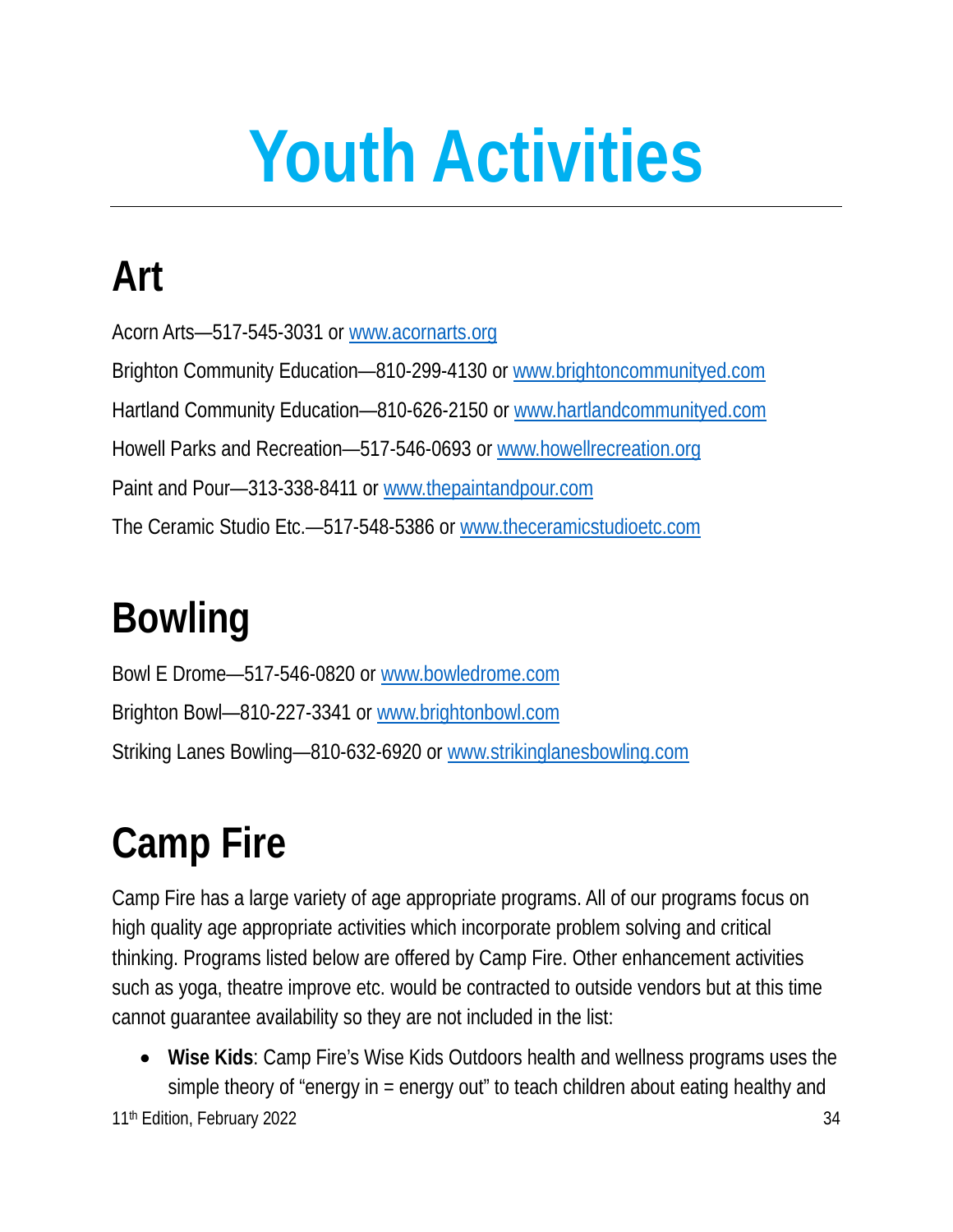living a healthy lifestyle

- **Building Blocks**: Building Blocks provides an exciting approach for youth to learn about science, technology, and mathematics
- **Arts & Crafts:** Age appropriate craft projects designed to spark creativity
- **Music**: Youth will experience different elements of music through song, dance and drumming. Participants will make simple musical instruments and learn about how music is made through hands on experiences
- **Taking Care of Me and I'm Peer Proof**: This program is designed to teach kids basic hygiene and life skills with emphasis on anti-bullying techniques
- **InterACTION**: Communication with peer groups and adults is crucial to thriving and success for youth today. Camp Fire's InterACTION focuses on healthy communication skills and helping youth learn simple conflict resolution approaches.
- **In Defense of Food**: In partnership with Public Television this program explores nutritional aspects of food with cooking lessons and other valuable, age appropriate information.

Clubs also available for youth and families:

- **Classic Clubs**: Youth from preschool to high school move progressively through the Classic Cub program in groups according to their grade levels. The small group program offers a mix of fun activities, projects, events & experiences to help develop planning & decision making skills.
- **Family Clubs**: Families can form their own clubs. Since the Camp Fire program is flexible, the specifics of each individual program can be customized to meet the needs of each family. Families in the community come together monthly to participate in activities and to recognize accomplishments.

For more information contact: [kids@camfiresem.org](mailto:kids@camfiresem.org) or visit [www.camfiresem.org](http://www.camfiresem.org/) Phone: (248) 382-8382 Address: 9750 Milford Rd. Holly, MI 48442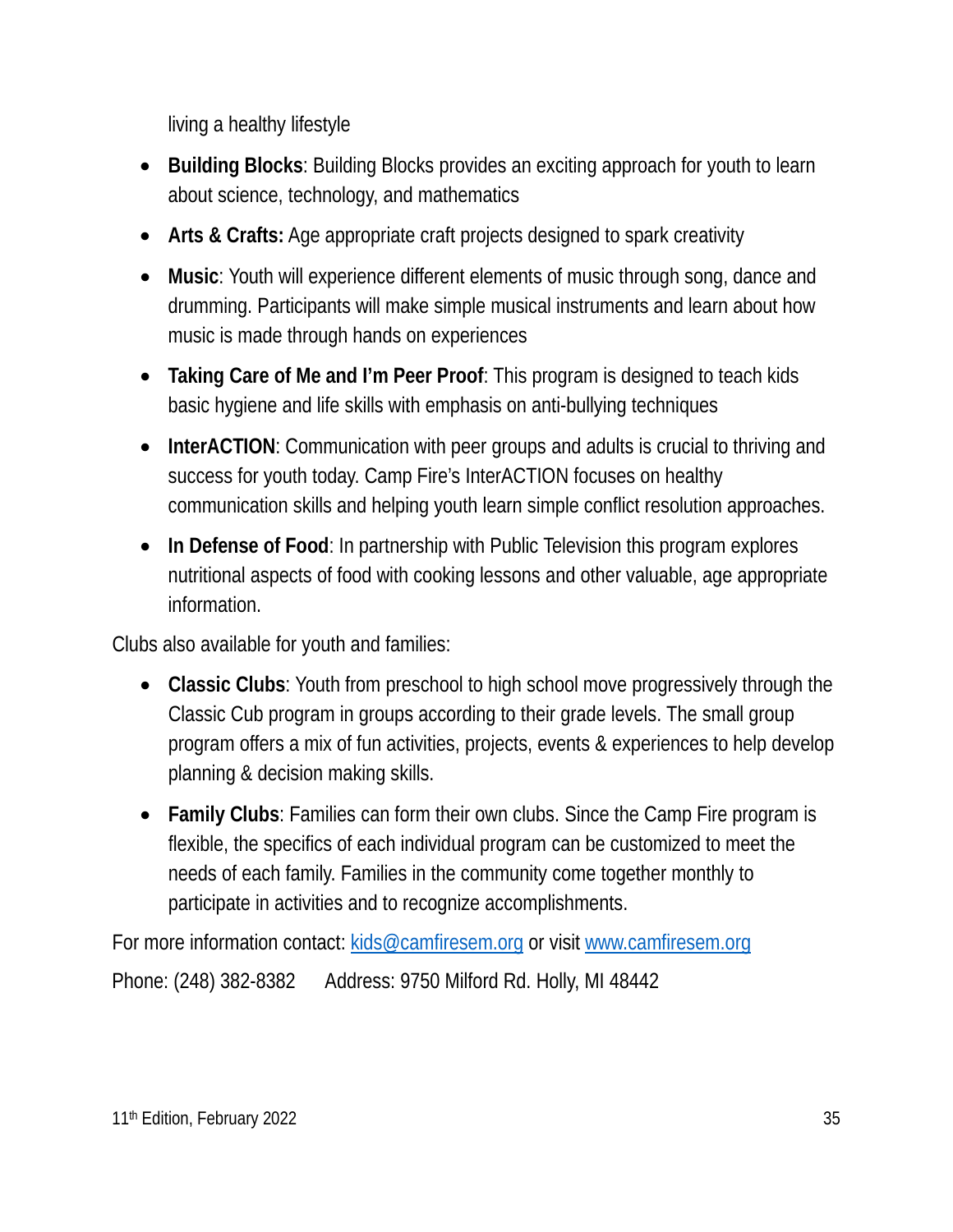# **The Connection Youth Services Youth Leadership Council**

Youth Leadership Council members work as part of a team on community service projects, youth event planning, advocacy, and program development. Youth utilize leadership skills, youth voice, youth service, youth action, and youth organizing to effect positive social change in our community and improve conditions for themselves and others.

This group meets weekly at The Connection Youth Services' Drop-In Center located in Howell. Call 1-866-440-7233 for more information. Youth ages 14-20 years old are welcome.

# **The Connection Youth Services' Umbrella Initiative**

The Umbrella Initiative focuses on providing a safe space for LGBTQ+ youth and their allies (and any other youth interested in learning more about LGBTQ+ topics). The Umbrella Initiative's goal is to support, educate, and advocate for LGBTQ+ youth. This group meets weekly at The Connection Youth Services' Drop-In Center located in Howell. Call 1-866-440- 7233 for more information. Youth ages 14-20 years old are welcome.

# **Cooking**

Brighton Community Education—810-299-4130 or [www.brightoncommunityed.com](http://www.brightoncommunityed.com/) Hartland Community Education—810-626-2150 or [www.hartlandcommunityed.com](http://www.hartlandcommunityed.com/) Howell Parks and Recreation—517-546-0693 or [www.howellrecreation.org](http://www.howellrecreation.org/)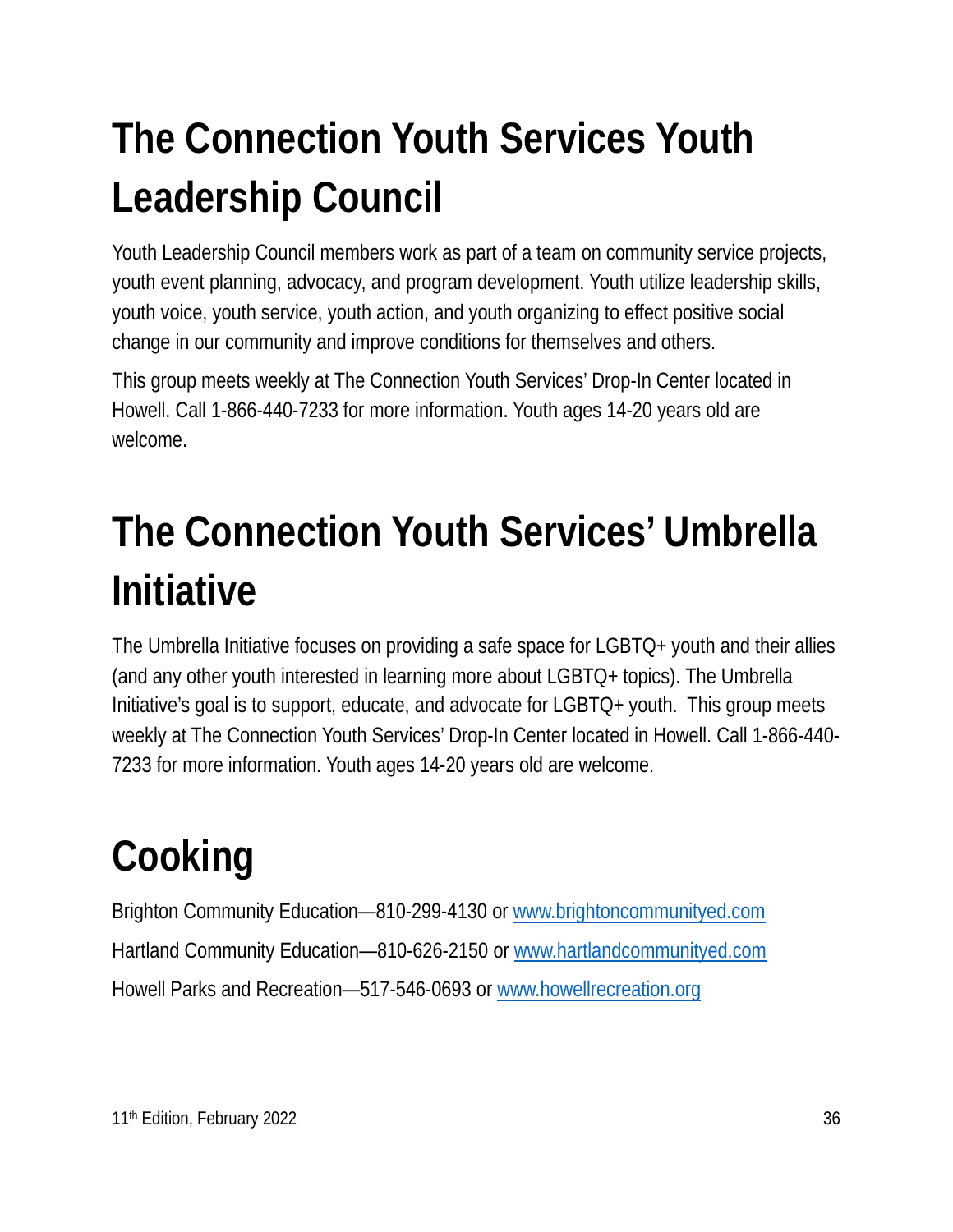## **Cromaine District Library Programs**

Chess Club. Second Thursday of the month, 6-8pm. Tweens and Teens

• Chess players with all levels of experience are welcome to participate in our new Chess Club. Come play against other members or learn the rules and strategies from scratch. Grades 5 and up. Visit www.cromaine.org for more information.

Children story times, weekday mornings starting in September.

• Three separate story time programs designed specifically for the cognitive abilities in each age group: birth to 18 months, two year old toddlers and preschoolers 3 years and up. Visit www.cromaine.org for time and registration information.

Prime Time Family Reading Time Fridays in September, 6pm – 7pm. Grades 1-4.

• Prime Time Family Reading Time is a six-week series that provides the participating families a delicious meal followed by storytelling and an opportunity to discuss literature with your elementary-age students. Preschool siblings are offered a separate program with a trained facilitator as well. This Grant-funded event affords families and enjoyable way to learn how to talk with their youngsters about values and choices, helping them share their own guidance. Visit www.cromaine.org for information times and signing up.

Teen Advisory Board @ Hartland's Cromaine Library. First Thursday of the month, 3:30pm – 4:30pm grades 7 and up.

• Join TAB and help plan and carry out library programs, work on projects, select books for the Teen section, talk about books, music, and movies, and meet other teens. For grades 7 through 12. Snacks provided. Visit www.cromaine.org for more information.

Tween Nights at the Library. Second and Fourth Monday of the month, 6:30-7:30pm. Grades 5-6.

• Join other 5th and 6th graders for a programs such as a Zombie Party, Percy Jackson event, Emoji Party, craft wars and more! Visit www.cromaine.org for more information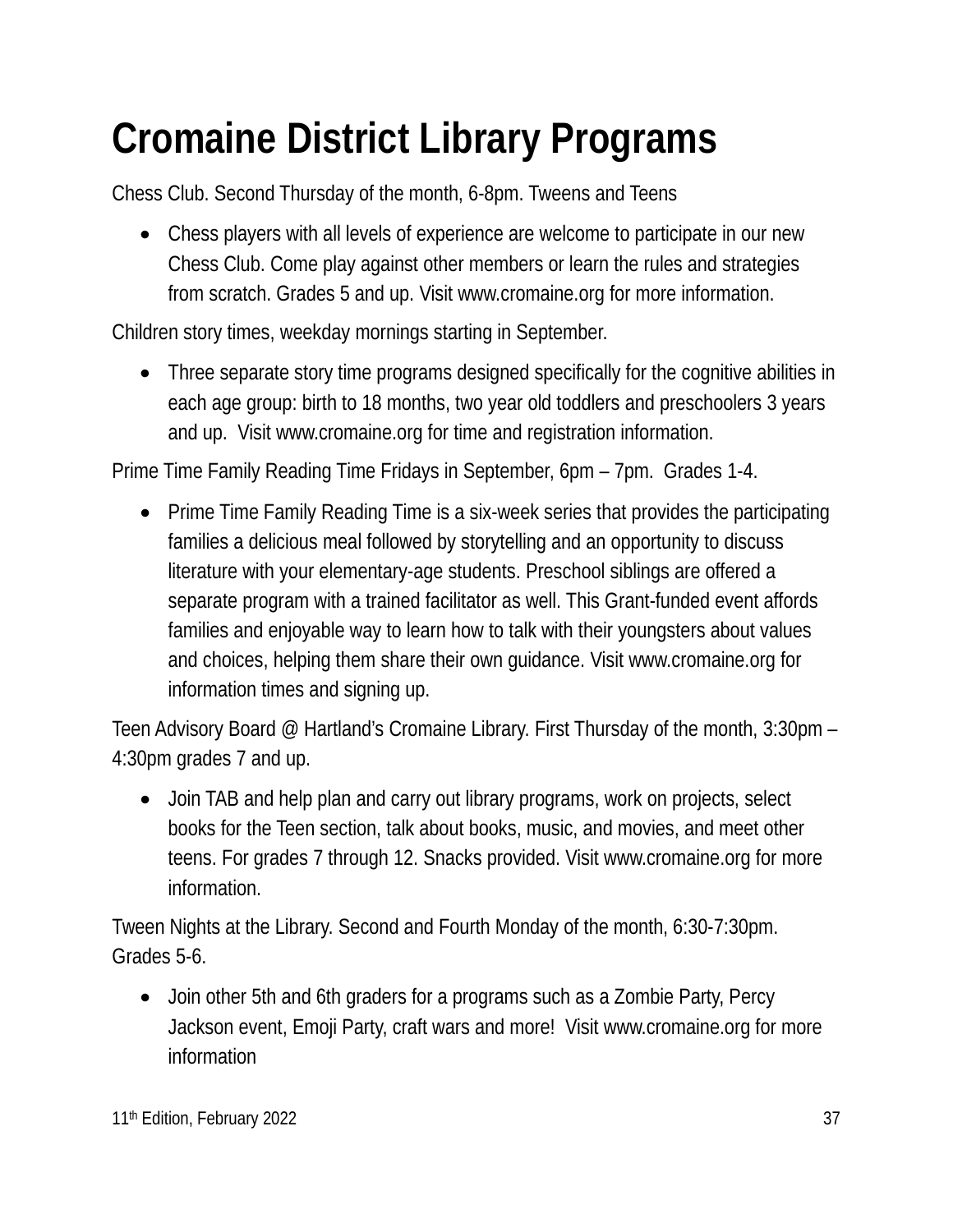# **Engineering/Science**

Brighton Community Education—810-299-4130 or [www.brightoncommunityed.com](http://www.brightoncommunityed.com/) Hartland Community Education—810-626-2150 or [www.hartlandcommunityed.com](http://www.hartlandcommunityed.com/) Howell Parks and Recreation—517-546-0693 or [www.howellrecreation.org](http://www.howellrecreation.org/) Pinckney Community Education—810-225-3950 or [www.pinckneyonline.org](http://www.pinckneyonline.org/)

#### **Fitness**

Brighton Community Education—810-299-4130 or [www.brightoncommunityed.com](http://www.brightoncommunityed.com/) Fit Zone—517-552-1530 or [fitzonehowell.com](http://www.fitzonehowell.com/) Hamburg Fitness Center and Camp—810-231-4169 or [www.hamburgfitness.net](http://www.hamburgfitness.net/) Hartland Community Education—810-626-2150 or [www.hartlandcommunityed.com](http://www.hartlandcommunityed.com/) Howell Parks and Recreation—517-546-0693 or [www.howellrecreation.org](http://www.howellrecreation.org/) My Stronger Self Fitness and Dance—810-844-1650 or [www.mystrongerself.com](http://www.mystrongerself.com/) Pinckney Community Education—810-225-3950 or [www.pinckneyonline.org](http://www.pinckneyonline.org/) PFP Crossfit of Howell- 989-928-4092 or [www.paleoforpower.com/crossfit.html](http://www.paleoforpower.com/crossfit.html) Pure Heat Yoga and Fitness—517-552-1520 or [www.pureheatyoga.com](http://www.pureheatyoga.com/) TITLE Boxing Club of Brighton—810-626-5673 or [brighton-grandriver.titleboxingclub.com/](http://brighton-grandriver.titleboxingclub.com/) Top Dog Fitness—248-730-5865 or [www.topdog-training.org](http://www.topdog-training.org/) Total Fitness Center—517-552-4983 or [www.totalfitnessmi.com](http://www.totalfitnessmi.com/) TruFit Fitness Studio—517-546-7100 or [www.trufitfitnessstudio.com](http://www.trufitfitnessstudio.com/)

# **Gaming**

Brighton Community Education—810-299-4130 or [www.brightoncommunityed.com](http://www.brightoncommunityed.com/)

11<sup>th</sup> Edition, February 2022 38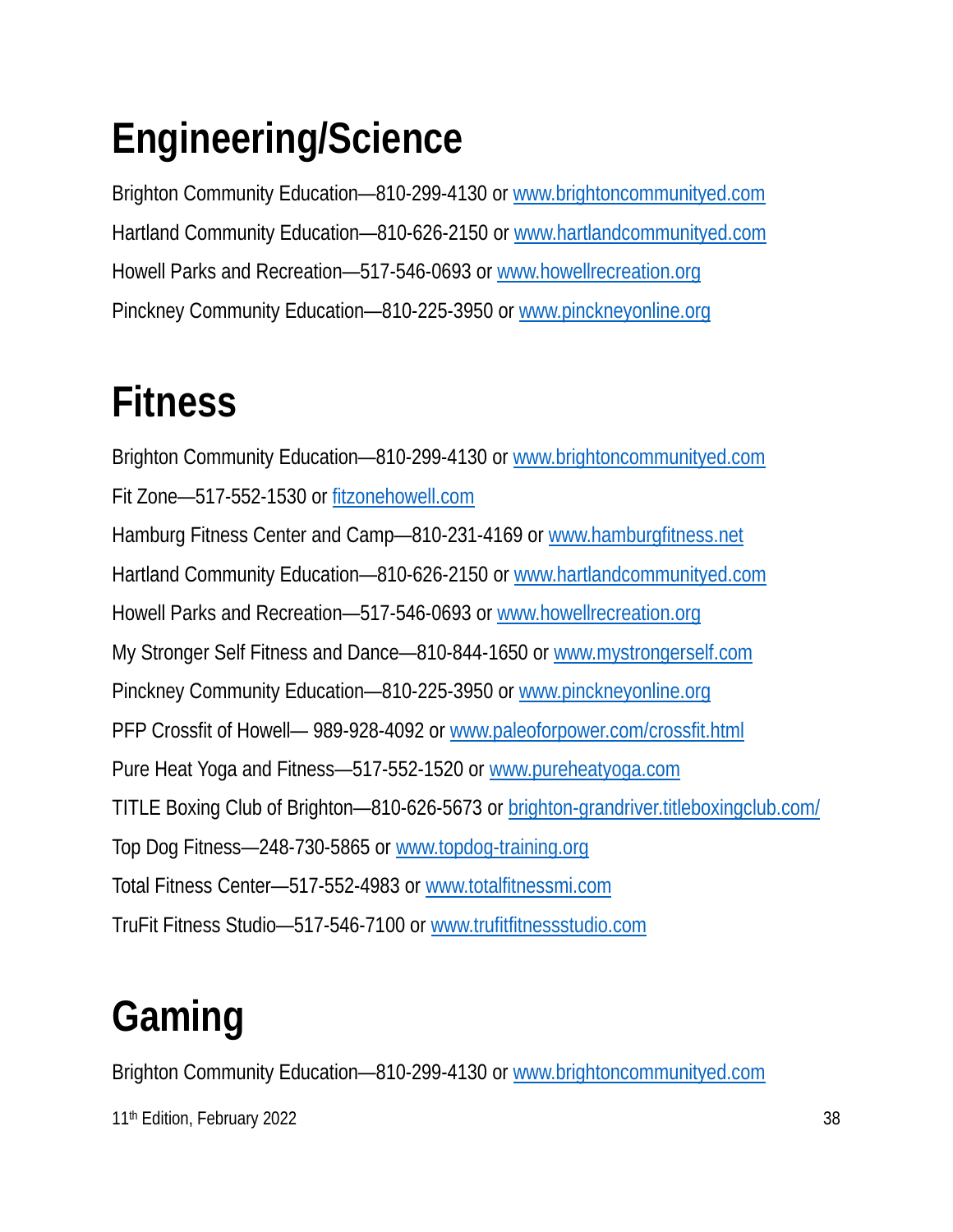#### **Great Start Parent Coalition**

Great Start Livingston supports ALL families in Livingston County who are taking care of children from the prenatal period through age 8.

Our Parent Coalition meets monthly on the third Thursday each month. Join us! [www.greatstartlivingston.org](https://www.greatstartlivingston.org/)

# **Hamburg Township Parks and Recreation**

Hamburg Township Parks and Recreation invites you to come and play! Come and enjoy the number of local facilities to enjoy:

- **Manly W. Bennett Memorial Park**: approved by the Township Board for specific local non-profit sports groups to offer programming and community events. Park land is located on both the east and west sides of Merrill Road. This 384-acre recreational facility includes baseball/softball/t-ball diamonds, soccer fields, playgrounds, football practice areas that accommodate rugby, a model airplane runway/flying field, picnic areas, hiking, and biking trails, and a newly added Disc Golf Course.
- **The "Gulch" Disc Golf Course:** This course is 18 am holes and 9 pro, and winds through the woods of Manly Bennett Park West. The course includes some hilly terrain, and benches have been placed along the way to provide resting areas while you play.
- **Lakelands Trail:** One of four linear state parks in the Michigan State Park System that have been converted from under the ownership of the DNR. The 6.5 mile Hamburg Township section of the Trail was a former abandoned railroaded route that was redeveloped into a 16 foot wide, non-motorized pathway with a 10 foot wide e paved section for walking, bicycling, rollerblading, running, and cross-country skiing, and a 6 foot wide turf lane for equestrians.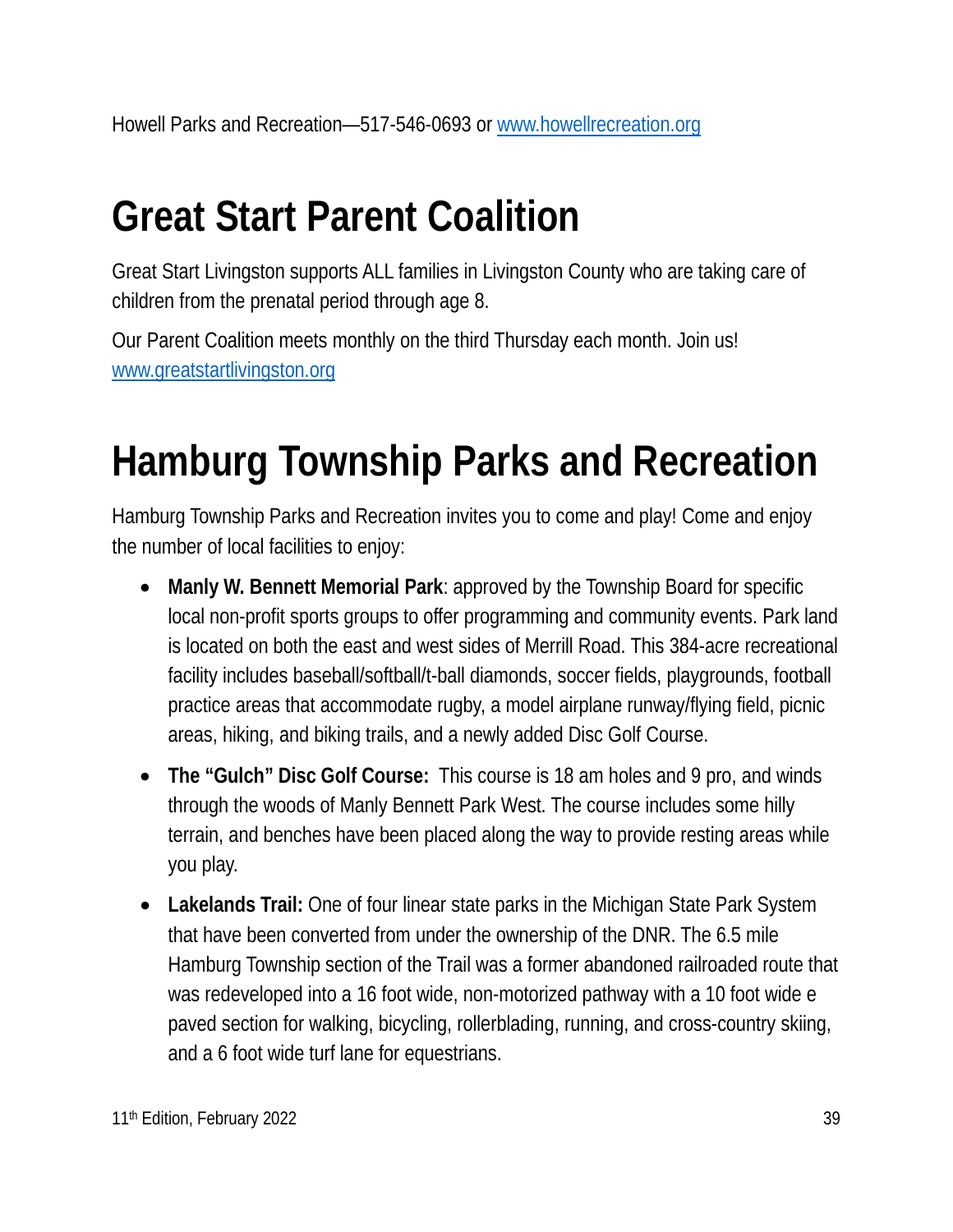For more information, contact: Deby Henneman, Parks & ADA Coordinator Hamburg Township at (810) 222-1124.

#### **Howell Carnegie District Library**

Howell Carnegie District Library offers a variety of activities for all ages.

- Family Place Library programs and materials for parents/caregivers and children birth through age 3, including the Parent Child Workshop, the Family Place Parenting Collection and the play area in the Youth Services Department.
- Early Literacy Classes- programs for children birth through entering kindergarten and their parents/caregivers focusing on establishing the skills needed for entering school and learning to read.
- Build It Room collection of games, materials, manipulatives, puzzles and toys to inspire discovery and dramatic play.
- Summer Reading Program a variety of special events and a reading game during the summer months to keep all ages (birth through adult) engaged in reading and learning.
- Special School Year Programs various special events, some educational and some just fun.
- Teen Volunteer Program teens (grade 6-12 during the school year and grades 7-12 in the summer) assist the Youth Services staff.
- Materials available kits, eBooks/eAudios (downloadable and/or streaming), DVDs, audiobooks, online resources and books to meet your educational, informational, and recreational needs.

For more information (517) 546-0720 or [www.howelllibrary.org](http://www.howelllibrary.org/)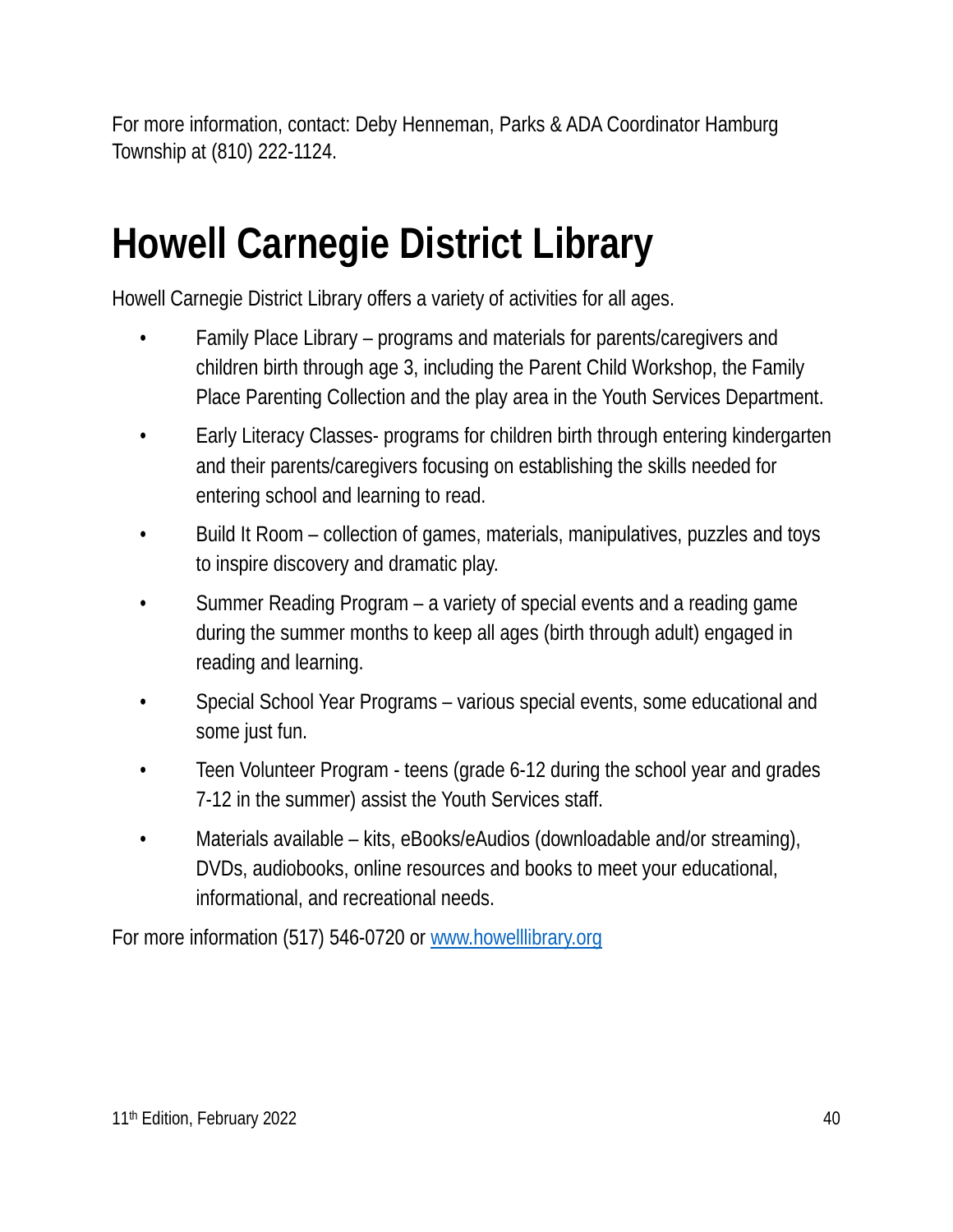### **LACASA Volunteer Opportunities**

#### **Position: Teen Advisory Council (TAC) Member**

- Description: LACASA's TAC is made up of local high school students representing all of Livingston County's school districts. Teens work with LACASA staff to create an annual awareness campaign hosted in all local high schools. Campaigns address the issues of dating violence and sexual assault awareness as well as other prevention and education projects for teens.
- Training: Teens receive ongoing training as a part of the TAC Meetings.
- Time Commitment: Meetings are held twice a month after school hours and teens are asked and encouraged to attend at least one meeting a month. There are other opportunities throughout the year for teens, which members are invited to attend.

#### **Position: Cinderella's Closet Representative**

- Description: Cinderella's Closet is a semi-annual awareness opportunity hosted by LACASA which works to build self-esteem and empowerment of local teens. Twice per year, near Homecoming and Prom, LACASA hosts a pop-up boutique at LACASA Collection in Howell and offers suits, dresses, gowns, and jumpers for only \$25 each. The boutique carries a wide variety of sizes and styles. Teen guests are given information on healthy relationships, safety, and self-love while doing something good for both LACASA (all proceeds support LACASA's prevention education efforts) and the environment (repurposing formalwear which might otherwise be discarded).
- High school aged volunteers are needed to help promote the boutique on their social media, assist in a photo shoot, and help with an annual formalwear drive competition.
- Training: New representatives are asked to attend an informal meeting to become more familiar with LACASA, our programs, and services, and what is expected from our reps.
- Time Commitment: Approximately 10 hours per boutique at the teen's availability.

#### **Position: LACASA Collection Volunteer (16 & older please)**

11<sup>th</sup> Edition, February 2022 41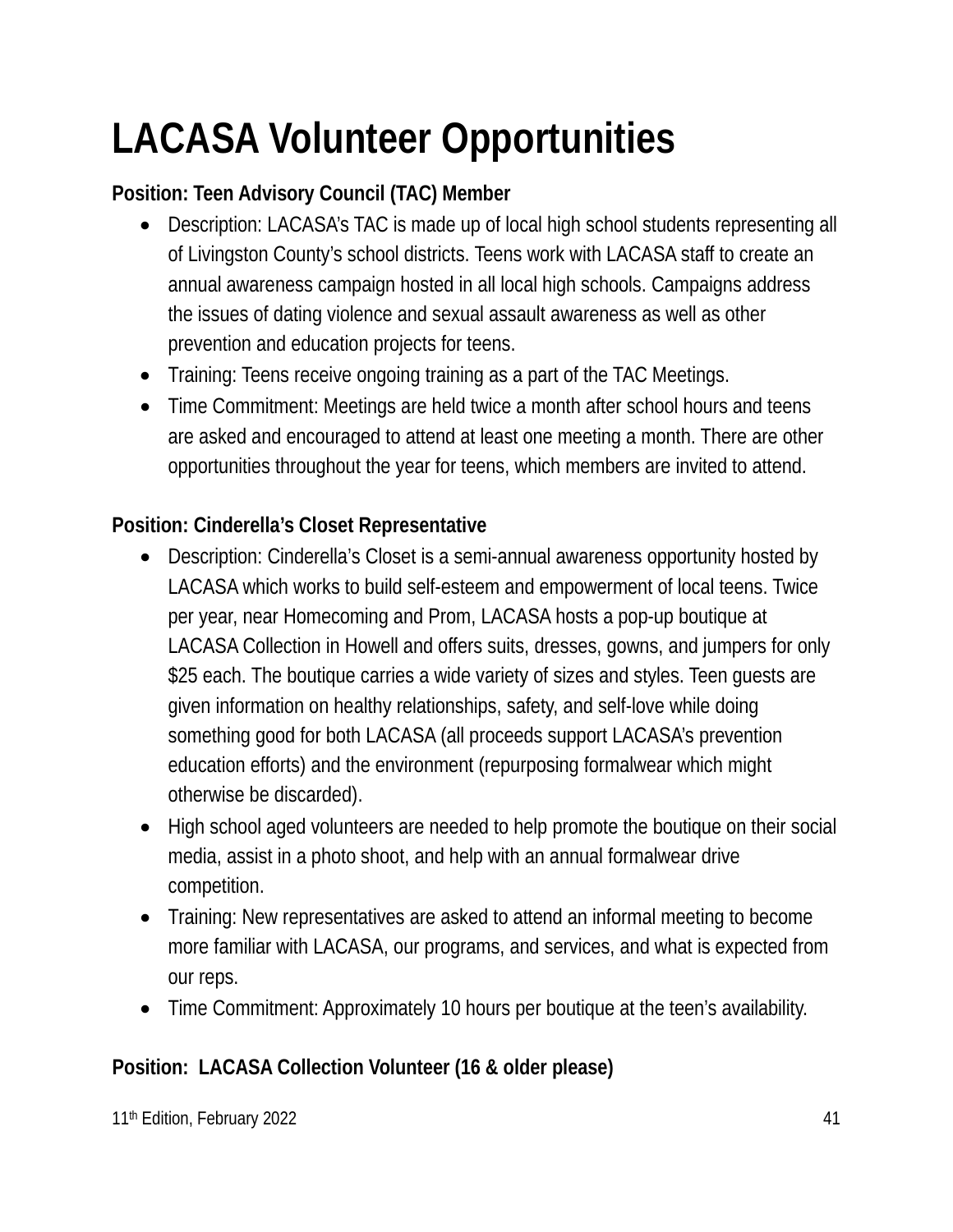- Description: Volunteers will be sorting and organizing donations generously given to LACASA for the LACASA Collection (our resale boutique in Howell) which is designed to enable clients to shop with dignity and provide ongoing and sustainable funding for LACASA's critical programs. Volunteers are needed to hold customer service positions (sorting, organizing, merchandizing, tagging, and sales.
- Training: Volunteers will be asked to complete an orientation as well as on-the-job training on location.
- Time Commitment: Flexible; Time Commitment: Flexible; we are currently scheduling volunteers to assist on work crews on a weekly or bi-weekly shift on location, or based on their availability.

Interested in volunteering? Contact: [volunteering@lacasacenter.org](mailto:volunteering@lacasacenter.org)

#### **Let's Get Moving**

Develop your child's brain through songs, music, dance, and rhyme. Gross motor skills help even youngest learners get ready to read. Dance with simple instruments, crawl through tunnels, and experience parachute play, fun for the whole family! Open play concludes the program. All ages with a caregiver. Drop-in. A free ticket is available 15 minutes before the program. Space is limited.

Location: Brighton District Library, 100 Library Drive, Brighton, MI 48113

Times: 10:15-11:15 Fridays, throughout the school year

Contact Info: 810-229-6571 ext. 223

# **Livingston ESA**

Livingston ESA offers *FREE\** high-quality preschool programs to children throughout Livingston County.

11<sup>th</sup> Edition, February 2022 42 Livingston ESA preschool programs utilize a research-based curriculum in a supportive learning environment to assist children with the development of the skills needed to be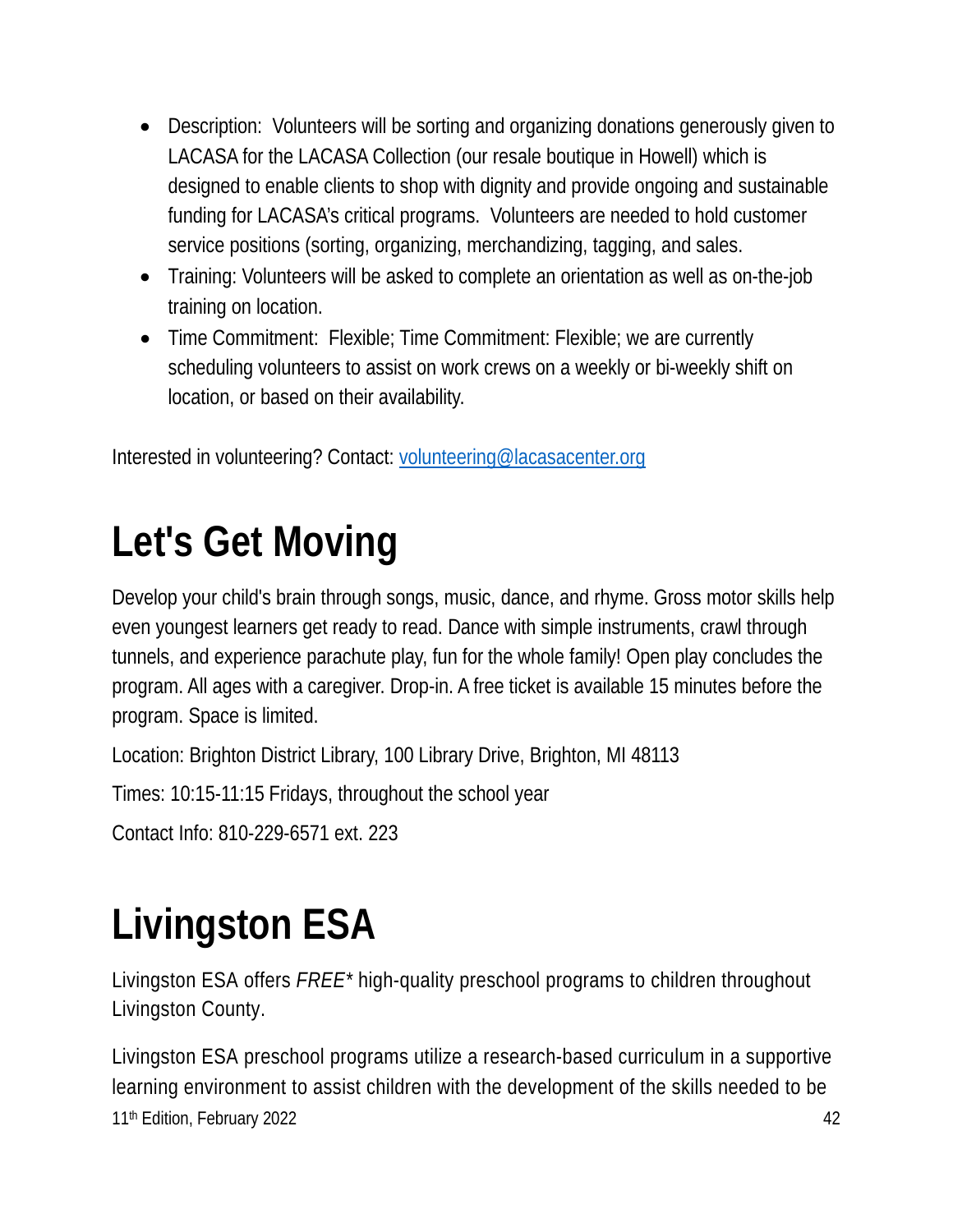ready for kindergarten and beyond. The curriculum is focused on helping preschoolers develop the early reading and math skills needed to be successful in school. Additionally, attention to the whole child includes a focus on social and emotional development. Children learn skills to negotiate, problem solve, and develop empathy, as they interact with their peers and other adults in early childhood settings. Activities to develop gross and fine motors skills are included on a daily basis to make sure all five of the dimensions of readiness are addressed. Parent involvement during the preschool years is encouraged and all programs provide multiple opportunities for parents to participate in their child's experience. Livingston ESA provides high-quality health, oral health, mental health, and nutrition services that will support each child's growth and school readiness.

Decisions for enrollment into Head Start and Great Start Readiness Program classrooms are based on individual family experiences; one or more of these experiences may qualify your child:

- Family Income
- Concerns about your child's development
- Challenging behavior
- English as a second language
- Family school difficulties
- Environmental Risk (Abuse, Addiction, Mental Health)
- Single parent home due to divorce, deployment, incarceration, illness
- Change in guardianship

Great Start Readiness Program (GSRP) and Head Start classrooms are located throughout the county, in each of the local school districts: Brighton, Fowlerville, Hartland, Howell, and Pinckney.

\* *Must meet eligibility requirements.*

#### **MSU Extension: 4-H**

The 4-H program aims to educate youth ages 5-19 in arts and sciences, and to encourage fellowship, service opportunities, and grow future leaders. 4-H continues to develop new projects for its members to study agriculture and animal husbandry, photography,

11<sup>th</sup> Edition, February 2022 43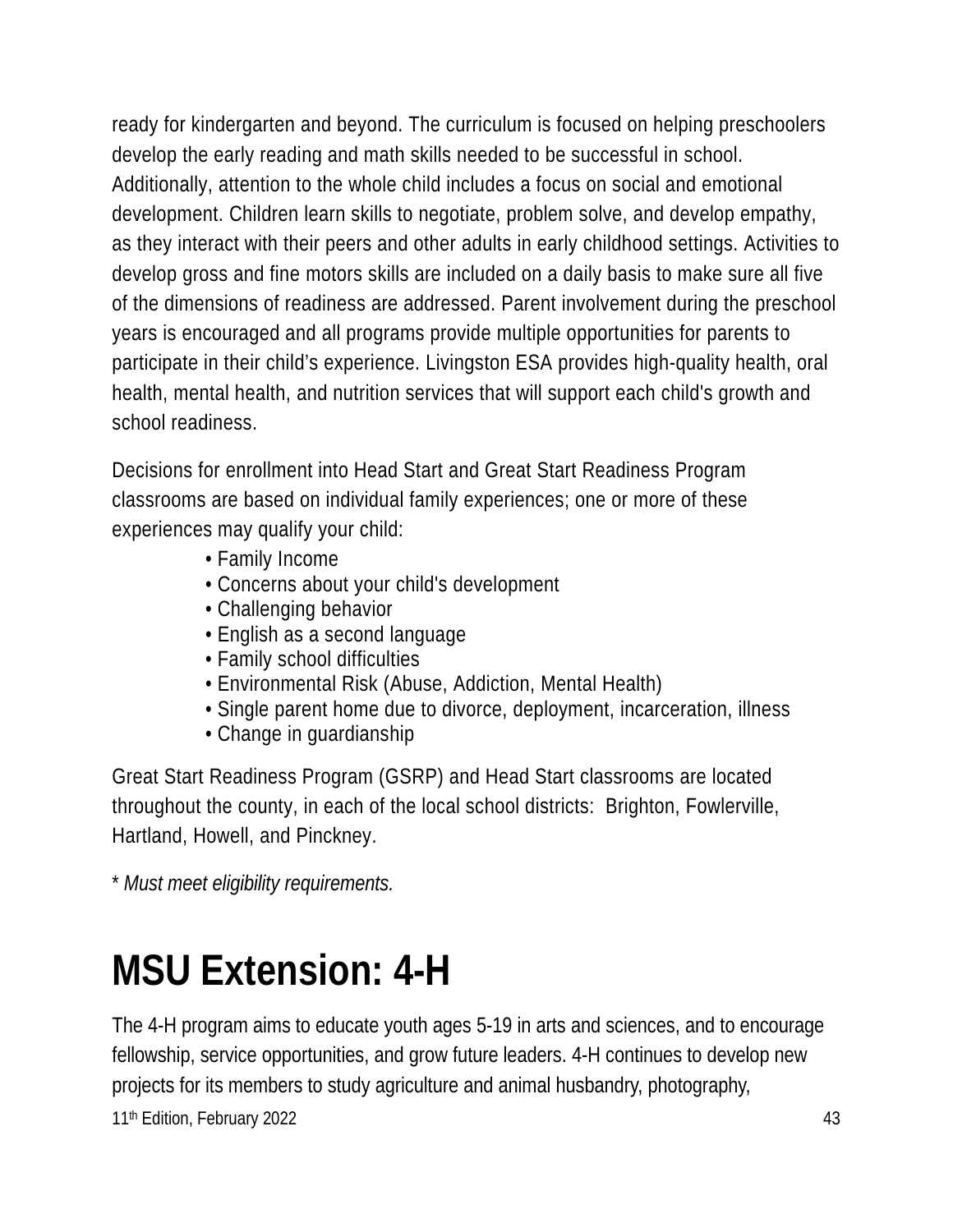conservation, cooking, public speaking, clothing and textiles, service learning, shooting sports, history, art, robotics, junior master gardener, and other pursuits.

For more information call 517-546-3950.

# **MSU Extension: Early Childhood**

Michigan State University Extension's Early Childhood Education offers research-based programs, series of educational classes and information for parents, caregivers and child care providers on a variety of early childhood development topics including:

- Literacy development
- Science and math
- Positive discipline
- Dealing with anger
- Social and emotional health
- School readiness
- Nurturing parenting

For more information contact Carrie Shrier at 517-546-3950.

#### **Music! Movement! Make-&-Take!**

Join us for a lively time of stories about music, time for moving to the music, and making your own musical instruments to take home! For ages three to 5. Call (810) 632-5200 to register or visit [www.cromaine.org](http://www.cromaine.org/) for more details.

## **The Salvation Army**

The Salvation Army offers numerous programs for youth of all ages including:

- Teen Night Fun, Educational and Service Projects
- Character Building programs for elementary students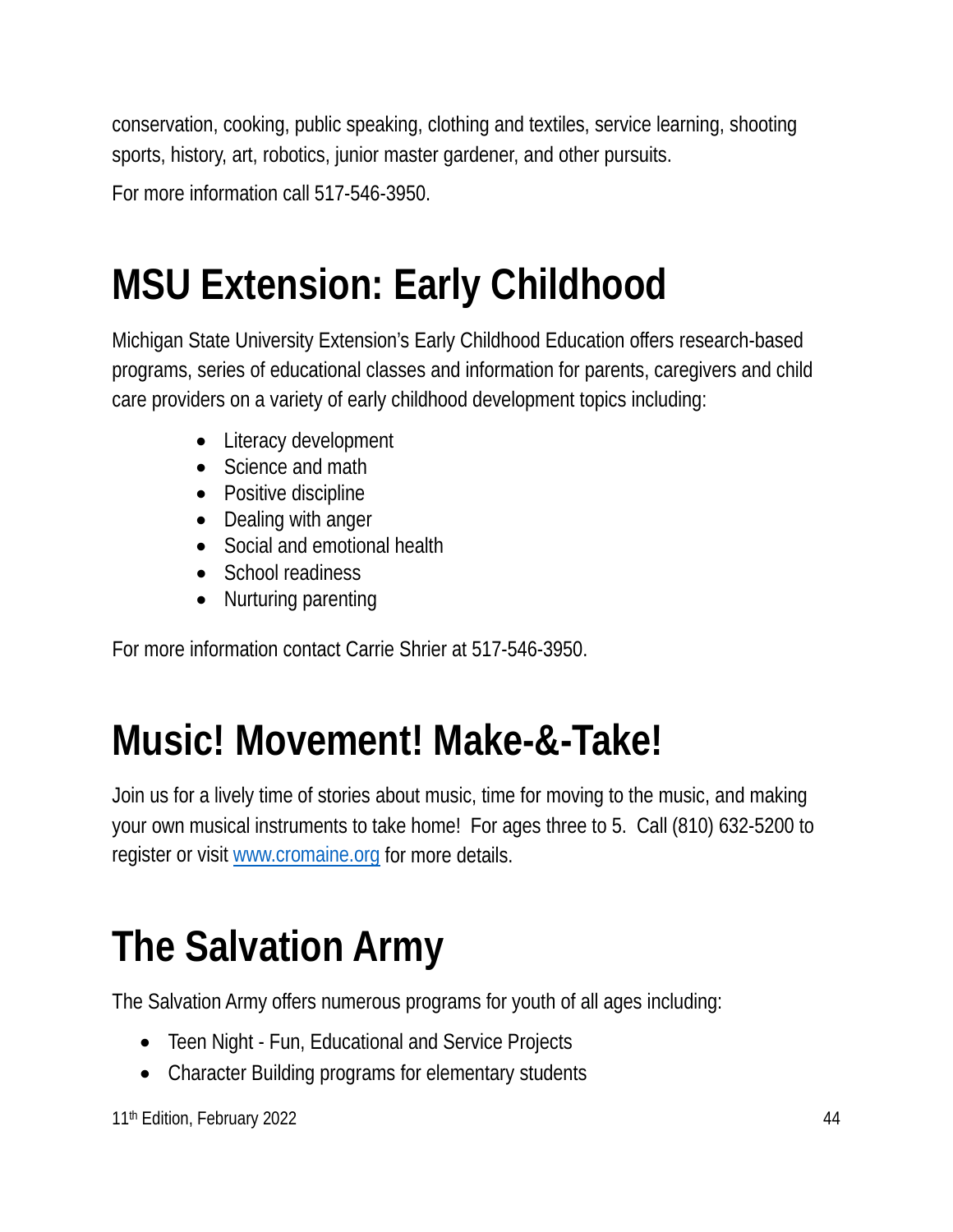- Volunteer opportunities for youth
- Summer overnight camps

If you would like information on any of the above, contact Major Prezza Morrison at: 517-546-4750 Ext. 341 or [Prezza.Morrison@usc.salvationarmy.org](mailto:Prezza.Morrison@usc.salvationarmy.org)

#### **Shapedown®**

Saint Joseph Mercy Health System offers Shapedown®, a national weight management program for families. Parents and children work together as a team with a social worker, registered dietitian, and exercise specialist to learn how healthy eating, an active lifestyle, and effective communication promote weight loss and family unity. The program starts with ten weekly two-hour classes. May be covered in part by certain insurances. Scholarships are available. Visit [www.stjoesannarbor.org/shapedown](http://www.stjoesannarbor.org/shapedown) for more information.

#### **Roller-skating**

Rollerama Skating Center—810-227-2010 or [www.metroskating.com](http://www.metroskating.com/)

# **Tae Kwon Do/Tai Chi**

ATA Martial Arts—810-623-3312 or [www.ataonline.com](http://www.ataonline.com/) Brighton Community Education—810-299-4130 or [www.brightoncommunityed.com](http://www.brightoncommunityed.com/) Howell Parks and Recreation—517-546-0693 or [www.howellrecreation.org](http://www.howellrecreation.org/) Kil's Tae Kwon Do—810-227-1991 or [www.kilsmartialarts.com](http://www.kilsmartialarts.com/) Neff Martial Arts—517-672-1444 or [www.neffmartialarts.com](http://www.neffmartialarts.com/)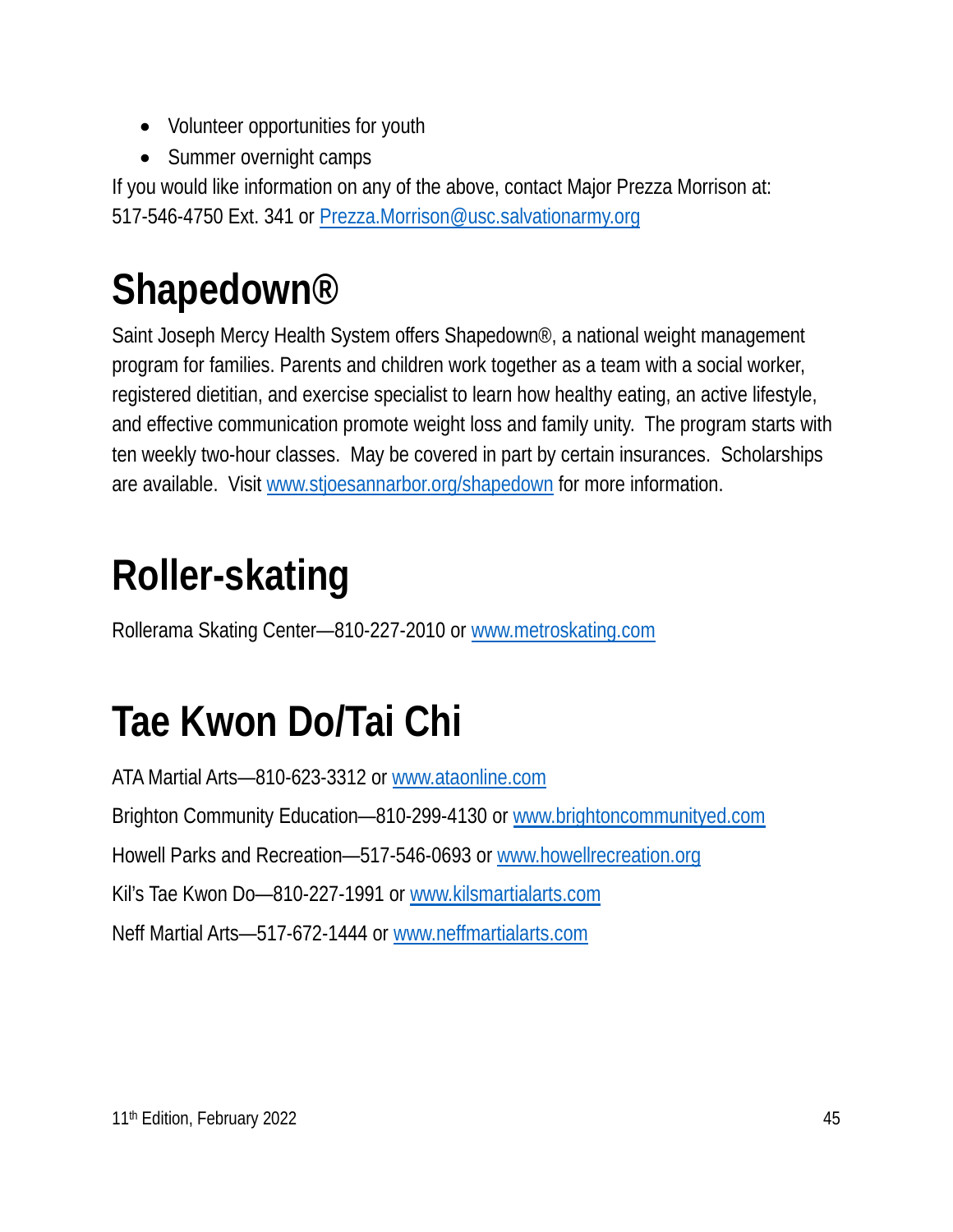## **Teen Center**

Hartland Next Door Teen Center — 810-991-0050 or [www.nextdoorhtc.com](http://www.nextdoorhtc.com/)

Howell Parks and Recreation—517-546-0693 or [www.howellrecreation.org](http://www.howellrecreation.org/)

# **Toe-Tappin' Tuesdays**

Awaken your child's imagination and get ready to move and interact with your child through music, movement, and more! For all ages and their caregiver. Call the Brighton District Library for more information and specific dates at (810) 229-6571 or visit [www.brightonlibrary.info](http://www.brightonlibrary.info/)

## **Wednesday Wigglers**

Stimulate your active toddler with books, music, and movement. This activity is best suited to toddlers who enjoy rolling, creeping, stretching, and moving. Call the Brighton District Library for more information and specific dates at (810) 229-6571 or visit [www.brightonlibrary.info](http://www.brightonlibrary.info/)

## **YMCA Summer Day Camp**

Summer day camp programming with transportation to the Carls Y in Milford. Program hours are 8:30 a.m. to 4 p.m. with before and after care available. Daily program includes multiple opportunities for outdoor physical activity, games, sports skills, nature walks, nutrition, and care character values activities. Call (248) 685-3020 for more information or visit [www.ymcadetroit.org](http://www.ymcadetroit.org/)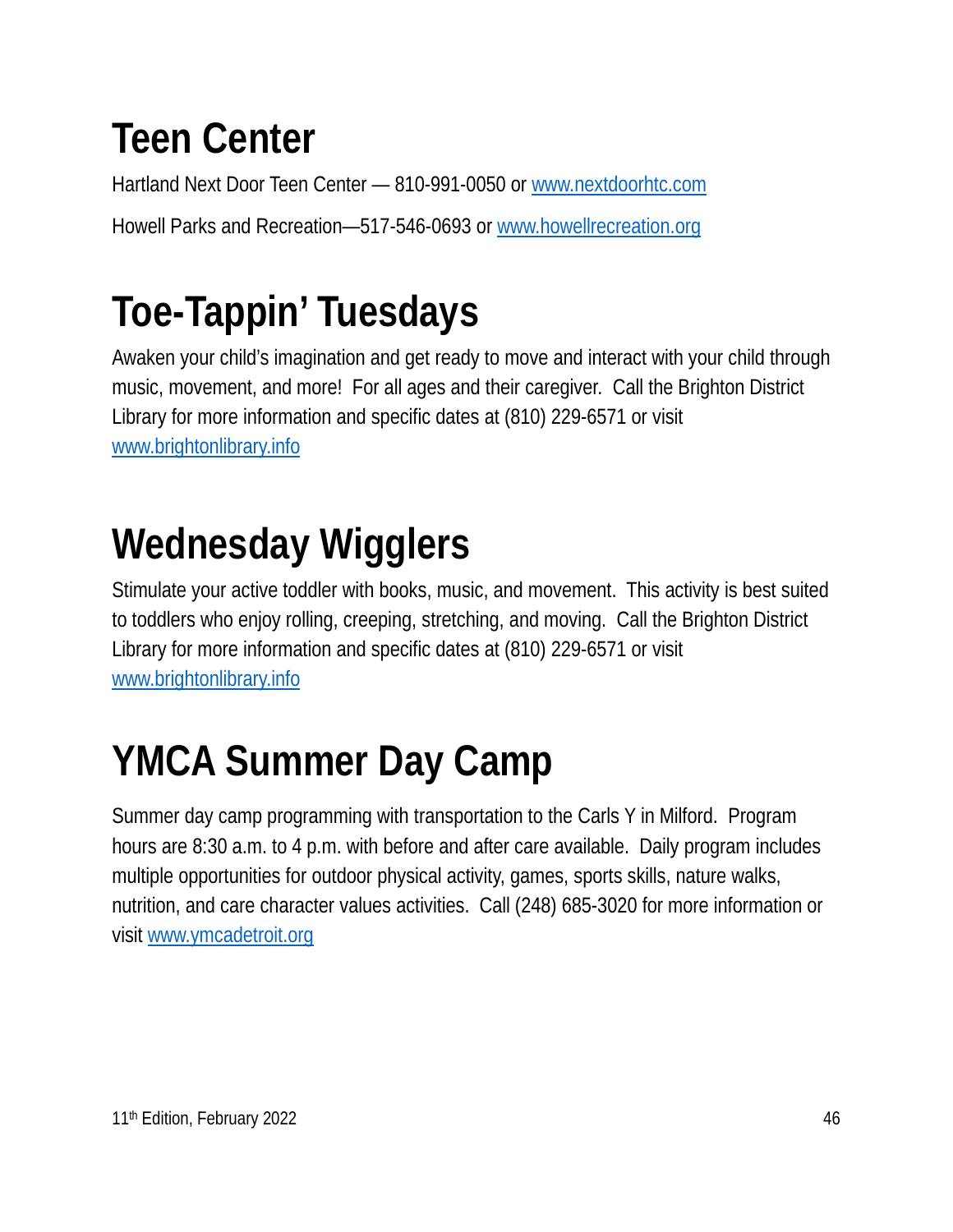# **Yoga**

Bent Yoga—248-491-8565 or [www.bentyogastudio.com](http://www.bentyogastudio.com/) Brighton Community Education—810-299-4130 or [www.brightoncommunityed.com](http://www.brightoncommunityed.com/) Fusion Pilates and Yoga—810-588-4461 or [www.fusionpilatesandyoga.com](http://www.fusionpilatesandyoga.com/) Good Karma Yoga Studio LLC—810-991-1927 or [www.goodkarmayogastudio.com](http://www.goodkarmayogastudio.com/) Hartland Community Education—810-626-2150 or [www.hartlandcommunityed.com](http://www.hartlandcommunityed.com/) Howell Parks and Recreation—517-546-0693 or [www.howellrecreation.org](http://www.howellrecreation.org/) Pinckney Community Education—810-225-3950 or [www.pinckneyonline.org](http://www.pinckneyonline.org/) Pure Heat Yoga and Fitness—517-552-1520 or [www.pureheatyoga.com](http://www.pureheatyoga.com/) Yoga Center for Healthy Livings—810-225-1288 or [www.yogacenterbrighton.com](http://www.yogacenterbrighton.com/)

#### **Zumba**

<span id="page-46-0"></span>Brighton Community Education—810-299-4130 or [www.brightoncommunityed.com](http://www.brightoncommunityed.com/) Howell Area Aquatic Center—517-540-8355 Kil's Tae Kwon Do—810-227-1991 or [www.kilsmartialarts.com](http://www.kilsmartialarts.com/) My Stronger Self Fitness and Dance—810-844-1650 or [www.mystrongerself.com](http://www.mystrongerself.com/) Pinckney Community Education—810-225-3950 or [www.pinckneyonline.org](http://www.pinckneyonline.org/) TruFit Fitness Studio—517-546-7100 or [www.trufitfitnessstudio.com](http://www.trufitfitnessstudio.com/) Zumba Joanie[—www.zumbajoanie.com](http://www.zumbajoanie.com/)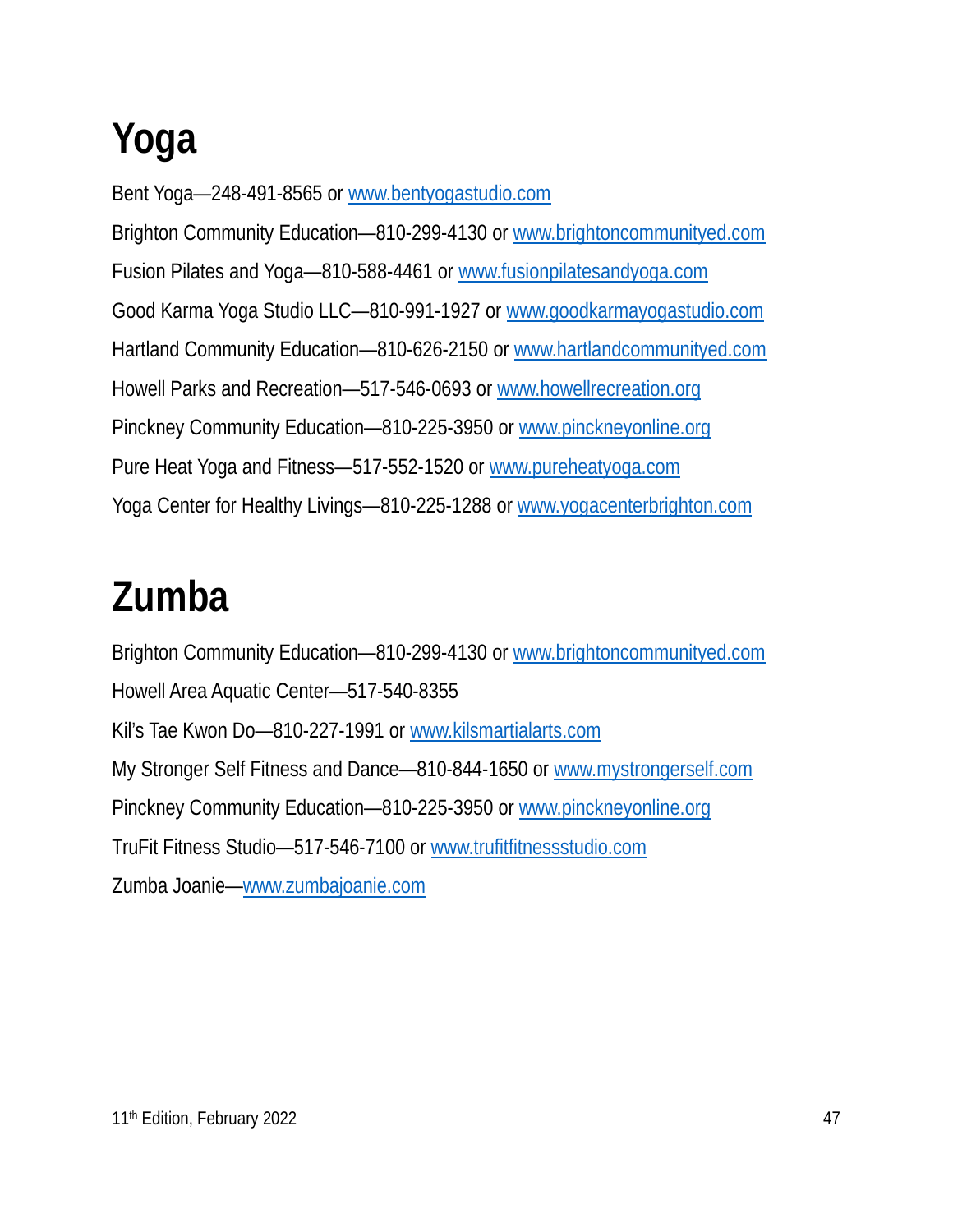# **Youth Safety**

#### **Boater's Safety**

Brighton Community Education—810-299-4130 or [www.brightoncommunityed.com](http://www.brightoncommunityed.com/) ONLINE[—www.boat-ed.com/michigan](http://www.boat-ed.com/michigan)

## **Hunter's Safety**

Livingston Conservation and Sports Association - 810-227-2917 or [www.lcsa.info](http://www.lcsa.info/) Livingston County Wildlife and Conservation Club—810-231-1811 or [www.lcwcc.org](http://www.lcwcc.org/) ONLINE[—www.hunter-ed.com/michigan](http://www.hunter-ed.com/michigan) Pinckney Community Education—810-225-3950 or [www.pinckneyonline.org](http://www.pinckneyonline.org/)

#### **Self-Defense**

Brighton Community Education—810-299-4130 or [www.brightoncommunityed.com](http://www.brightoncommunityed.com/) Hartland Community Education—810-626-2150 or [www.hartlandcommunityed.com](http://www.hartlandcommunityed.com/) Kil's Tae Kwon Do—810-227-1991 or [www.kilsmartialarts.com](http://www.kilsmartialarts.com/) Neff Martial Arts—517-672-1444 or [www.neffmartialarts.com](http://www.neffmartialarts.com/) Ohana Karate—517-545-5557 or [www.ohanakarate.com](http://www.ohanakarate.com/) Pinckney Community Education—810-225-3950 or [www.pinckneyonline.org](http://www.pinckneyonline.org/) PKSA Karate Brighton—810-227-0064 or [www.pksa.com](http://www.pksa.com/)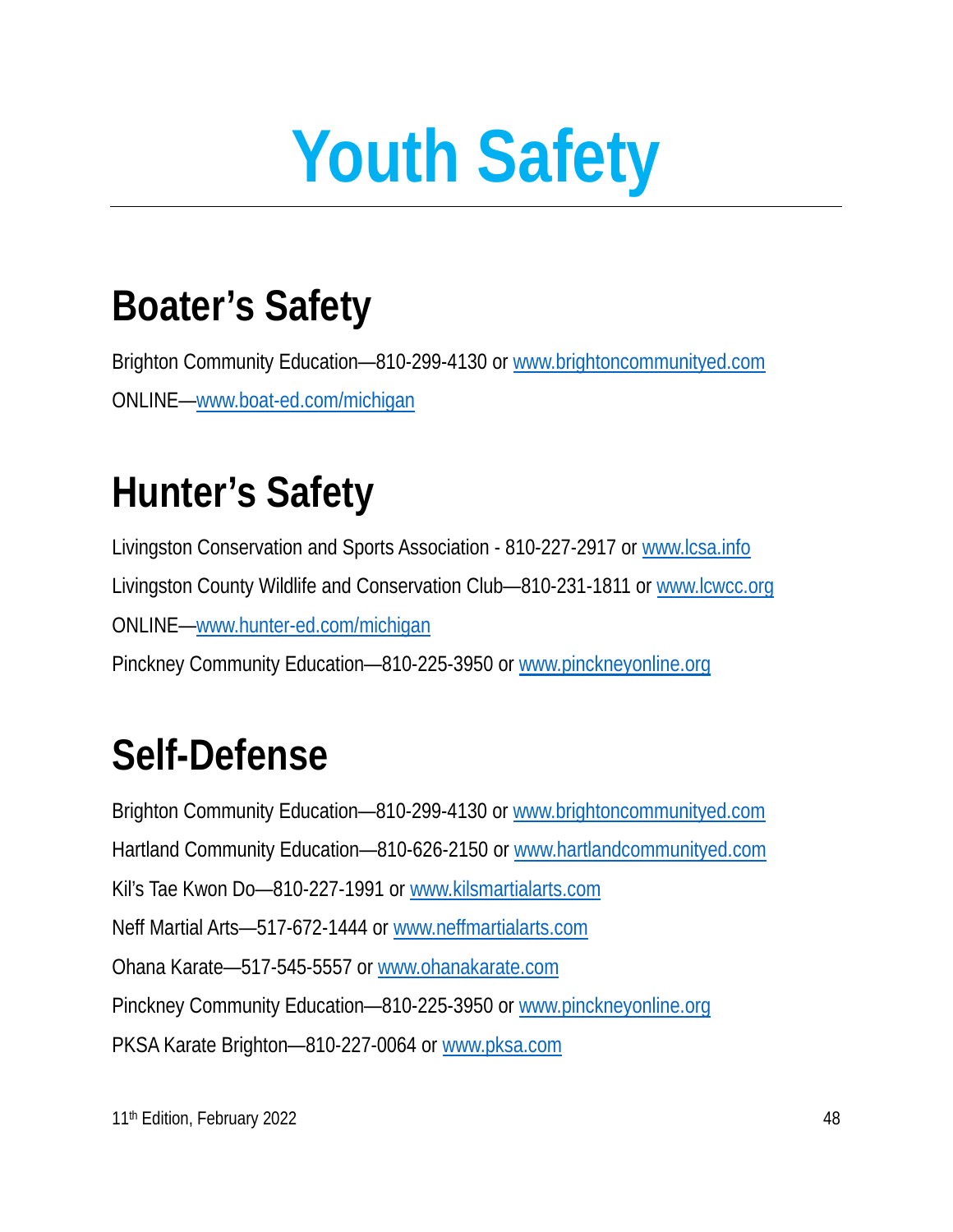# **Snow Mobile Safety**

Brighton Community Education—810-299-4130 or [www.brightoncommunityed.com](http://www.brightoncommunityed.com/) Hartland Community Education—810-626-2150 or [www.hartlandcommunityed.com](http://www.hartlandcommunityed.com/) Howell Parks and Recreation—517-546-0693 or [www.howellrecreation.org](http://www.howellrecreation.org/) ONLINE[—www.snowmobile-ed.com/michigan](http://www.snowmobile-ed.com/michigan)

Pinckney Community Education—810-225-3950 or [www.pinckneyonline.org](http://www.pinckneyonline.org/)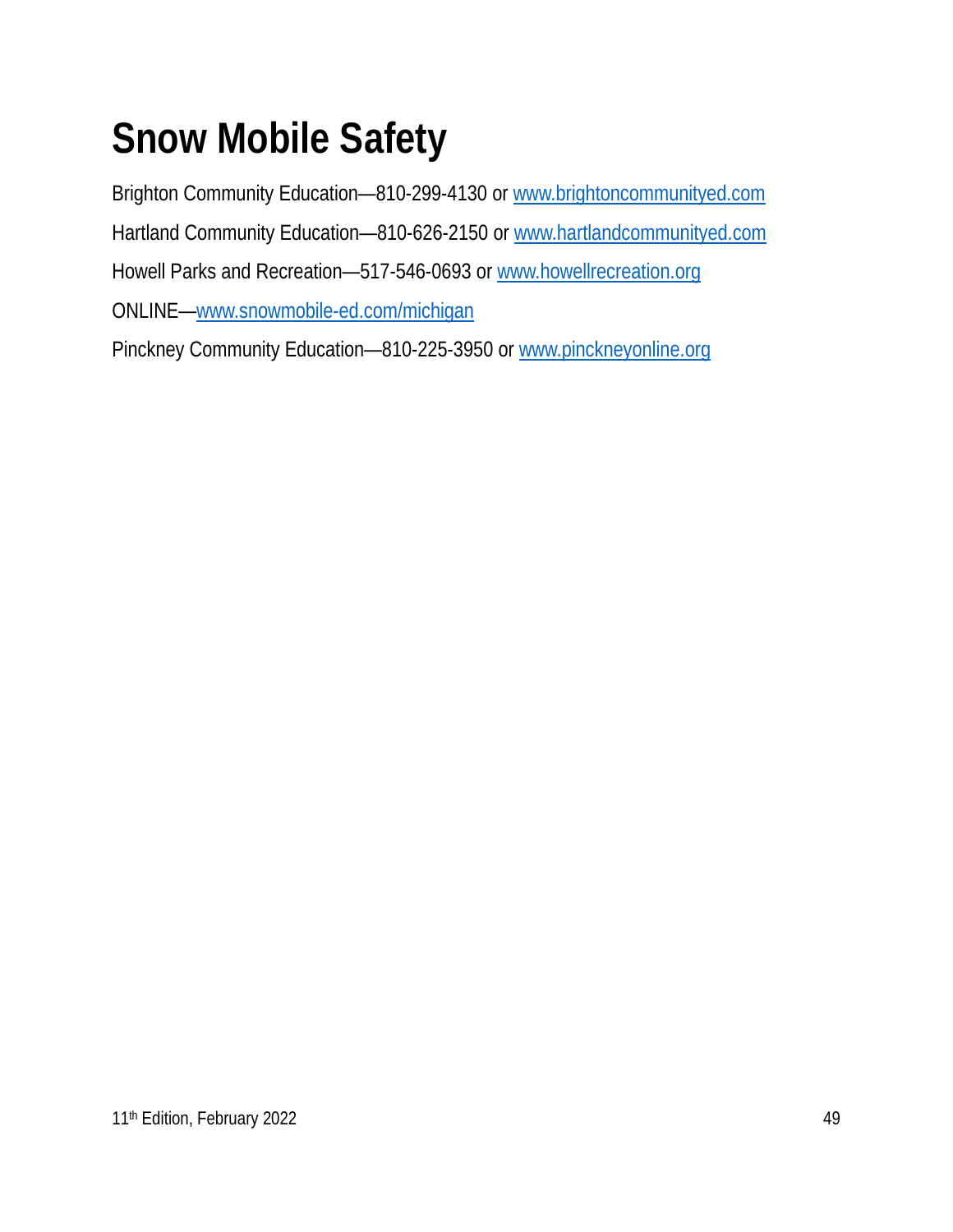# <span id="page-49-0"></span>**Physical & Sexual Health**

#### **Affirmations**

Affirmations provides a welcoming space where people of all sexual orientations, gender identities & expressions, and cultures can find support and unconditional acceptance, and where they can learn, grow, socialize and have fun.

Location: 290 W. Nine Mile Rd. Ferndale, MI 48220

Contact Info: 248-398-7105

Website: [www.goaffirmations.org](http://www.goaffirmations.org/)

## **Child Abuse and Neglect**

To report suspected child abuse and/or neglect, call 855-444-3911. The identity of the reporting person is confidential.

## **The Connection Youth Services' Umbrella Initiative**

The Umbrella Initiative focuses on providing a safe space for LGBTQ+ youth and their allies (and any other youth interested in learning more about LGBTQ+ topics). The Umbrella Initiative's goal is to support, educate, and advocate for LGBTQ+ youth. This group meets weekly at The Connection Youth Services' Drop-In Center located in Howell.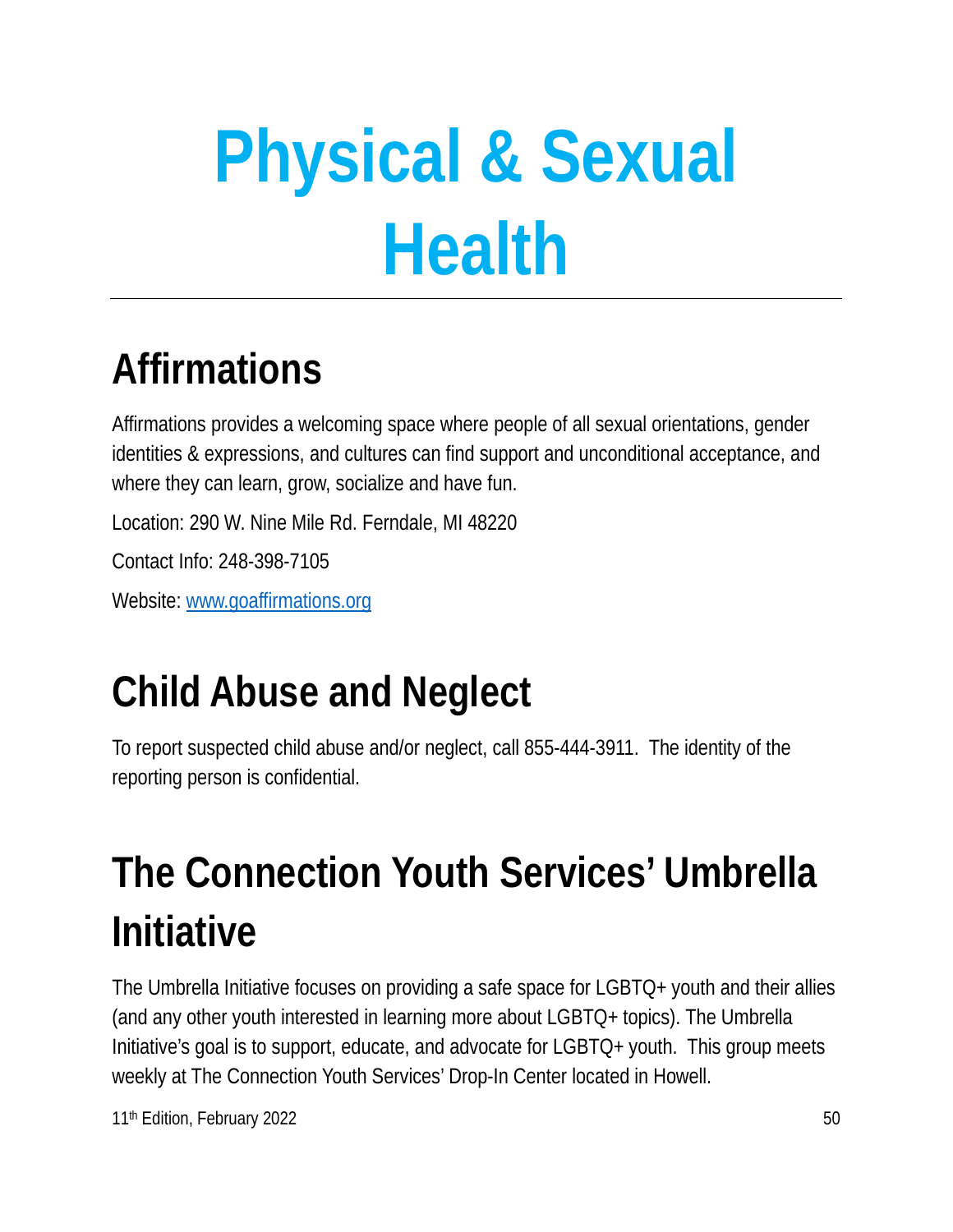Call 1-866-440-7233 for more information. Youth ages 14-20 years old are welcome.

#### **The Corner Health Center**

The Corner Health Center is a LGBTQ+ friendly health care provider offering checkups & shots, STI tests and treatment, Rapid HIV testing, birth control, pregnancy testing & care, free condoms, counseling, hormone therapy & puberty blockers, bullying support, LGBTQ+ support and more.

Location: 47 N. Huron St. Ypsilanti, MI 48197

Contact Info: 734-484-3600

Website: [www.cornerhealth.org](http://www.cornerhealth.org/)

# **Equality Michigan**

Equality Michigan is Michigan's only statewide anti-violence and advocacy organization working primarily for Michigan's lesbian, gay, bisexual, and transgender (LGBT) communities. Our organizations work to create change on a local and state level that advances equality and legal protections for the LGBT communities.

Location: 19641 W. 7 Mile Rd. Detroit, MI 48219

Contact Info: 313-537-7000

Website: [www.equalitymi.org](http://www.equalitymi.org/)

#### **GLSEN**

#### **(Gay, Lesbian, Straight Education Network)**

The Gay, Lesbian & Straight Education Network strives to assure that each member of every school community is valued and respected regardless of sexual orientation or gender identity/expression.

11<sup>th</sup> Edition, February 2022 51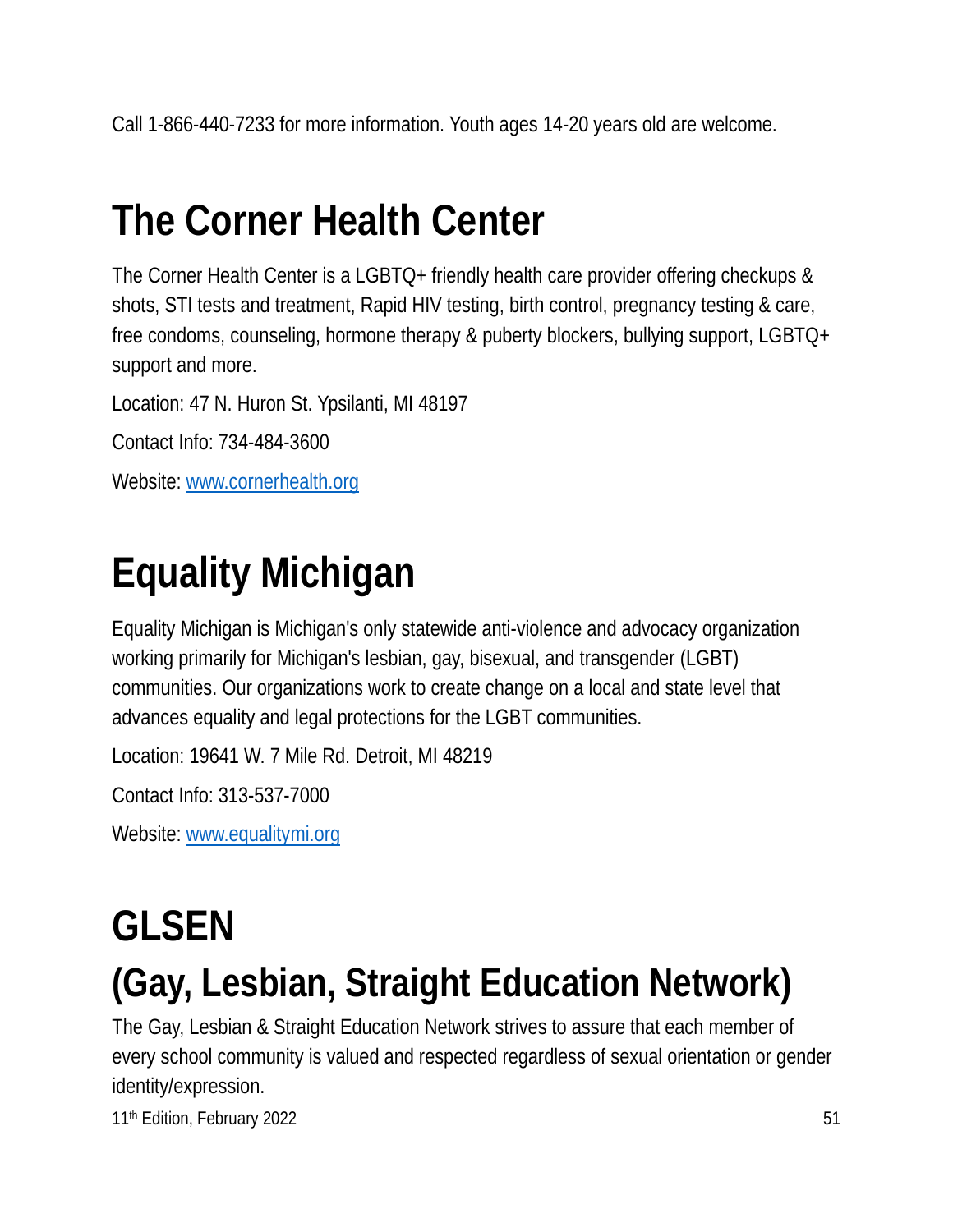PO Box 764 Royal Oak, MI 48068 Contact Info: 248-716-0106 Email: [glsensemi@gmail.com](mailto:glsensemi@gmail.com)

# **LACASA SANE**

LACASA provides a private, caring, and confidential setting for survivors of sexual assault. Our Sexual Assault Nurse Examiner (SANE) program offers assault survivors of all ages and their families a respectful environment to come for help and medical care following a sexual assault. LACASA's state-of-the-art facility provides survivors with an alternative to undergoing medical care at a public emergency room. All medical assessments and examinations are conducted by SANE Nurses. These nurses are specially trained to provide compassionate care.

24/7 Helpline Call: 866.522.2725 Text: 517.777.8005 [www.lacasacenter.org](http://www.lacasacenter.org/)

# **Livingston County Health Department**

Offers information or referral for Sexually Transmitted Diseases (STD's) or Sexually Transmitted Infections (STI's). A Public Health Nurse is available to offer information and referrals for sexually transmitted diseases (STD) during business hours Monday through Friday at (517) 552-6882. Confidential or anonymous information based HIV testing is available by appointment. No charge.

Immunizations & TB Testing is offered on a walk-in basis on Wednesday's from 8:30 a.m. – 4:30 p.m. with extended hours until 7:00 p.m. on the 2<sup>nd</sup> & 4<sup>th</sup> Wednesday's every month.

11<sup>th</sup> Edition, February 2022 52 The Health Department assists with enrollment into Children's Special Health Care Services, which is a state of Michigan program designed to provide early identification and advocacy for children with eligible medical conditions as well as assistance with medical costs. Staff is also available to assist with enrollment in health insurance plans such as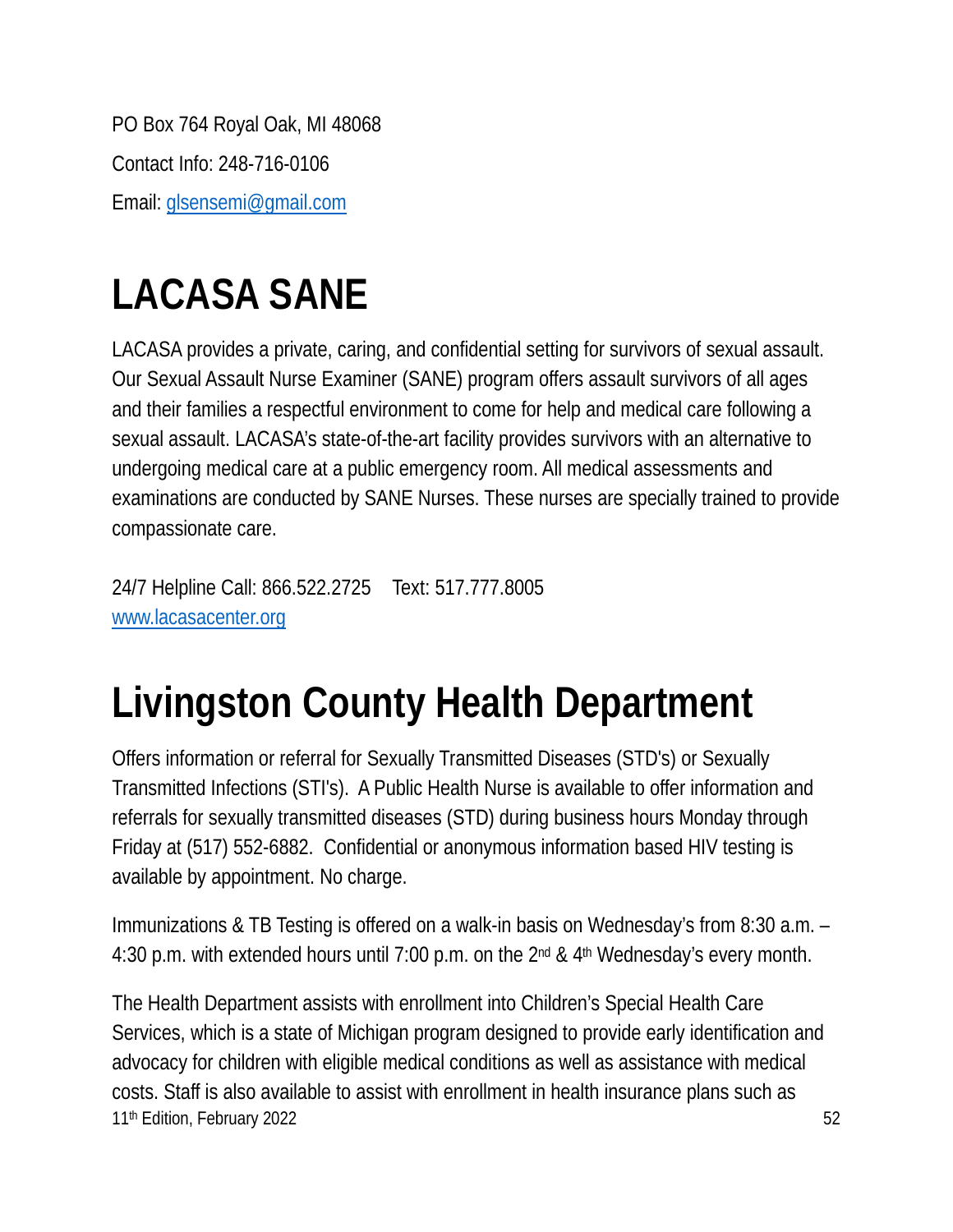Healthy Michigan Plan, MIChild, Healthy Kids, and MOMS. Location: 2300 E. Grand River Ave #102 Howell, MI 48843 Contact Info: 517-546-9850 Website: [www.lchd.org](http://www.lchd.org/)

#### **Livingston Family Medical Center**

The Livingston Family Medicine Center provides up-to-date, evidence-based, comprehensive health care for infants, children, teens and adults, in a caring, compassionate environment. Working closely with each of our patients, we develop personalized care plans with a special emphasis on preventative care so that, in addition to helping you today with health care concerns, we can work with you now to avoid ones that may come up in the future.

Location: 7575 Grand River Ave, Suite 210, Brighton, MI 48114

Contact Info: 810-844-7950

## **Medical Assistance**

Essential health care coverage, such as Medical Assistance or Medicaid, is available to those who otherwise cannot afford it. Michigan has many health care programs available to children, families and adults who meet eligibility requirements. Each program has income limits and some have an asset limit - limits vary with each program. Apply for coverage on MI Bridges at [www.michigan.gov/mibridges.](http://www.michigan.gov/mibridges) More information is available at [http://www.michigan.gov/mdhhs/0,5885,7-339-71547\\_4860---,00.html](http://www.michigan.gov/mdhhs/0,5885,7-339-71547_4860---,00.html) or contact the Livingston County Department of Health and Human Services at 517-548-0200.

#### **National Diabetes Prevention Program**

St. Joseph Mercy Health System/Diabetes Prevention Center

11<sup>th</sup> Edition, February 2022 53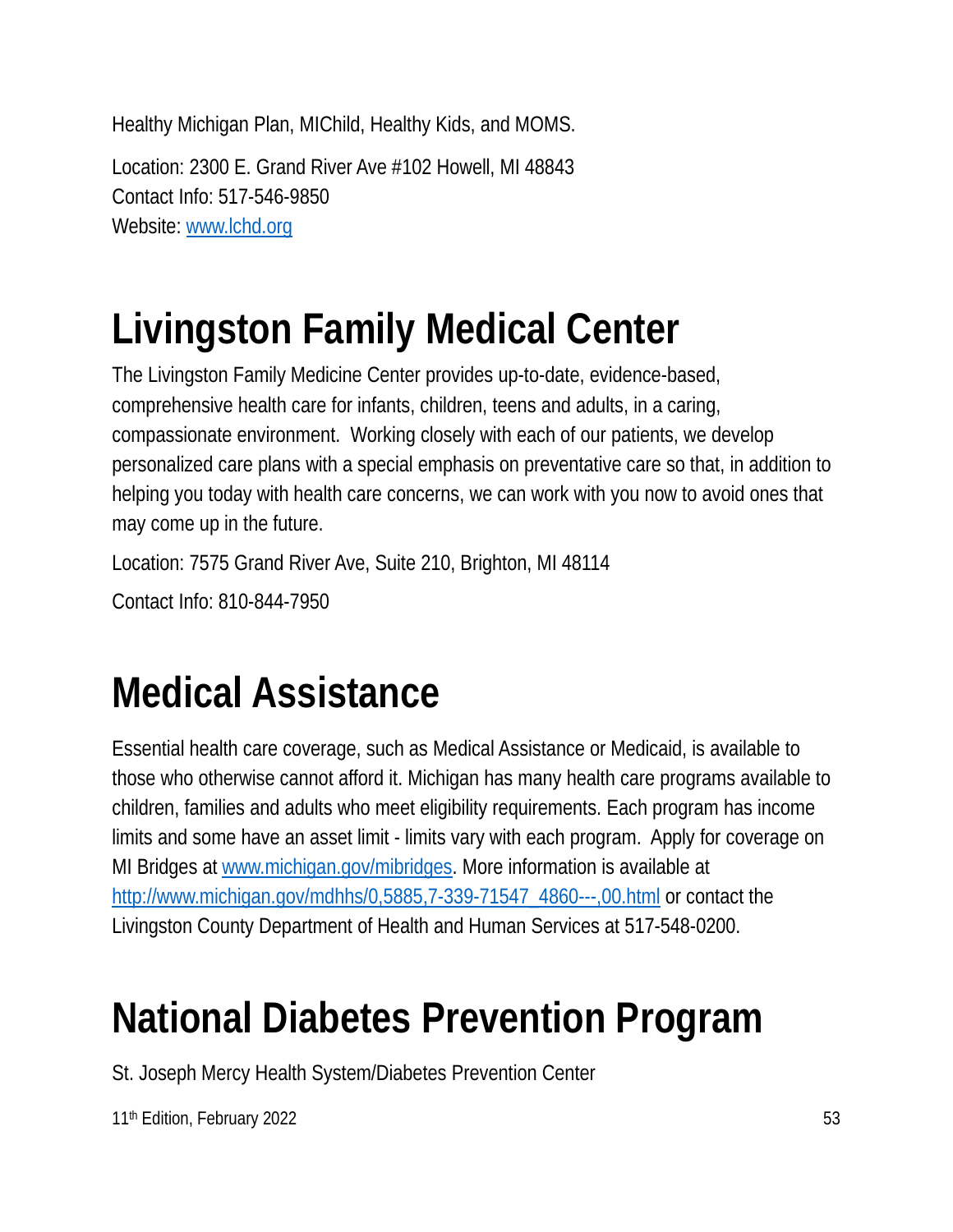Location: Genoa Medical Office Bldg. 2305 Genoa Business Park Dr. Brighton, MI 48114 Contact Info: 800-482-1455 Website: [www.nkfm.org/dpp](http://www.nkfm.org/dpp)

# **New Life Home Health Care MIHP (Maternal Infant Health Program)**

New Life Home Health Care's Maternal Infant Health Program (MIHP) is located in Livingston County, and is a home visiting program. We provide care coordination and education for pregnant and infant (through the first year) Medicaid beneficiaries by focusing on the mother-infant dyad. Care coordination services are provided by a Registered Nurse and a Licensed Social Worker, one of whom is designated as the Care Coordinator. The goal of MIHP is to support Medicaid beneficiaries in order to promote healthy pregnancies, positive birth outcomes, and healthy infant growth and development. MIHP services are intended to supplement medical (prenatal and infant) care, and to assist healthcare providers in managing the beneficiary's health and well-being.

Contact Info: 517-586-4013

Website: [www.newlifehhc.com](http://www.newlifehhc.com/)

# **PFLAG**

PFLAG promotes the health and well-being of gay, lesbian, bisexual and transgender persons, their families and friends through: support, to cope with an adverse society; education, to enlighten an ill-informed public; and advocacy, to end discrimination and to secure equal civil rights. Parents, Families and Friends of Lesbians and Gays provides opportunity for dialogue about sexual orientation and gender identity, and acts to create a society that is healthy and respectful of human diversity.

Meetings: 3rd Thursday of Every Month, 7:00 pm - 9:00 pm First United Methodist Church: 400 E. Grand River Brighton, MI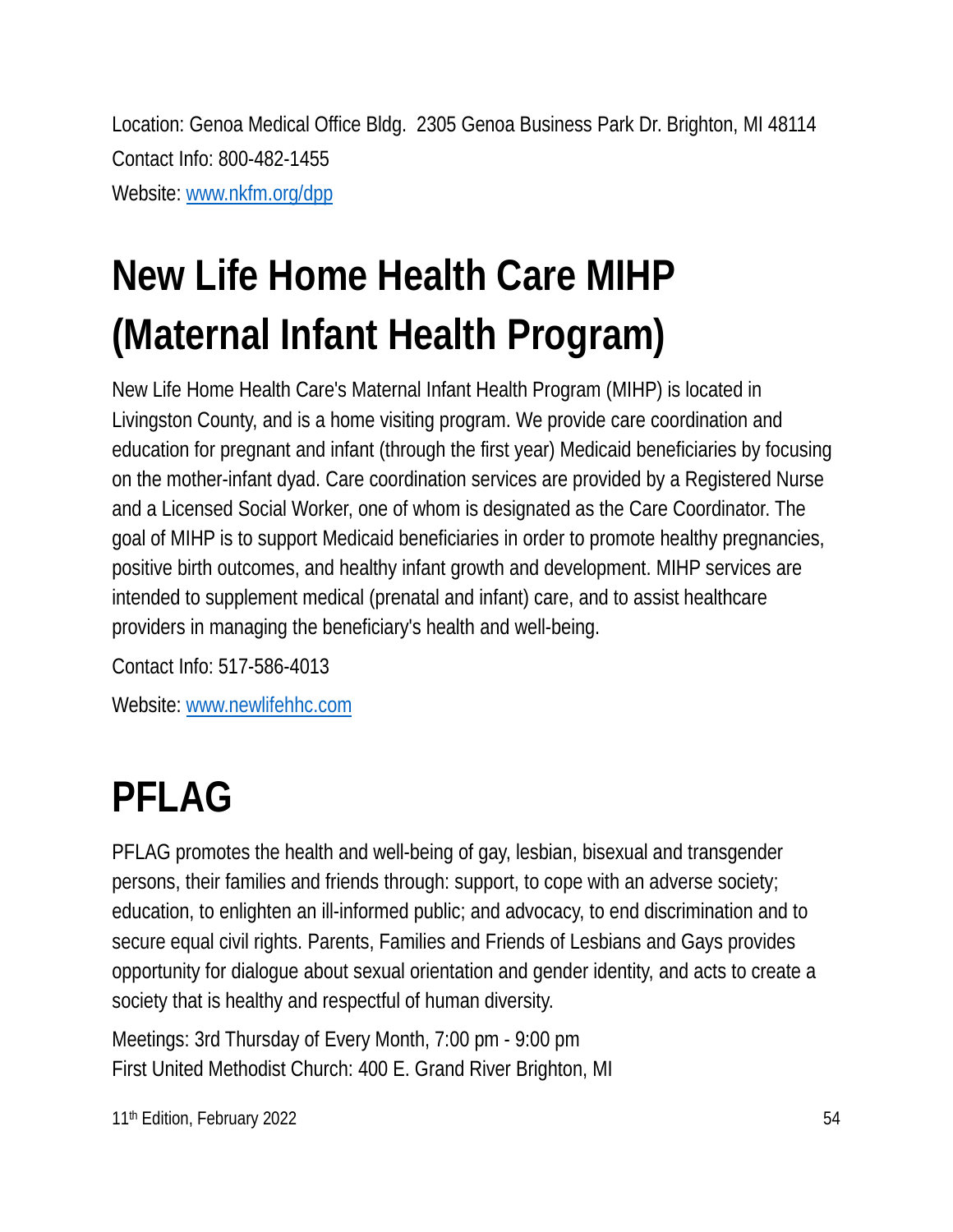Enter lower level from back parking lot.

Mailing Address: PFLAG Livingston P. O. Box 314 Howell, Michigan 48844

Contact Info: 517-548-0839

Email: [LivingstonPFLAG@aol.com](mailto:LivingstonPFLAG@aol.com)

#### **Planned Parenthood**

Health centers offering abortion services, birth control, HIV testing, LGBT services, men's health care, the morning-after pill (emergency contraception), pregnancy testing and services, STD testing, treatment & vaccines, and women's health care.

3100 Professional Dr. Ann Arbor, MI 48104 – 734-973-0710 2370 W. Stadium Blvd. Ann Arbor, MI 48103 – 734-929-9480 15707 Farmington Road, Livonia, MI 48154 – 734-591-6544 G-3371 Beecher Road, Flint, MI 48532 – 810-238-3631 300 N. Clippert, Ste. 6, Lansing, MI 48912 – 517-351-0550 Website: [www.plannedparenthood.org](http://www.plannedparenthood.org/)

# **Pregnancy Help Clinic**

Pregnancy Help Clinic offers a variety of services dedicated to assisting individuals experiencing an unplanned pregnancy including material support to assist any family struggling to meet the needs of their infant, medical services, education, counseling, and a lending library.

Pregnancy Help Clinic also offers STI testing and treatment services. Services are free, with the exception of a small lab fee that covers the portion of the expenses incurred for laboratory testing.

Location: 7743 W. Grand River Suite 101 Brighton, MI 48114

Contact Info: 810-494-5433

11<sup>th</sup> Edition, February 2022 55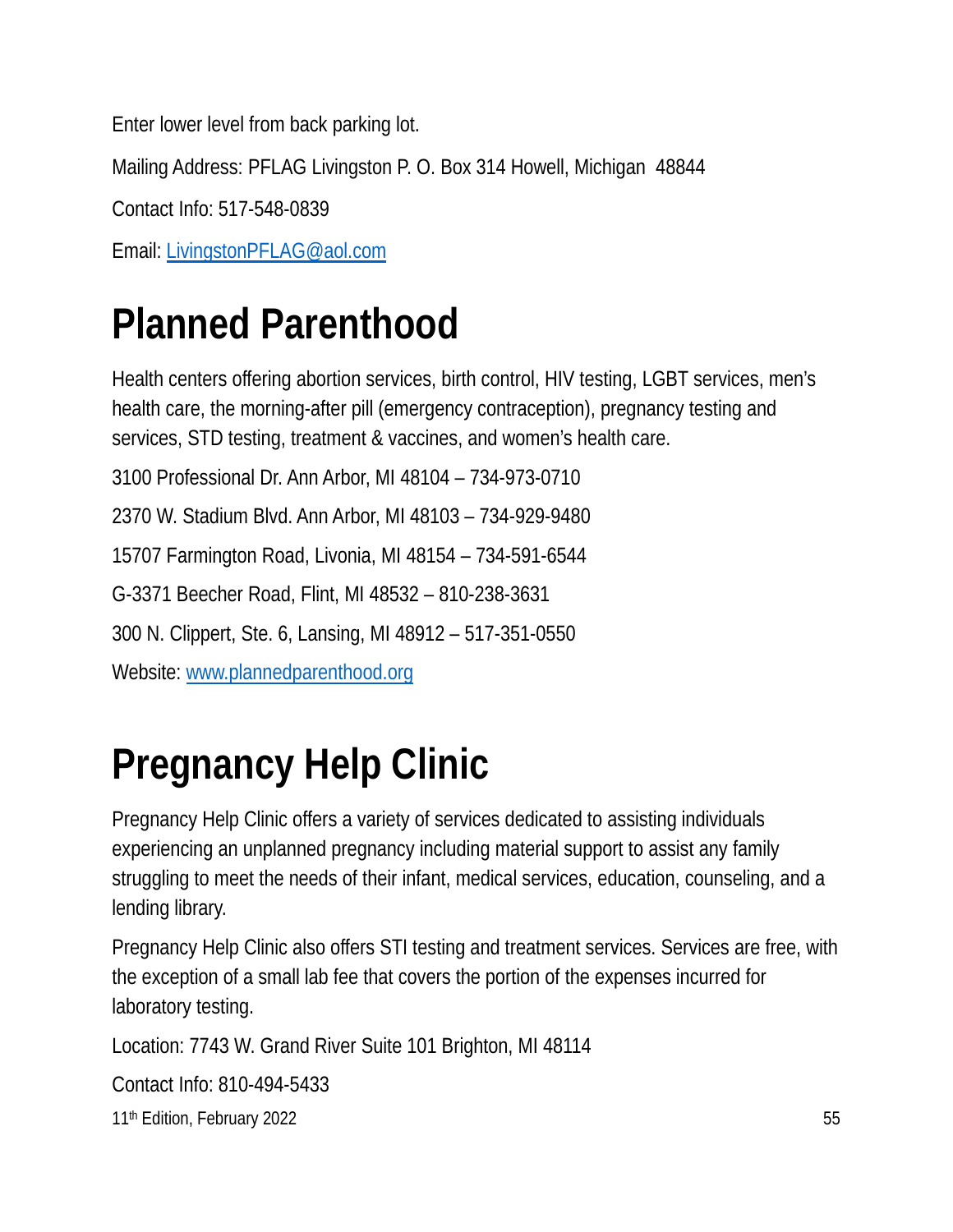# **University of Michigan Student Run Free Clinic**

A student organization dedicated to providing the highest quality of health care free of charge to uninsured community members, while creating opportunities for U of M students and physicians to confront health disparities through direct action.

<span id="page-55-0"></span>Location: 103 E. Main St Pinckney, MI 48169 Contact Info: 734-680-0804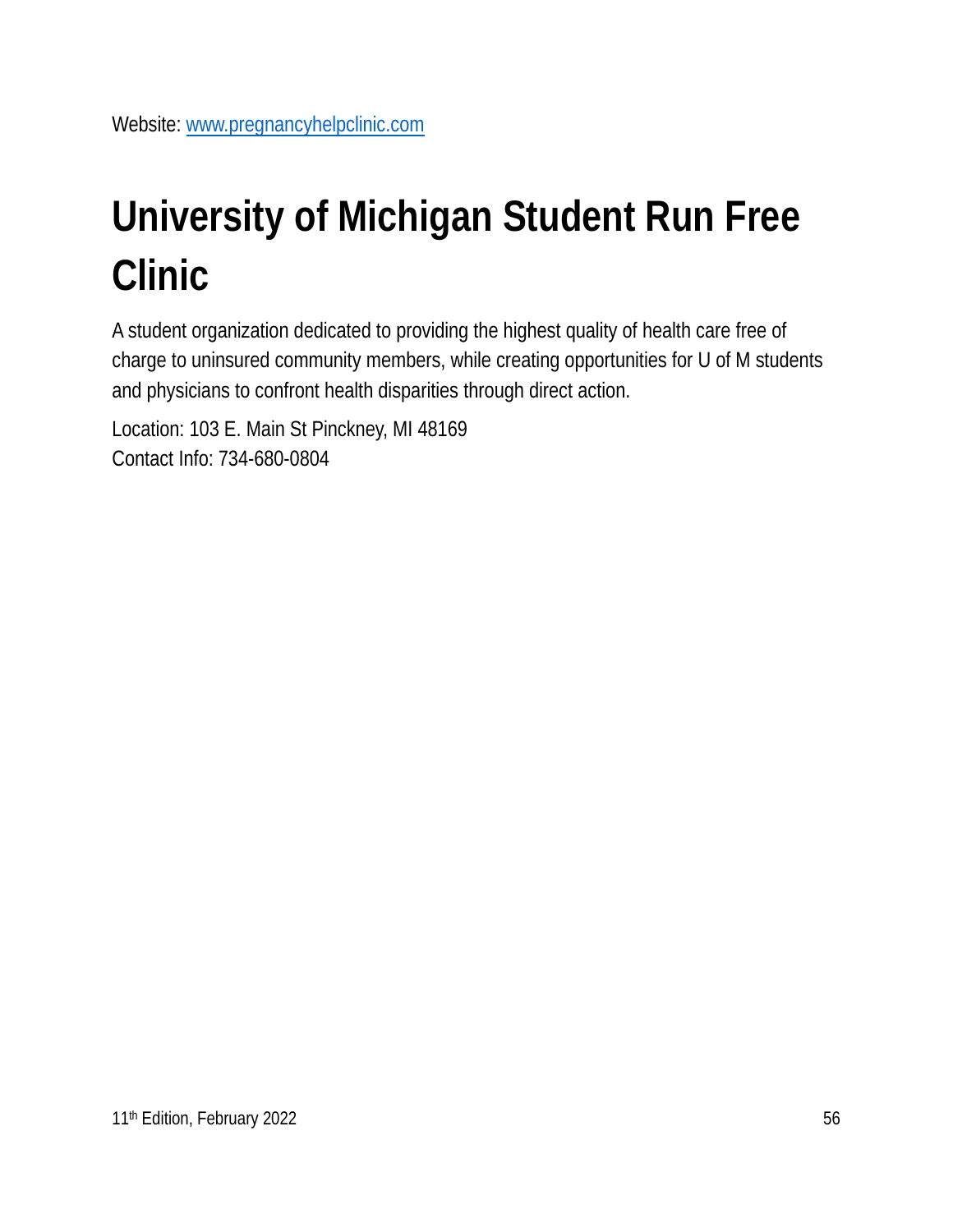# **Other**

# **211**

If you're looking for assistance with a problem and you don't know where to turn, or you simply want information on a particular human service issue, 2-1-1 is for you. It is available 24 hours a day, seven days a week. Just pick up your phone and dial 2-1-1. If you are outside the communities listed above or are calling by pay phone or cell phone, you can reach the call center directly by dialing 866-561-2500.

## **Department of Health and Human Services**

At 2300 E. Grand River, Suite 1, Howell. The Michigan Department of Health and Human Services assists children, families and vulnerable adults to be safe, stable and selfsupporting. Contact the agency at 517-548-0200.

You can apply for all assistance programs on the MDHHS website: [www.michigan.gov/mibridges](https://protect-us.mimecast.com/s/VAOVBYcDDdqte?domain=michigan.gov) or call 888-642-7434.

- **Medicaid** provides necessary medical care for recipients and other low-income individuals who are under 21, pregnant, disabled, and blind.
- **Family Independence Program (FIP)** is a cash assistance program for families with children. A family with other income can be eligible if the family income is less than the family's needs and income minus work disregards.
- The **Child Support Program** assists to establish paternity and obtain child support payments from absent parents. This free service is available to all citizens, whether or not they receive assistance.
- **Children's Protective Services** help prevent further harm from non-accidental physical or mental injury, sexual abuse, exploitation, or neglect by a person responsible for a child's health or welfare. DHHS staff investigate reported abuse and neglect, assist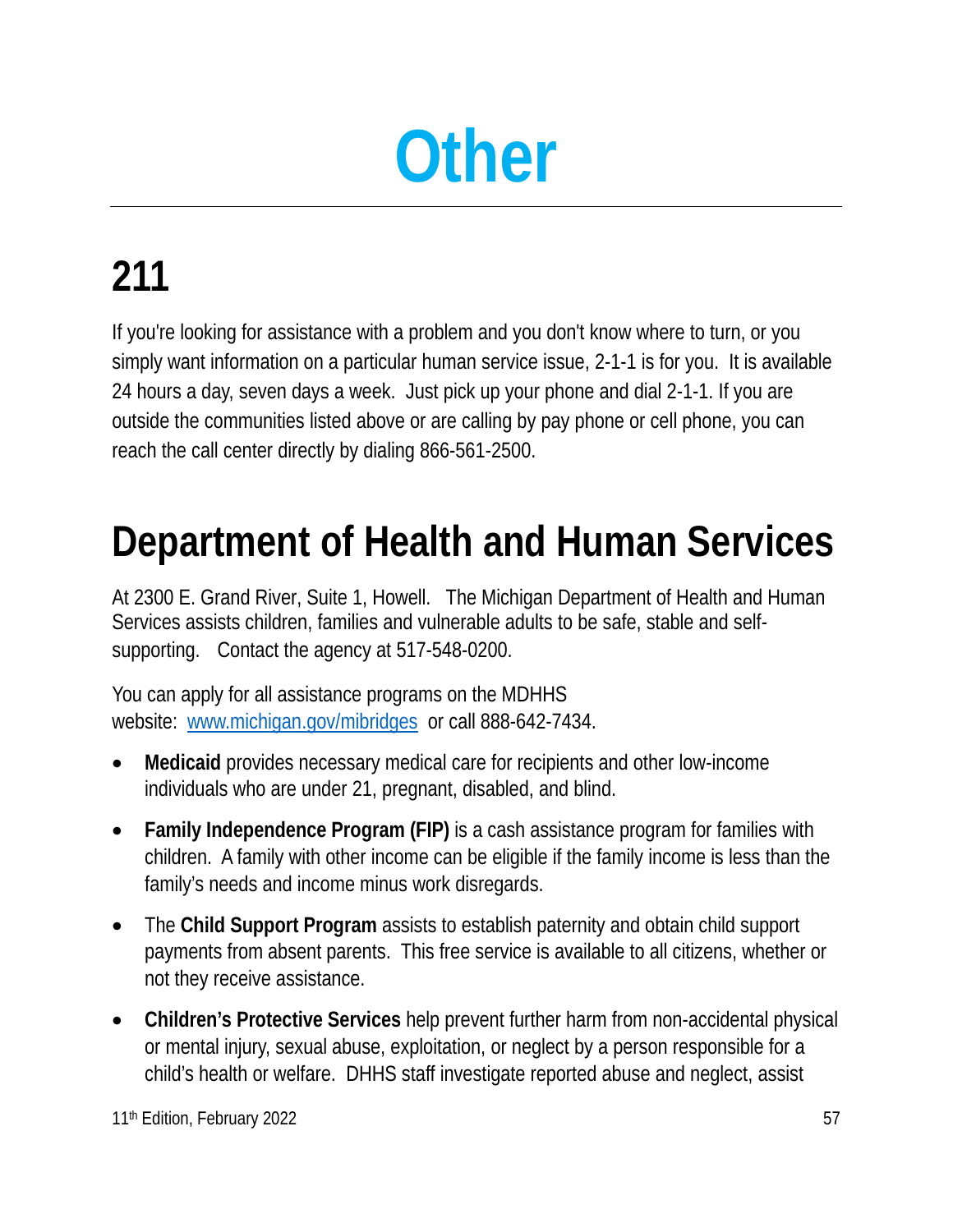families in diagnosing and resolving problems, refer families to community resources including family preservation services, if necessary petition the court for removal of the child, provide public information about child abuse and neglect and coordinate community service programs. The identity of the reporting person is confidential. Call 855-444-3911 to report suspected abuse or neglect of children.

• **Youth in Transition Program** assists foster care youths between ages 14 and 23. The overall goal is to reduce the negative long-term effects of out-of-home placement by offering comprehensive, individualized services to eligible youths to prepare them for independent living. Applicants need not have an active DHHS case.

#### **Livingston Council for Youth**

"We empower kids by bringing the community together as one voice to create a culture where every child feels valued, safe, loved, and empowered."

Here in Livingston County, Michigan, parents, youth-serving organizations, educators, the faith-based community, and the community at large share a common goal to help youth succeed. Great things are happening here already, but we know that we can do better by collaboratively working together to develop the community-level strategies that will continue to bring positive change. Are you interested in joining the Livingston Council for Youth? Contact Alyssa Maat, [amaat@lcunitedway.org.](mailto:amaat@lcunitedway.org)

# **Livingston County Essential Transportation (LETS)**

Location: 3950 W. Grand River Howell MI 48855

Contact Info: 517-546-6600

Website: [www.livgov.com/lets](http://www.livgov.com/lets)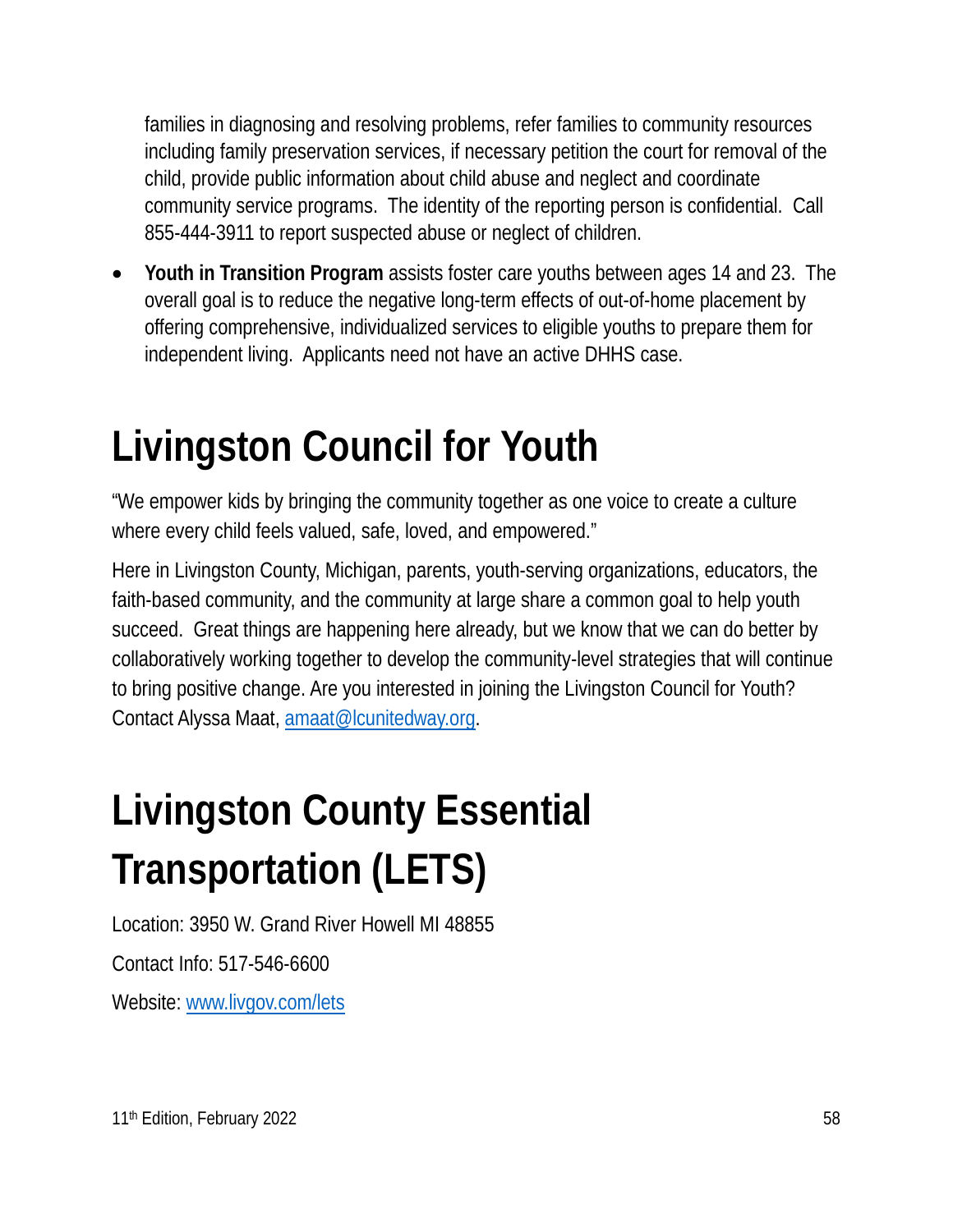# **STEPS Community Action Center**

STEPS (Success Takes Every Person's Support) provides services, supplies, support, and aid to individuals and families who are in need, at-risk, underprivileged, struggling, and/or facing a crisis. We help underprivileged children and their families by providing clothing, shoes, basic care items, furniture, and more. Whether labeled as disadvantaged, lowincome or at-risk, these children and their families often lack necessities and access to resources. We provide these items to foster growth and support these families in their time of struggle.

We also support our foster, adoptive, kinship, and guardianship families and children. Often when children come into care, they arrive with only the clothes on their back. We provide them with all the essentials needed, alleviating that stress so the focus can be on healing and bonding.

Location: 10140 W Grand River Rd., Fowlerville, Michigan, 48836

Contact Info: 810-373-2663

Website:<https://stepscac.com/>

#### **Ozone House**

Since 1969, Ozone House has provided a safe place, shelter and continued support to thousands of runaway, homeless and high-risk youth in our community who don't have a safe place to call home.

We offer a range of housing options - from emergency shelter to permanent supportive housing - in addition to essential comprehensive services including individual and family therapy, case management, and youth leadership opportunities.

Ozone House's continuum of care is nationally recognized as a model of innovative and effective care. Services are designed to offer youth the resources and skills they need to reach their full potential and contribute their best to the world.

11<sup>th</sup> Edition, February 2022 59 We are the only agency in Washtenaw County that provides free, confidential, and voluntary shelter and support services to run away, homeless and high-risk youth ages 10-20 and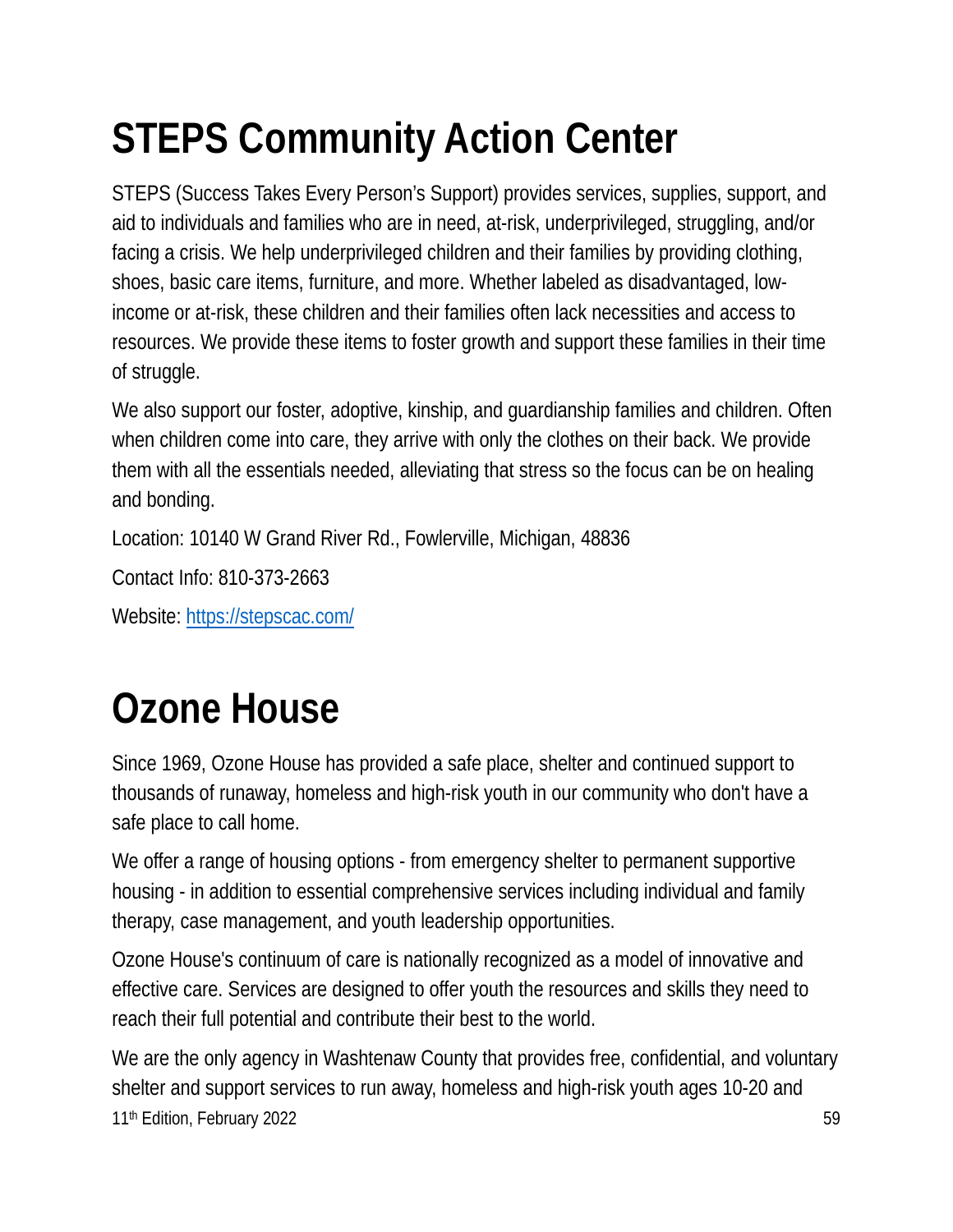their families.

- 1705 Washtenaw Ann Arbor, MI 48104 734-662-2265 [www.ozonehouse.org](http://www.ozonehouse.org/) Monday-Thursday 9 a.m.-8 p.m., Friday 9 a.m.-5 p.m.
- Ozone House Drop-In Center 102 N. Hamilton Ypsilanti, MI 48198 734-485-2222 Monday-Friday 4 p.m.-5:30 p.m.
- Ozone House 24 Hour Crisis Line: 734-662-2222